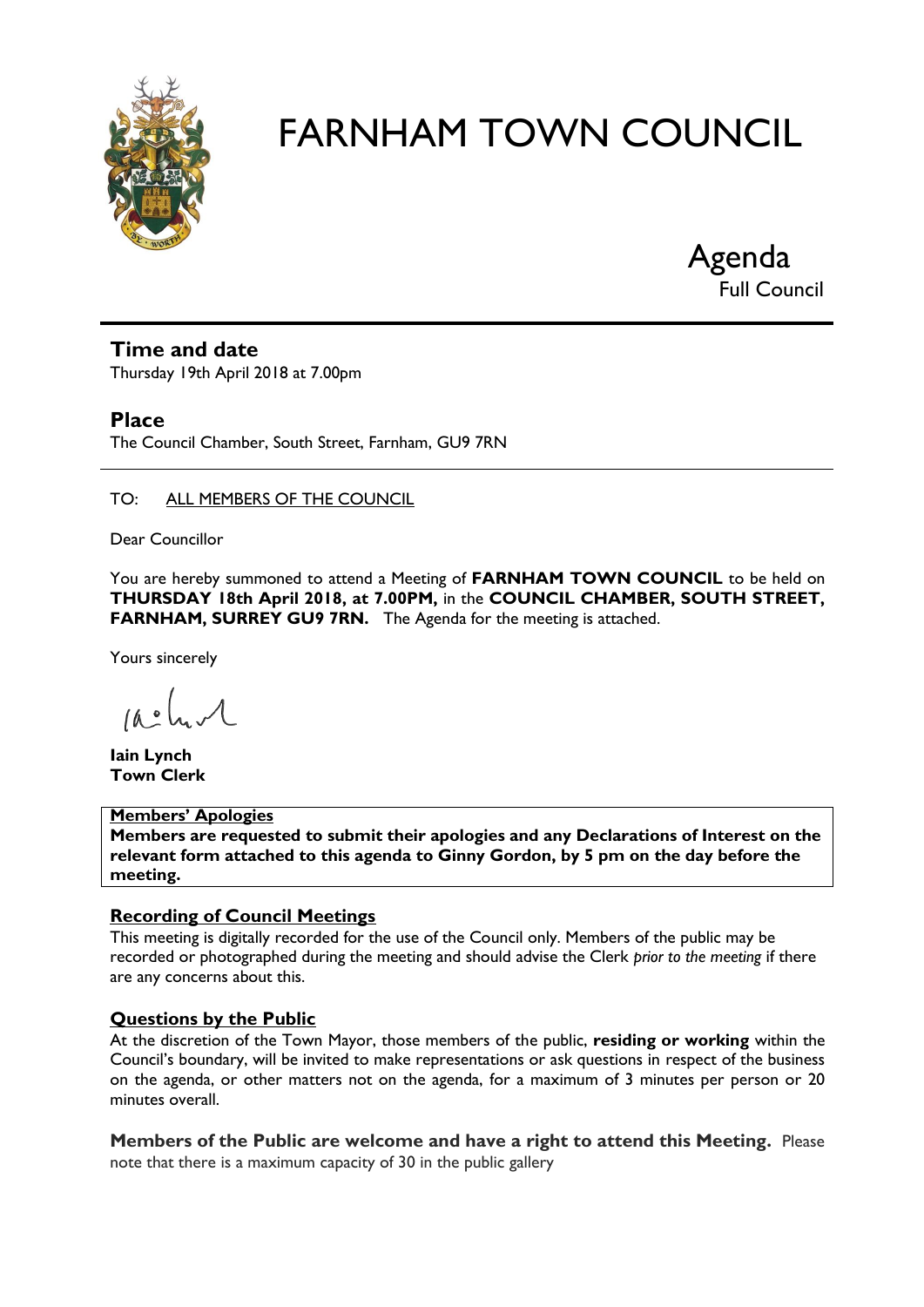

# Disclosure of Interests Form

Notification by a Member of a disclosable pecuniary interest in a matter under consideration at a meeting (Localism Act 2011).

*Please use the form below to state in which Agenda Items you have an interest.* 

*If you have a disclosable pecuniary or other interest in an item, please indicate whether you wish to speak (refer to Farnham Town Council's Code of Conduct for details)*

As required by the Localism Act 2011, I hereby declare, that I have a disclosable pecuniary or personal interest in the following matter(s).

# FULL COUNCIL: 19th April 2018

Name of Councillor ……………………………………………………

|                          | <b>Nature of interest (please</b><br>tick/state as appropriate)                              |                                                                 |  |
|--------------------------|----------------------------------------------------------------------------------------------|-----------------------------------------------------------------|--|
| Agenda<br><b>Item No</b> | I am a Waverley<br><b>Borough</b><br><b>Councillor/Surrey</b><br>County<br>Councillor*/Other | Type of interest (disclosable pecuniary or<br>Other) and reason |  |
|                          |                                                                                              |                                                                 |  |
|                          |                                                                                              |                                                                 |  |
|                          |                                                                                              |                                                                 |  |
|                          |                                                                                              |                                                                 |  |
|                          |                                                                                              |                                                                 |  |

# \* Delete as appropriate

K:\COMMITTEES\Interests Forms\Declaration of Interests Form Jun 12 A4.doc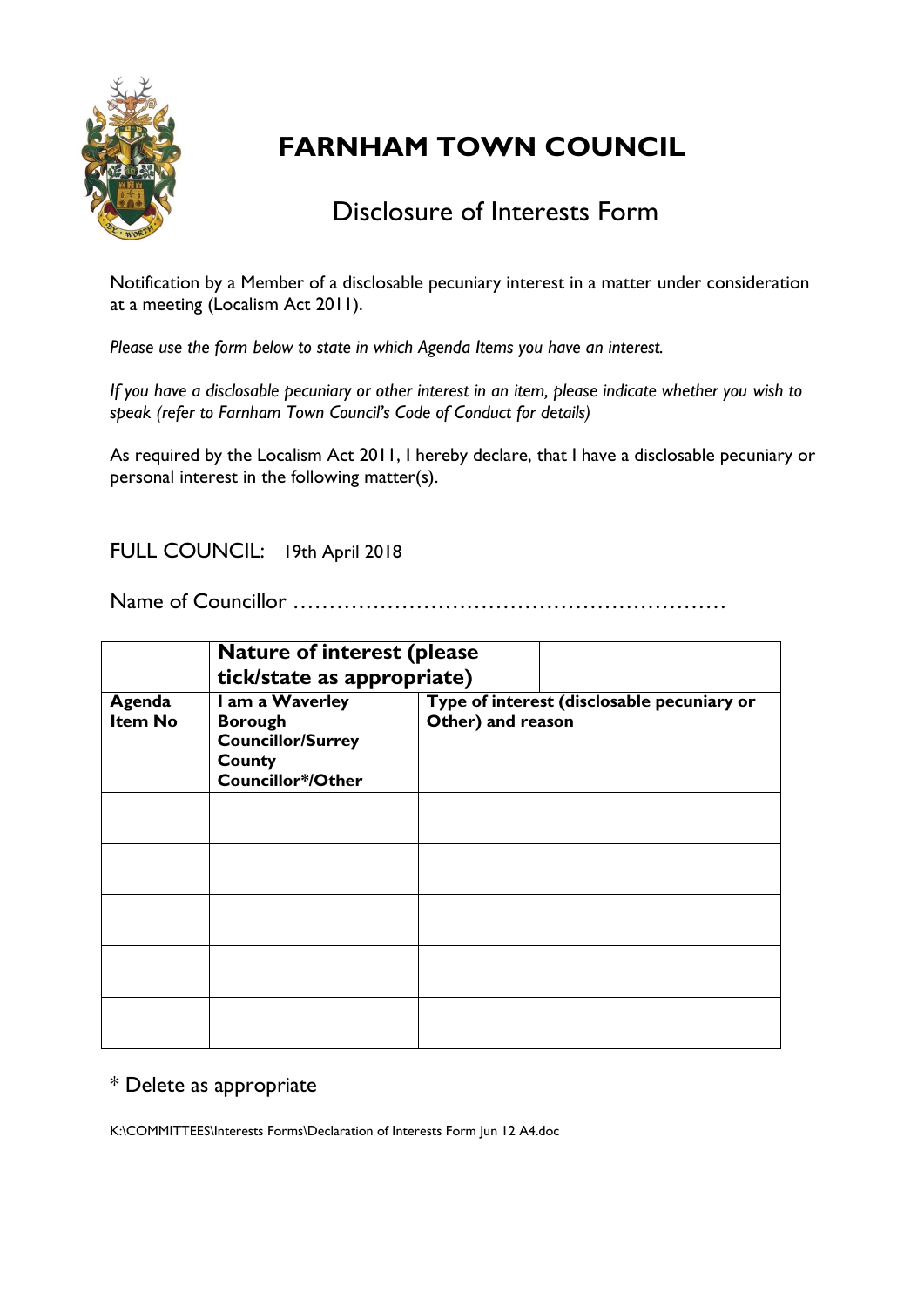

Agenda Full Council

# **Time and date**

7.00pm on Thursday 19th April 2018

# **Place**

The Council Chamber, South Street, Farnham

#### **Prayers**

Prior to the meeting prayers will be said by Revd Jane Walker of St Mary the Virgin, Frensham. in the Council Chamber. Councillors and members of the public are welcome to attend.

#### **1 Apologies**

To receive apologies for absence.

#### **2 Disclosure of Interests**

To receive from members, in respect of any items included on the agenda for this meeting, disclosure of any disclosable pecuniary interests in line with the Town Council's Code of Conduct or of any gifts and hospitality in line with Government legislation. *NOTES:*

- *(i) The following councillors have made a general non-pecuniary interest declaration in relation to being councillors of Waverley Borough Council: Cllrs Cockburn, Fraser, Frost, Hargreaves, Hill, Hodge, Macleod, Mirylees, Potts, and Ward.*
- *(ii) The following councillor has made a general non-pecuniary interest declaration in relation to him being a councillor of Surrey County Council: Cllr Macleod.*
- *(iii) Members are requested to make declarations of interest, on the form attached, to be returned to ginny.gordon@farnham.gov.uk by 5pm on the day before the meeting.*

*Members are reminded that if they declare a pecuniary interest they must leave before any debate starts unless dispensation has been obtained.*

#### **3 Minutes Minutes Appendix A**

To sign as a correct record the minutes of the Farnham Town Council meeting held on Thursday 8th March 2018.

#### **4 Questions and Statements by the Public**

In accordance with Standing Order 10.1, the Town Mayor will invite members of the public present to ask questions or make statements.

At the discretion of the Town Mayor, those members of the public, **residing or working** within the Council's boundary, will be invited to make representations or ask questions in respect of the business on the agenda, or other matters not on the agenda, for a maximum of 3 minutes per person or 20 minutes overall.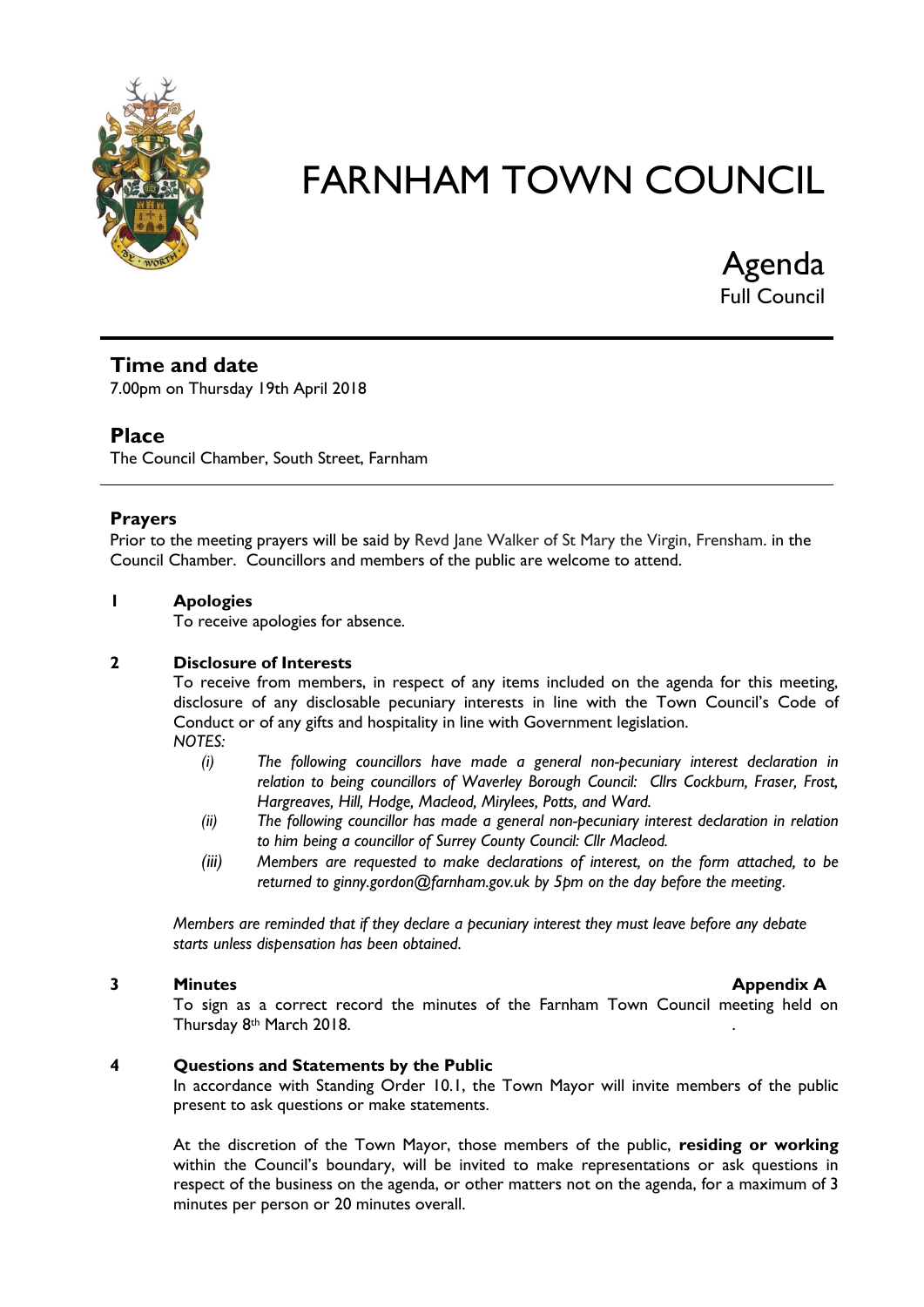#### **5 Town Mayor's Announcements**

To receive the Town Mayor's announcements.

#### **6 Questions by Members**

To consider any questions from councillors in accordance with Standing Order 9

# **Part 1 – Items for Decision**

#### **7 Working Group Notes**

To receive the notes of:

- i) Tourism and Events Working Group held on 13<sup>th</sup> March 2018 **Appendix B**
- ii) Community Enhancement Working Group held on 14th March 2018 **Appendix C**
- iii) Strategy and Finance Working Group held on 10<sup>th</sup> April 2018 **Appendix D**

#### **8 Planning Applications**

To receive the minutes of the Planning & Licensing Consultative Group held on 19th March 2018 and 9th April 2018. **Appendix E, F**

The actions of the Planning & Licensing Consultative Group are taken under the scheme of delegation.

#### **9 National Joint Council for Local Government Services Appendix G**

Staff at Farnham Town Council are employed on terms and conditions negotiated by the National Joint Council for Local Government Services (NJC). Agreement has now been reached between the National Employers and the NJC Trade Union Side on rates of pay applicable from 1 April 2018 and 1 April 2019 (1% each year). Council is asked to adopt the new pay scales attached at Appendix G

| $\overline{10}$ | <b>Financial Regulations</b><br>To adopt the Council's revised Financial Regulations                                   | <b>Appendix H</b> |
|-----------------|------------------------------------------------------------------------------------------------------------------------|-------------------|
|                 | <b>Appointment of Working Groups 2018/19</b><br>To agree representatives on Working Groups for 2018/19                 | <b>Appendix I</b> |
|                 | <b>Representatives on External Bodies 2018/19</b><br>To agree the Council's representatives on external bodies 2018/19 | <b>Appendix J</b> |

# **Part 2 – Items to Note**

#### **11 Actions taken under the scheme of delegation**

#### **12 Reports from other Councils**

To receive from Councillors any updates on matters affecting Farnham from Waverley Borough Council and Surrey County Council

### **13 Reports from Outside Bodies**

To receive from Members any verbal reports on Outside Bodies.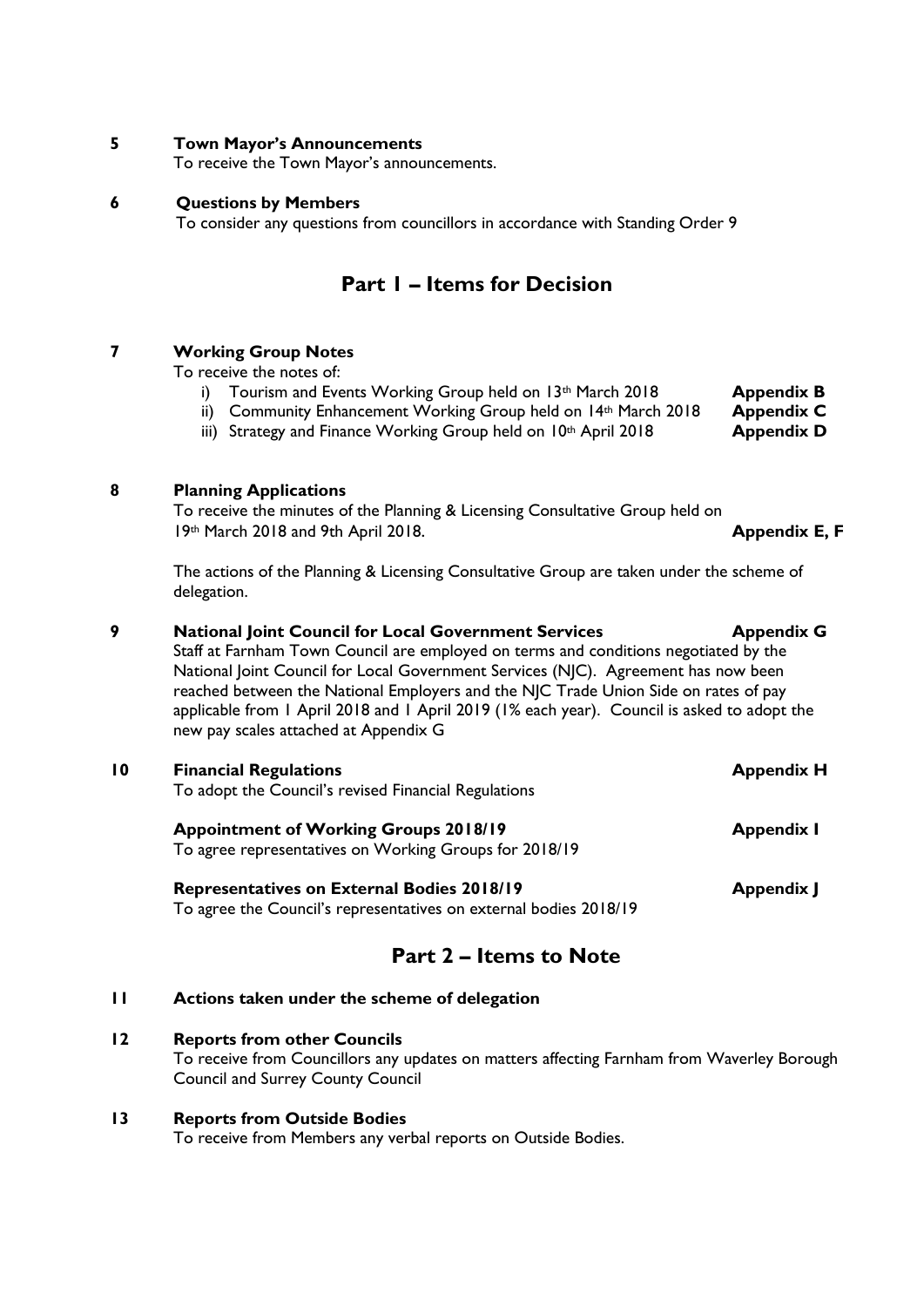#### **14 Date of next meeting**

To note the date of the Annual Meeting of Full Council on Thursday 10th May 2017.

#### **15 Exclusion of the Press and Public (if required)**

TO PASS A RESOLUTION to exclude members of the public and press from the meeting at Part 3 of the agenda in view of any confidential items under discussion

# **Part 3 – Confidential Items**

(None scheduled)

#### **Council Membership:**

Council Membership:

Councillors: Mike Hodge (Mayor), David Attfield (Deputy Mayor), David Beaman, Carole Cockburn, Paula Dunsmore, John Scott Fraser, Mrs Pat Frost, Jill Hargreaves, Stephen Hill, Sam Hollins-Owen, Mike Hyman, Andy Macleod, Kika Mirylees, Julia Potts, Susan Redfern, Jeremy Ricketts, John Ward.

Note: The person to contact about this agenda and documents is Iain Lynch, Town Clerk, Farnham Town Council, South Street, Farnham, Surrey, GU9 7RN. Tel: 01252 712667.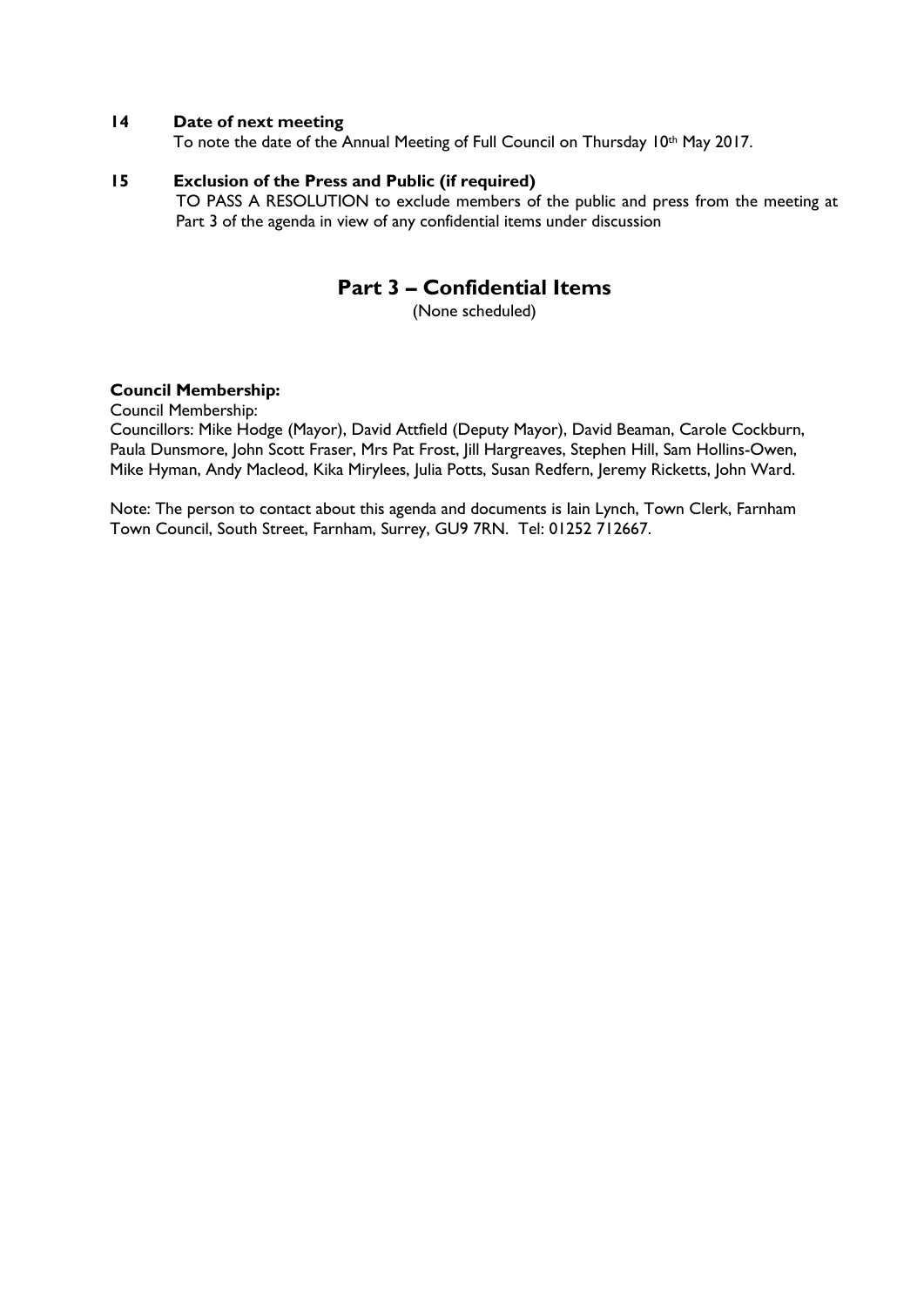



Council

**Time and date**

7.00pm on Thursday 8th March 2018

# **Place**

The Council Chamber, South Street, Farnham

#### **Councillors**

- \* Mike Hodge (Mayor of Farnham)<br>\* David Attfield (Deputy Mayor)
- David Attfield (Deputy Mayor)
- \* David Beaman
- \* Carole Cockburn
- \* Paula Dunsmore
- \* John Scott Fraser
- A Pat Frost
- A Jill Hargreaves
- \* Stephen Hill
- \* Sam Hollins-Owen
- \* Mike Hyman
- \* Andy Macleod
- A Kika Mirylees
- A Iulia Potts
- A Susan Redfern
- \* Jeremy Ricketts
- \* John Ward
- A John Williamson
- \* Present
- \* Apologies for absence

#### **Officers Present:**

Iain Lynch (Town Clerk) Iain Mccready (Business and Facilities Manager)

There were 4 members of the public in attendance.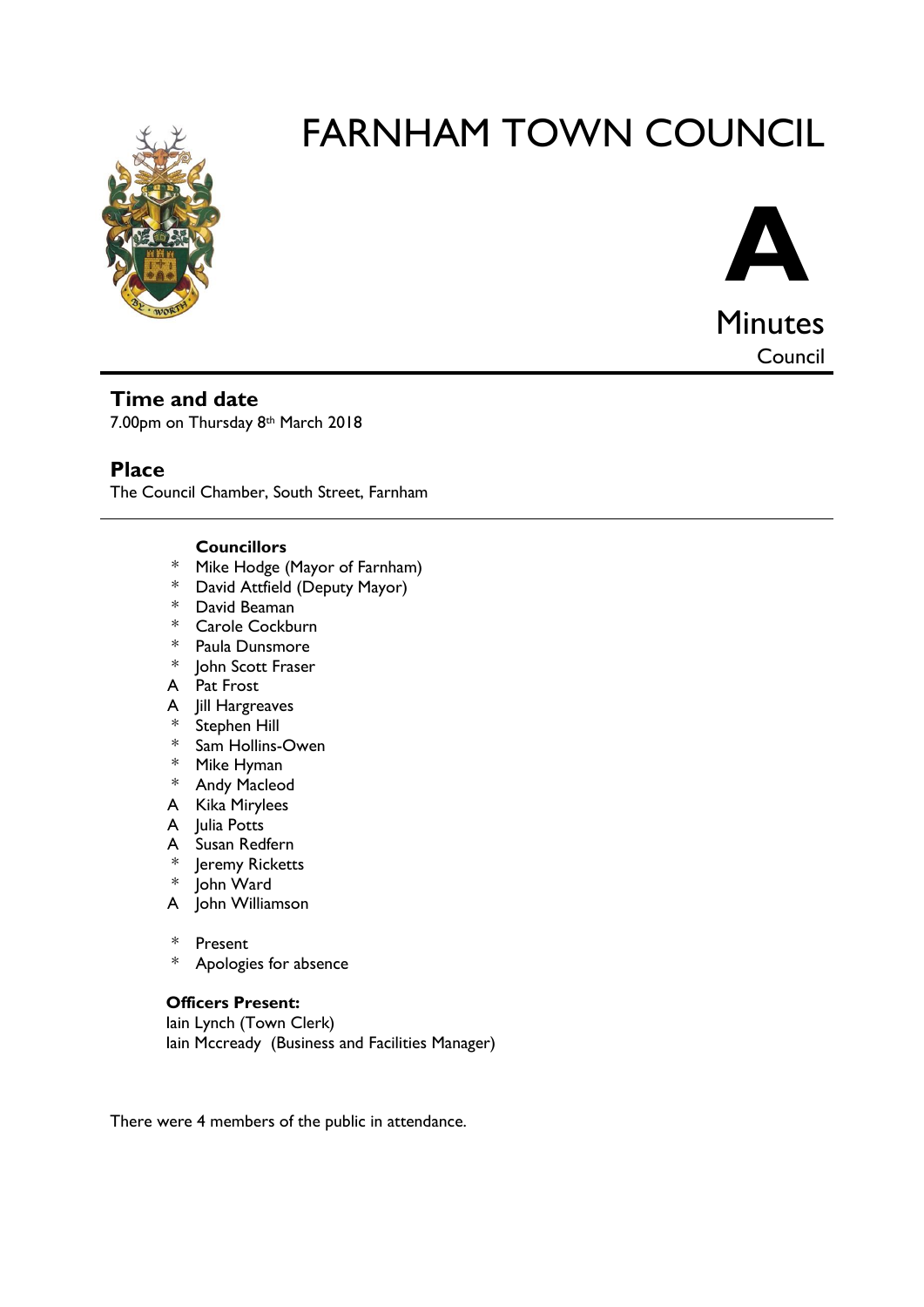#### C155/17 **Apologies for Absence**

Apologies were received from Cllr Frost, Cllr Hargreaves, Cllr Mirylees, Cllr Potts, Cllr Redfern and Cllr Williamson.

#### C156/17 **Minutes**

The Minutes of the Farnham Town Council Meeting held on 25th January were agreed and signed by the Mayor as a correct record.

#### C157/17 **Declarations of interests**

Apart from the standard declarations of personal interest by councillors and by those who were dual or triple hatted by virtue of being elected to Waverley Borough Council or Surrey County Council, there were no other disclosures of interest made.

#### C158/17 **Questions and Statements by the Public**

i) Mr George Hesse raised a question about the number of shop closures in the town and the potential of pay-on-exit parking to keep shoppers longer. He asked if there was information on there was any information on the trial in Cranleigh that had previously been reported by Cllr Potts.

Cllr Cockburn advised that the Town Council would seek an update on the position.

ii) Mr George Hesse also asked about the latest position on the Library Gardens which continued to dilapidate. He thanked Farnham Town Council for what it was doing and encouraged the Council too continue with its endeavours.

The Town Clerk advised that Farnham Town Council had not received a positive response from Surrey County Council. Having asked for the Town Council to provide an update bid for the works the officer concerned had indicated they were happy with the quality of maintenance and would not consider the matter again until 2019.

Cllr Cockburn said that she AND Cllr Macleod would be meeting with Cllr Tim Oliver to see if matters could be progressed.

#### C159/17 **Town Mayor's Announcements**

The Town Mayor advised that the Ward-based Coffee mornings had gone well and a number of matters had been raised which were being progressed. Most of the issues related to principal authorities, but the Town Council would raise them with the relevant body.

The Services to Farnham Awards presentation evening had been a great occasion with some true community heroes recognised for the work they did on behalf of the town.

The Mayor had attended a wide range of community events including the Cadet Poppy Appeal evening which had been very positive.

#### **Questions by Members**

C160/17 There were no Questions from Members.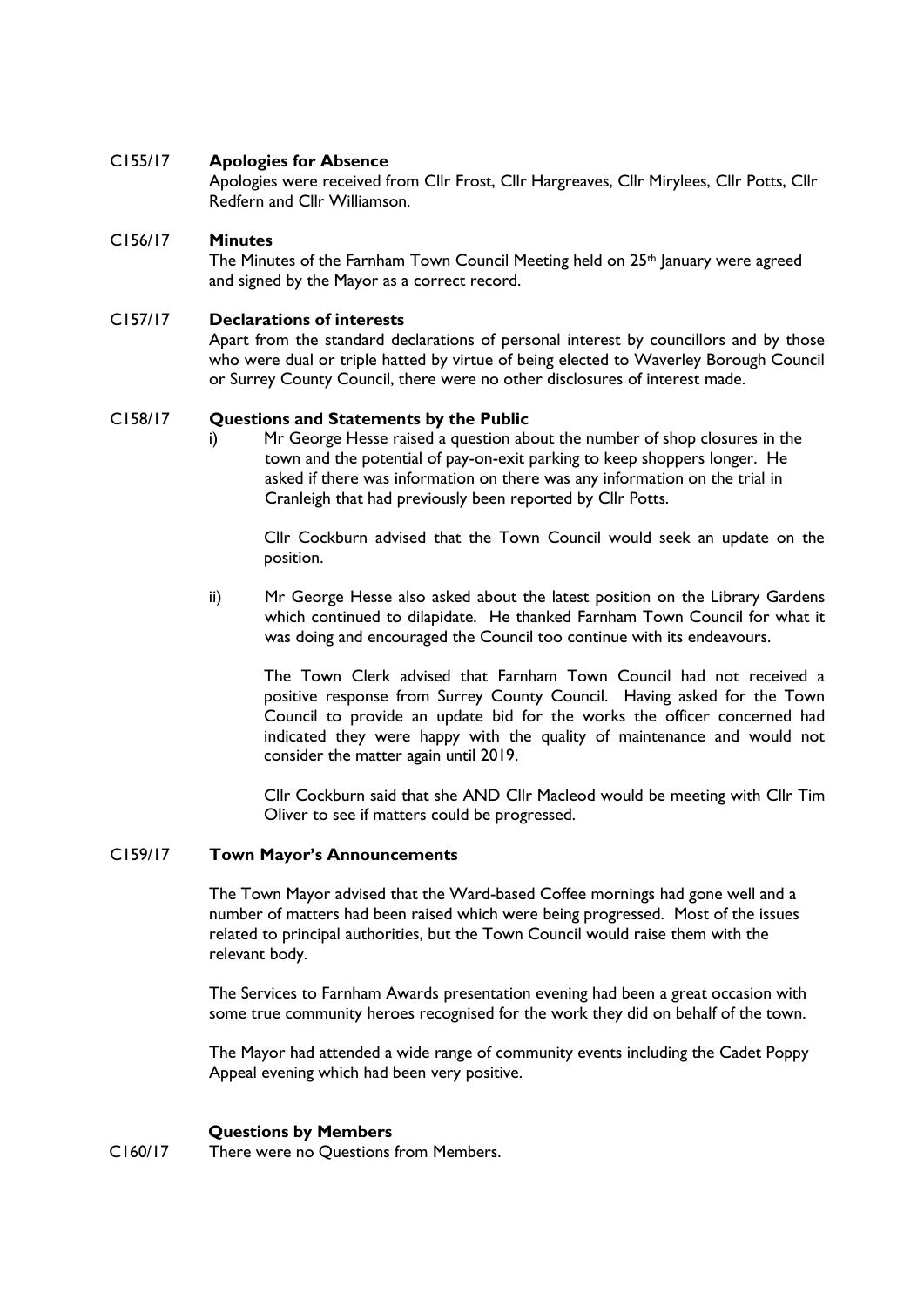#### **Part 1 – Items for Decision**

#### C161/17 **Cemeteries and Appeals Working Group**

Cllr Cockburn reported on the notes from the Working Group meeting on held on February 8th 2018, at Appendix B to the agenda.

Cllr Cockburn advised on the improvements taking place in the Garden of reflection which was being enlarged and with a better layout and fencing between the garden and the greenhouses/allotments.

Cllr Dunsmore said she had noticed a lot of dogs running free in the cemeteries and there had been further incidents of dog fouling with faeces being found on footpaths and graves. The Town Clerk advised that officers were discussing whether the new contract being introduced by Waverley to deal with inconsiderate owners could be extended to cover land managed by the Town Council. The Mayor advised that Waverley was looking at a zero tolerance approach to dog fouling.

C162/17 Cllr Cockburn reported on the notes from the Working Group meeting on held on February 27th 2018, at Appendix C to the agenda.

> The Working Group had considered the timetable for the External Audit and reviewed the latest financial position to 24th February including commitments. A paper had been reviewed setting out the benefits and disbenefits of making an additional employers' contribution into the pension fund given the relatively small 'pension pot' that related to Farnham. Advice had been sought from the Pension Fund actuaries (Hymans Robertson LLP), and after careful consideration, the Working group recommended paying an addition £100,000 into the pension fund from the 2017/18 accounts. It was noted this could not be subsequently withdrawn but the Council could take a payment holiday in future if required. The expectation was that there could be a reduction in the employer's contribution level at the next triennial review.

#### **It was RESOLVED** *nem con* **that the Town Clerk, in consultation with the Leader, make an additional contribution of up to £100,000 to the Pension Fund.**

- C163/17 Council noted that the Sandy Hill Bungalow was in a two year funding agreement and **RESOLVED** *nem con* **that a grant of £1000 be awarded to the Farnham Festival 2018.**
- C164/17 Councillor Cockburn updated Council on the Neighbourhood Plan advising that the new call for sites had commenced on 22nd February and would last until 23rd March. Assessments of sites put forward would be based on previous approved methodology which had withstood a legal challenge. The Working group recommended that recommend that the end date for the Neighbourhood Plan be revised to 2032 to harmonise with the amended Local Plan end date. It was hoped there would be relatively few items in the Neighbourhood Plan needing to be changed and the early review meant Farnham Town Council could use the current evidence base. It was hoped that any Referendum would be held in advance of the May 2019 election.

Cllr Macleod said that the Air Quality Task Group was hoping the site assessment would review impacts on air quality. Cllr Cockburn responded by saying that air quality was an issue in the Neighbourhood Plan but the impact was not always supported by Inspectors at appeal.

#### **It was RESOLVED** *nem con* **that:**

**i) a revised Neighbourhood Plan end date of 2032 be adopted**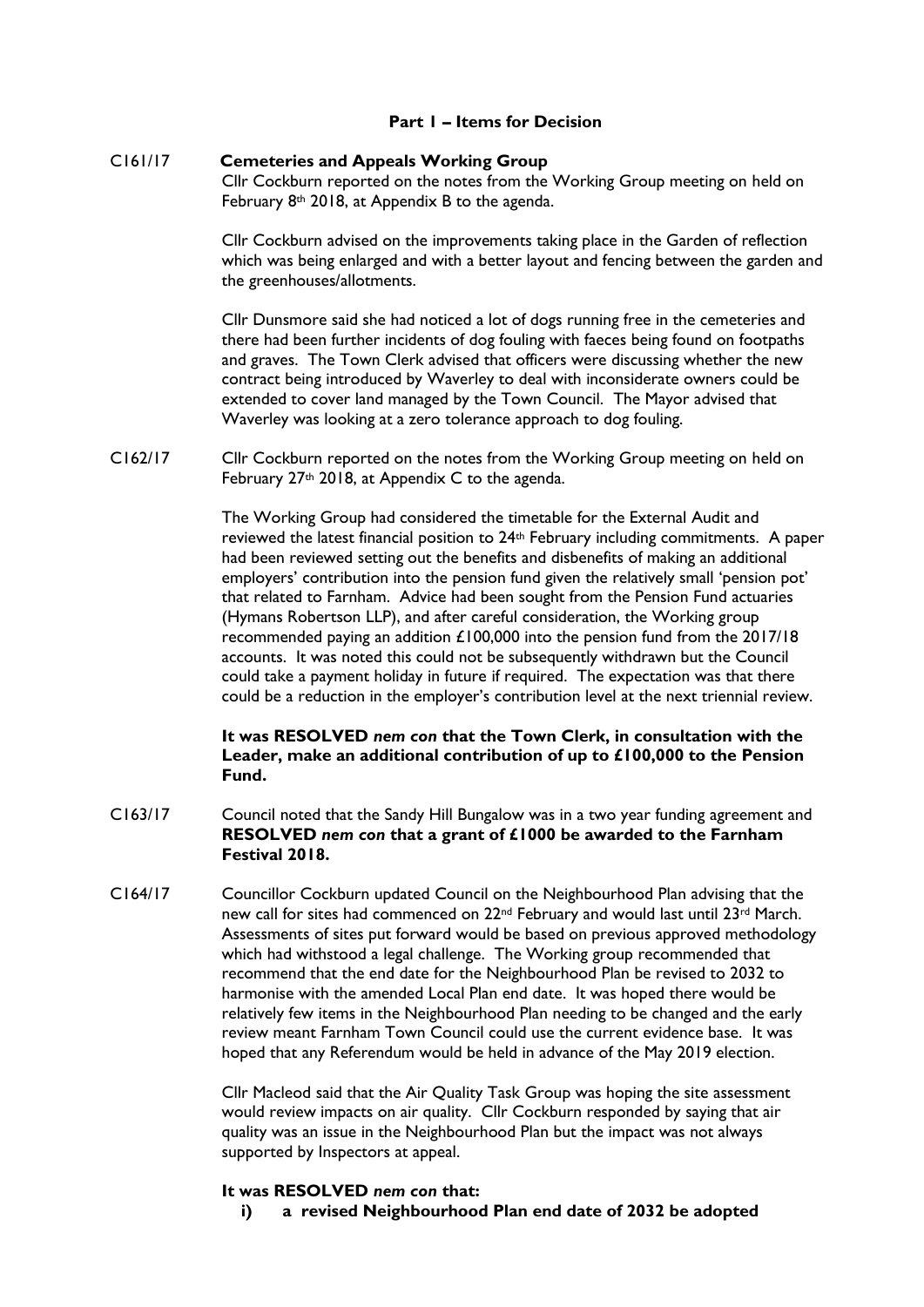#### **ii) the approach being taken in the Neighbourhood Plan review and the call for sites be endorsed**

C165/17 Council received an update on contracts relating to cemeteries, Victoria Garden CCTV and allotments.

**It was RESOLVED** *nem con* **to:**

- i) **Note the improvements to the Garden of Reflection;**
- ii) **Agree the installation of an extended boundary fence at a cost of an additional £3,400;**
- iii) **Secure the boundary of West Street Cemetery with the Bishops Meadow with a new fence at a cost of up to £11,000 with the costs met from the 2017/18 Cemeteries Maintenance budget;**
- iv) **agree the use of the Council Seal on the lease for the Weybourne allotments**
- C166/17 Cllr Cockburn advised Council on the progress being made in preparation for the new General Data Protection Regulation (GDPR coming into force in May. It was noted that the Corporate Governance Officer would be the Data Protection Officer based on current advice that it is best to have the role separate to the Town Clerk. Officers were reviewing data sets and processes using model guidance from the National Association and Society of Local Council Clerks.

Council also noted that the Council's IT supplier was providing encryption advice and that all suppliers who managed data on behalf of the Council would be asked to certify that they were complying with the GDPR requirements.

Council noted that a briefing note for Members would be produced in due course.

- C167/17 Council heard that the Heritage Lottery Fund application for the Hale Chapels had not been successful and that officers would be taking advice on whether the bid could be resubmitted although it was noted that the £30,000 grant award from Surrey County Council was now likely to be lost as a result
- C168/17 Council noted the plans to commemorate the centenary of the end of World War 1, and that 'Silent Soldiers' would be purchased to place near the War Memorials.
- C169/17 Cllr Cockburn advised that the Infrastructure Planning Group had drafted a response to the Major Road Network Consultation with a proposal to add a Western relief Road from the A325 to the M3 as a missing Link. Such a link could be developed in stages with phase 1 to the A31 and Phase 2 from the A31 to the M3.

Members noted the importance of declassifying the A roads which went through the town to help mitigate the air pollution issues at the intersection of the A325/A287.

Cllr Dunsmore welcomed the proposed comments and the support being given to the Wrecclesham residents campaigning for a bypass to avoid the problems with the railway bridge.

#### **It was RESOLVED** *nem con* **to respond to the Major Routes Consultation on the lines proposed.**

C170/17 Cllr Cockburn introduced the Internal Auditor's report at Appendix D to the Council agenda. Members noted the issues raised, the Officers comments and the action taken and proposed.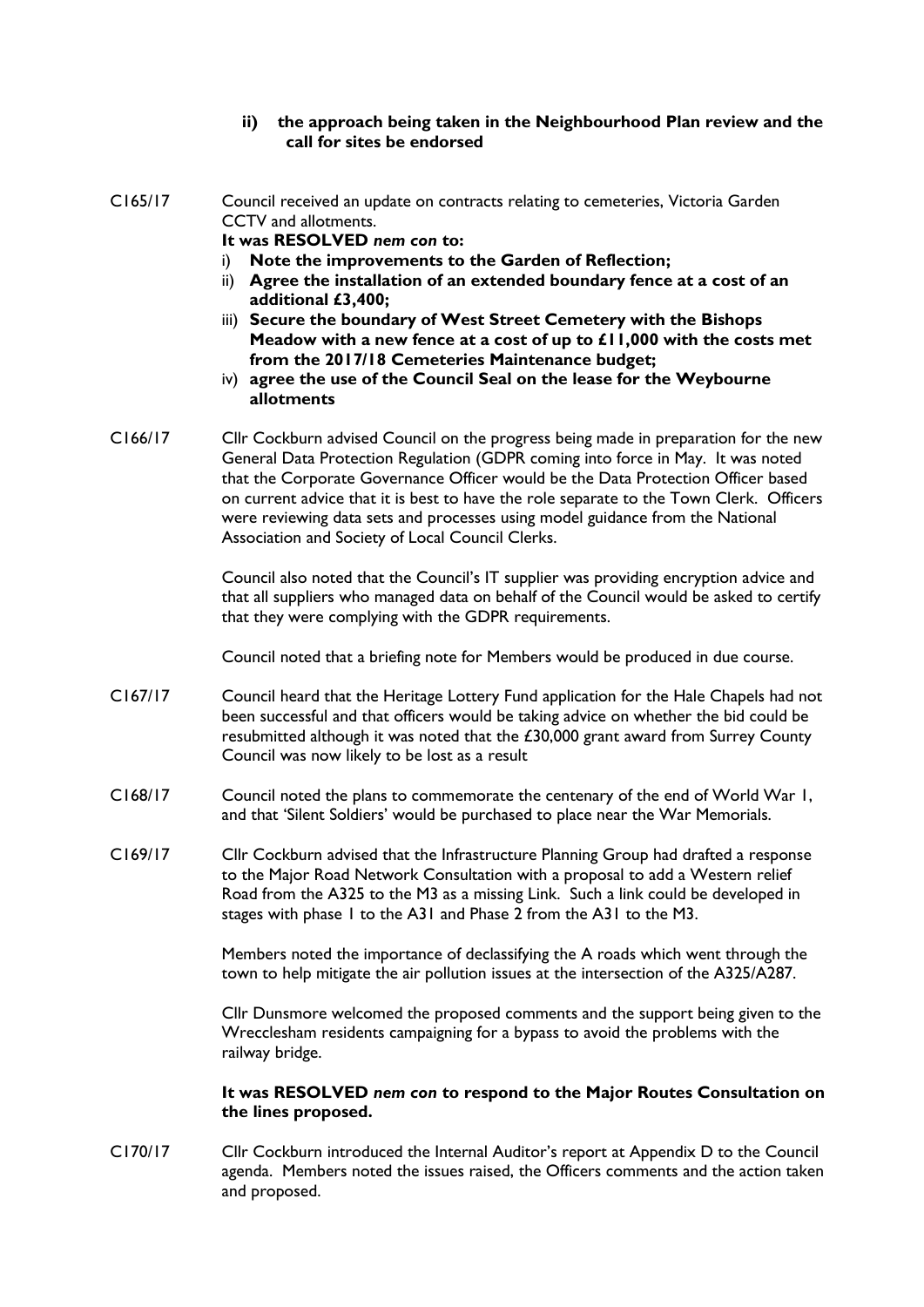#### **It was RESOLVED** *nem con that:*

- i) **The report of the Internal Auditor and Officers comments be welcomed**
- ii) **Mr Paul Hartley's contract be extended to cover the 2018/19 financial year.**

#### C171/17 **Planning and Licencing Applications**

Cllr Hyman advised that there had been three meetings of the Working Group on  $5<sup>th</sup>$ and 19th February and on 5<sup>th</sup> March. He outlined the numbers considered (98) and that objections had been raised to 21 where there were conflicts with the Neighbourhood Plan, where materials were not suitable in a conservation area, or where there were impacts on neighbours' amenity.

Concern had been expressed on the further use of Non Material Amendments in Brightwells to make what seemed to be significant changes. This time the issue was the change of planning conditions which by definition were material. There was also concern about the speed at which a decision notice had been issued, prior to consultation with the Town Council. Council discussed the issues causing concern and it was agreed the Town Clerk should write to Waverley Borough Council setting out the Council's views.

C172/17 Council received a report on nominations to the Isabella Schroder Trust at Appendix H. Council noted that the Trust Deed had been changed to include an additional Trustee but that the Council still nominated two of the Trustees by rotation.

#### **It was RESOLVED** *nem con t***o:**

- **i) Note that the Trust body now had six trustees;**
- **ii) Approve Col Jack Crawford and Mrs Jill Beaumont as its nominated Trustess to the Isabella Schroder Trust**

#### **Part 2 – Items Noted**

| CI73/17 | <b>Actions under the Scheme of Delegation</b><br>The Town Clerk advised there were no actions which had not already been reported.                                                                              |
|---------|-----------------------------------------------------------------------------------------------------------------------------------------------------------------------------------------------------------------|
| CI74/17 | <b>Reports from other Councils</b><br>Cllr Beaman asked that his appreciation be recorded to Councillor Potts for resolving<br>an issue with relation to a user at the Memorial Hall.                           |
| CI75/17 | <b>Reports from Outside Bodies</b><br>Cllr Fraser reported that he has attended a meeting of the Farnborough Aerodrome<br>Consultative Committee but that there was no specific changes in operation to report. |
| C176/17 | Date of next meeting<br>Members noted that the next Council Meeting would take place on Thursday 19th<br>April 2018.                                                                                            |
|         | The Town Mayor closed the meeting at 8.46pm.                                                                                                                                                                    |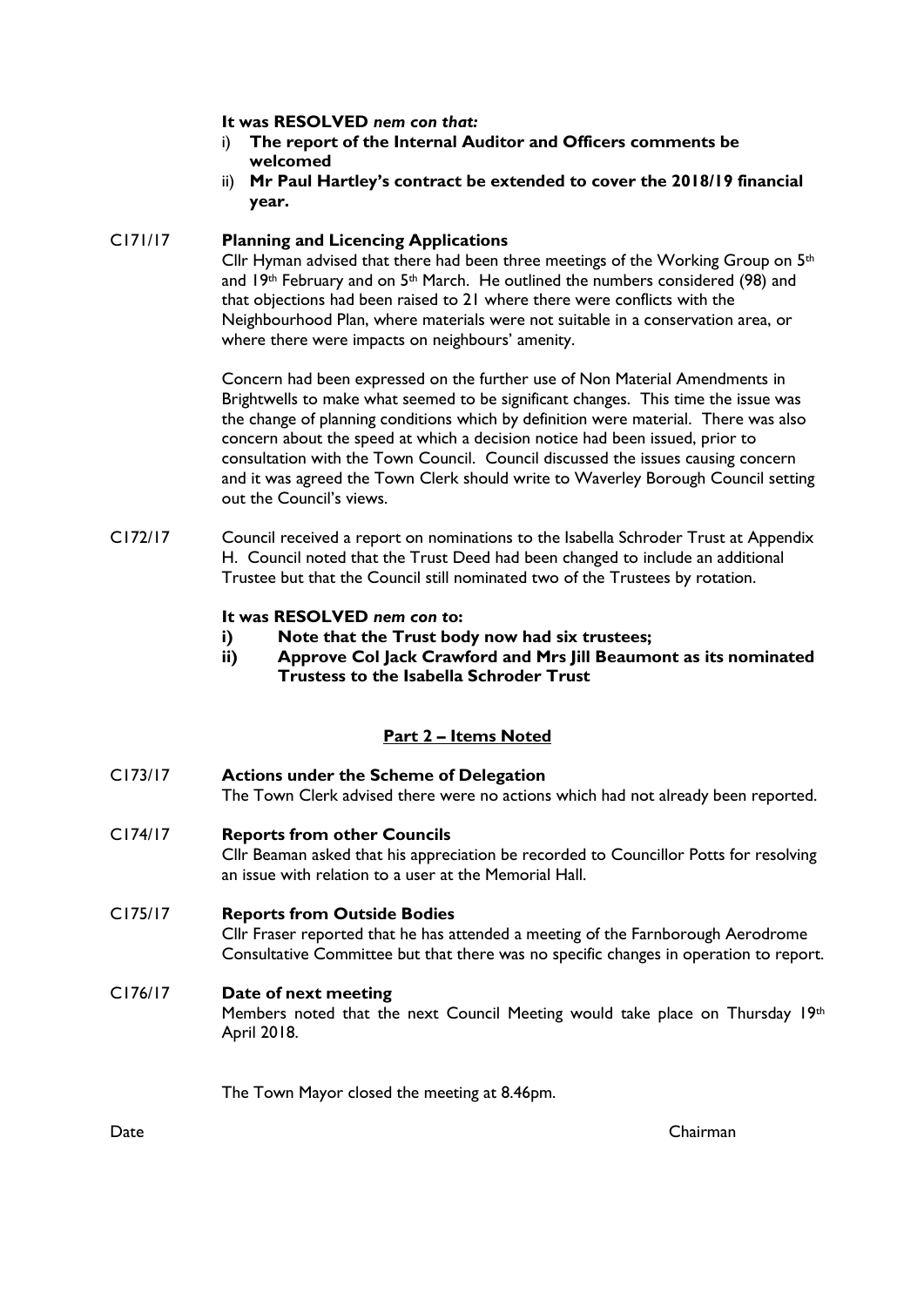



# Tourism & Events Working Group

**Time and date** 10am on Tuesday 13 March 2018

# **Place**

Byworth Room, Council Offices, South Street, Farnham

| <b>Attendees:</b>        | Councillors D Beaman and S Hill                          |
|--------------------------|----------------------------------------------------------|
| <b>Officers Present:</b> | Helena Jarman (Events Officer), lain Lynch (Town Clerk). |

- **1. Apologies** Apologies for absence were received from Councillor J Hargeaves
- **2. Notes of the last meeting** The notes of the meeting of 9 January 2018 were agreed as an accurate record.

#### **3. Disclosure of Interests**

There were no disclosures of interest.

#### **The meeting started at 10.15am. The meeting was inquorate but members agreed to continue with informal discussions.**

#### **4. Flash Festival Presentation from representatives of Performers Together**

| <b>POINTS</b>                                                    | <b>TION</b> |
|------------------------------------------------------------------|-------------|
| Members received a presentation from Mike Silver and Kate        |             |
| Napier, representatives from Performers Together (organising     |             |
| committee of the Farnham Flash Festival). They reported the      |             |
| 2017 Flash Festival included 75 performances across 30 days      |             |
| held in a variety of venues. It involved 52 performers and 25    |             |
| venues. The month showcased a variety of performing talent.      |             |
| They thanked Farnham Town Council and The Farnham                |             |
| Institute for the financial support provided. They emphasised    |             |
| that the festival is not-for-profit and that members just pay a  |             |
| small membership fee $(E10)$ to become a member of               |             |
| Performers Together.                                             |             |
| Plans for 2018 were also communicated to members, this           |             |
| included the objective of the festival; to encourage performers  |             |
| to play, encourage visitors to the area, encourage businesses to |             |
| participate and support and to also create an enjoyable month    |             |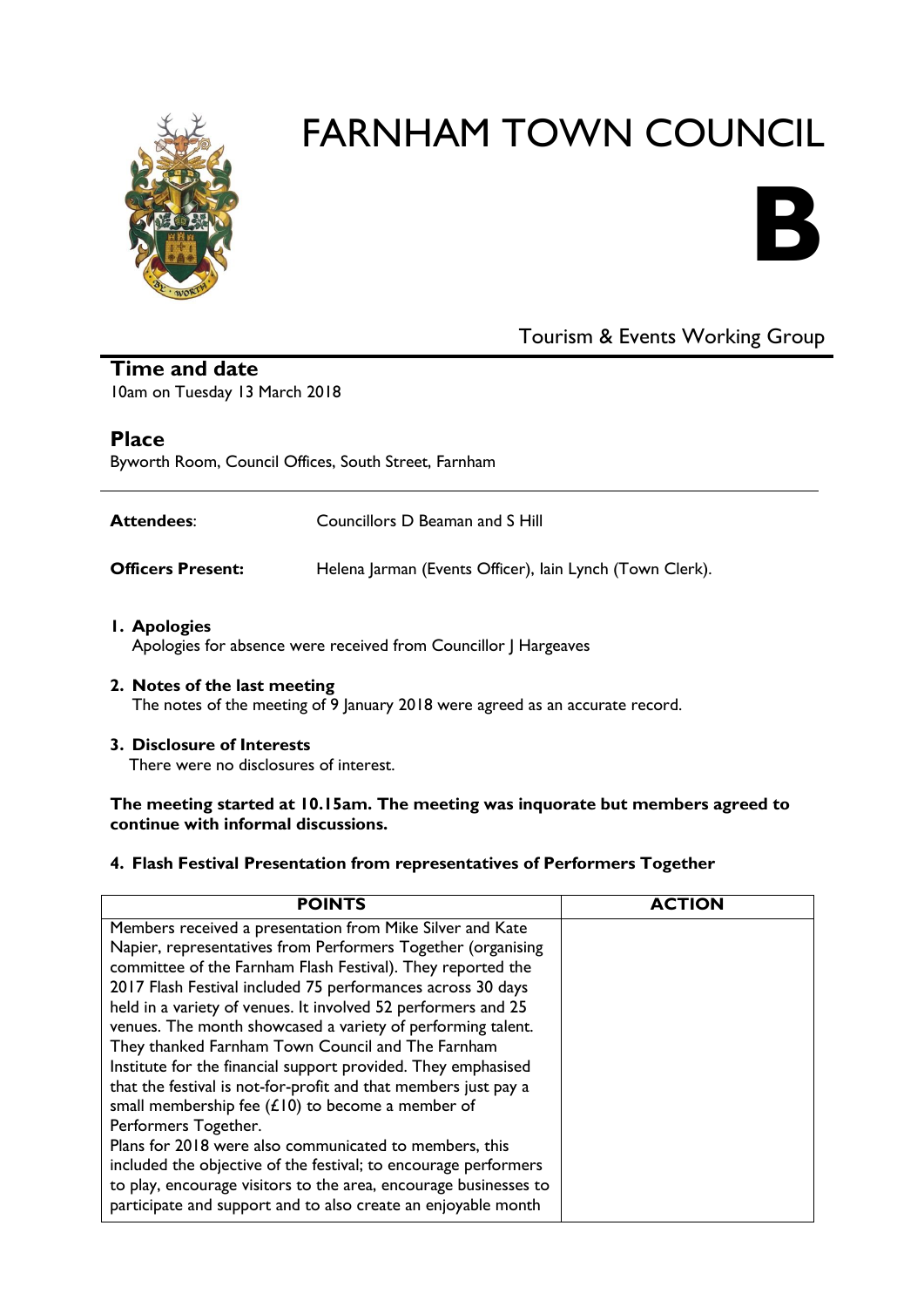| of performances for the residents of Farnham. It was reported<br>that the brochure costs are estimated at $£3,000$ . Mike Silver<br>requested a Farnham Town Council contribution of £2500 or<br>£3000 (a funding request has been formally submitted).<br>Councillors questioned the scope for future funding if the<br>festival became an annual event. Both Mike Silver and Kate<br>Napier agreed that commercial sponsorship would have to be<br>sourced, and outlined a wide variety of approaches made to<br>date which had received limited success.<br>Councillors agreed to discuss the funding requested with<br>colleagues. |  |
|----------------------------------------------------------------------------------------------------------------------------------------------------------------------------------------------------------------------------------------------------------------------------------------------------------------------------------------------------------------------------------------------------------------------------------------------------------------------------------------------------------------------------------------------------------------------------------------------------------------------------------------|--|
|                                                                                                                                                                                                                                                                                                                                                                                                                                                                                                                                                                                                                                        |  |

# **5. 2018 Event Updates**

| <b>POINTS</b>                                                                                                                                                                                                                                                                                                                                                                                                                                                            | <b>ACTION</b> |
|--------------------------------------------------------------------------------------------------------------------------------------------------------------------------------------------------------------------------------------------------------------------------------------------------------------------------------------------------------------------------------------------------------------------------------------------------------------------------|---------------|
| Members received an update on the planning for the 2018<br>events programme. Arrangements for the Summer in Farnham<br>programme were noted and members suggested that a notice<br>of the wet weather option for Music in the Meadow is included<br>on the promotional flyer that is distributed to the public. It<br>was also requested that members receive a report on the total<br>amount raised through the charity tea tents from all events<br>organised in 2018. |               |

#### **6. Date of Next Meeting**

The next meeting was agreed as Tuesday 26 June at 10am.

Notes taken by Helena Jarman (Events Officer).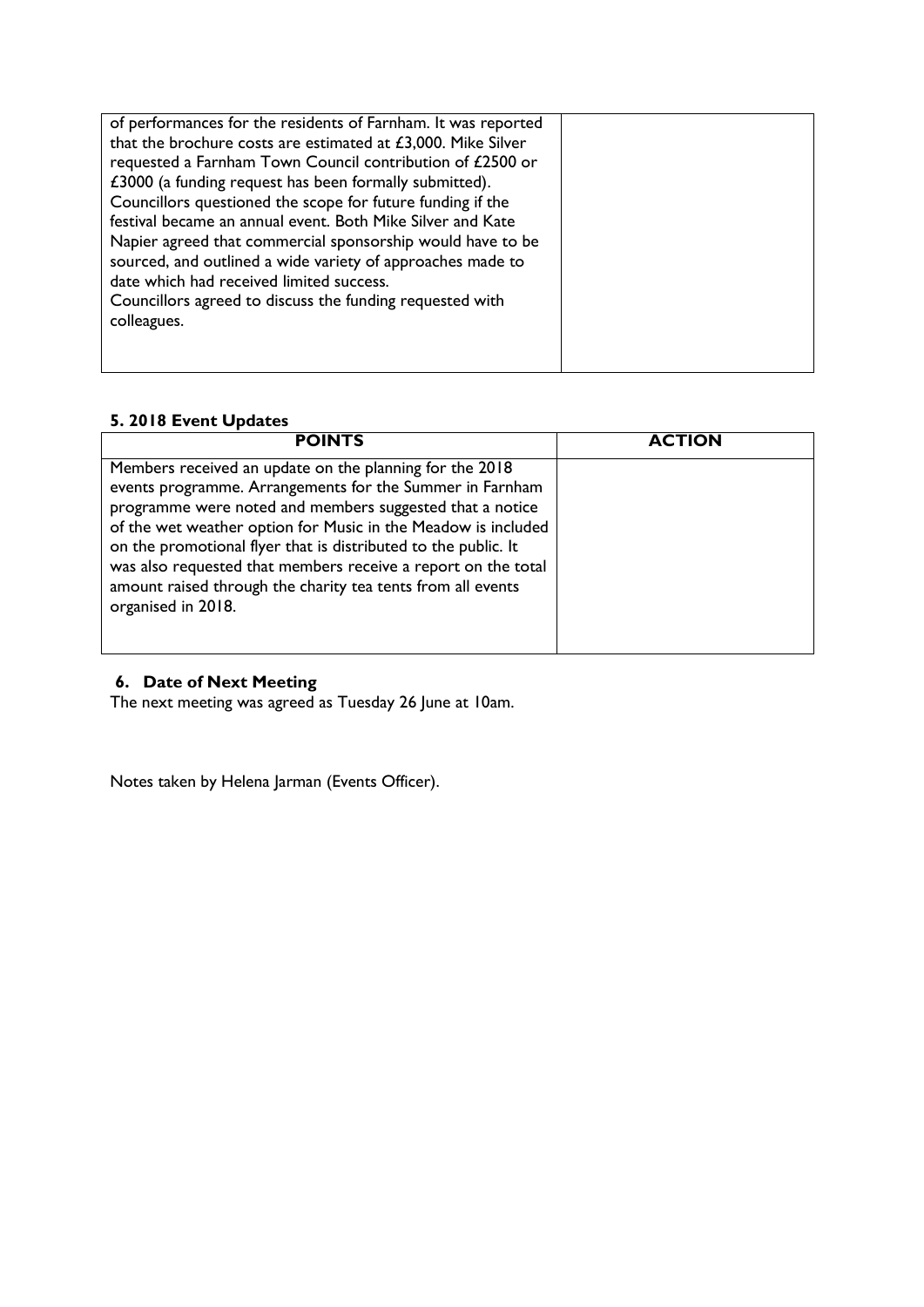



Notes Community Enhancement Working Group

# **Time and date**

9.30am Wednesday 14th March 2018

#### **Place**

Byworth Room, South Street, Farnham

#### **Attendees:**

Members: Councillors David Beaman, Carole Cockburn, Stephen Hill and Mike Hyman.

Officers: Iain Lynch (Town Clerk), Iain McCready (Business and Facilities Manager), Lara Miller (Community Enhancement Officer).

#### **1. Apologies**

Apologies were received from Councillors Susan Redfern, Jeremy Ricketts and John Williamson and John Ely (Farnham in Bloom Community Group)

#### **2. Declarations of Interest:**

There were no declarations of interest.

#### **3. Notes of Meeting held on Wednesday 17 January 2018**

| <b>POINTS</b>                                  | <b>ACTION</b> |
|------------------------------------------------|---------------|
| The notes of the previous meeting were agreed. |               |

#### **4. Farnham in Bloom**

| <b>POINTS</b>                                                            |                               |
|--------------------------------------------------------------------------|-------------------------------|
| <b>Farnham in Bloom Community Group</b>                                  |                               |
| i) Members noted that John Ely was unable to attend the                  |                               |
| meeting to give an update on the Community Group.                        |                               |
| ii) Members noted that the Bloomin' Big Meet had once again              |                               |
| been successful and was well attended by the various                     |                               |
| community groups involved in Farnham in Bloom. Members                   |                               |
| also noted that the Farnham Refreshers Fair was useful to                |                               |
| promote the Council's upcoming events and services.                      |                               |
| iii) Members noted the proposed 2018 carpet bedding design to            | lain McCready to cascade an   |
| mark the 100 <sup>th</sup> anniversary of the end of the First World War | updated design to Councillors |
| and were in favour of the overall design but queried if the              | following feedback.           |
| Union Jack could be reduced in size to the top left hand                 |                               |
| corner.                                                                  |                               |
| iv) Members noted that the Great British Spring Clean event had          |                               |
| been postponed due to the snow and rescheduled for                       |                               |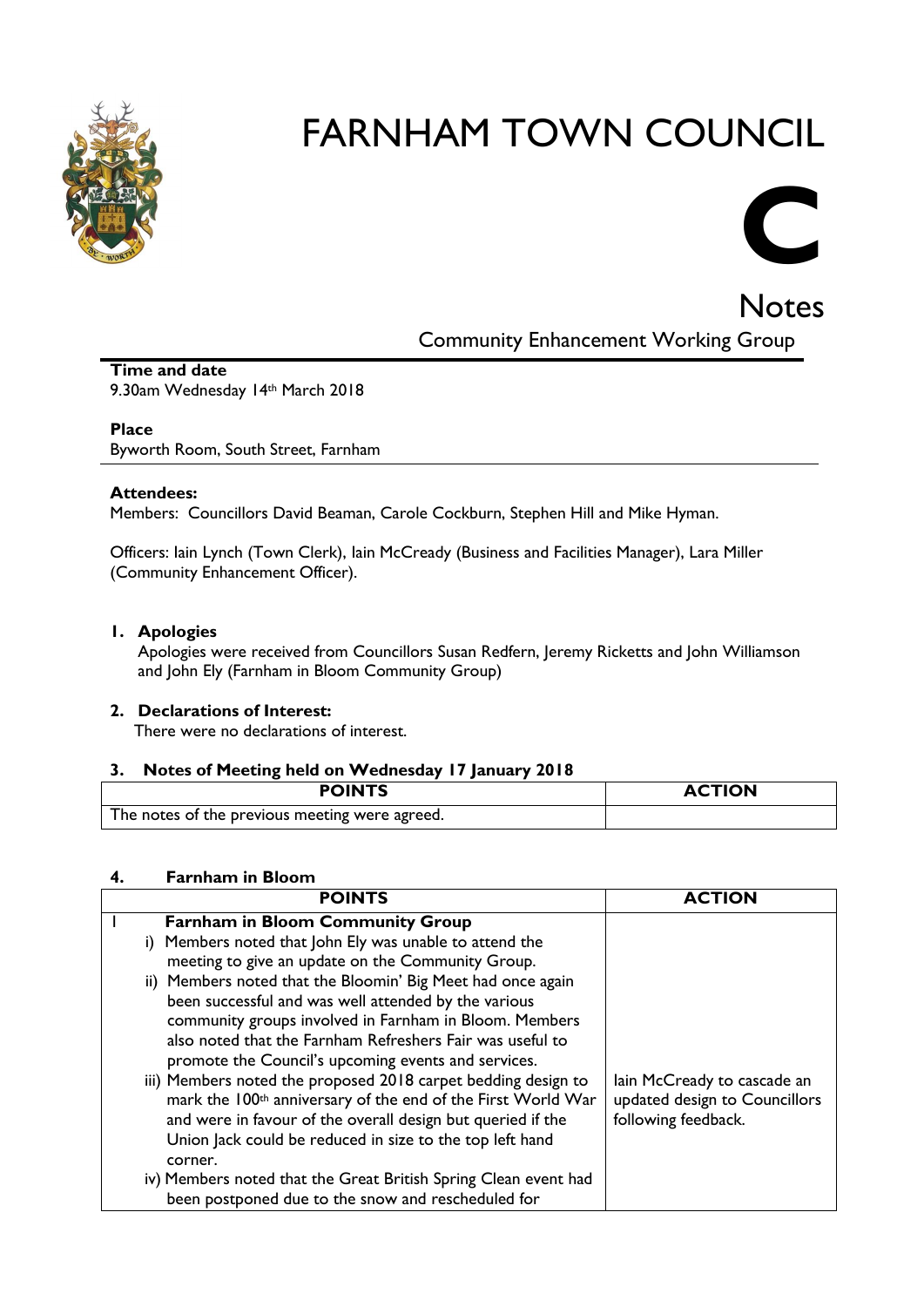|                                      |    | Saturday 14 April 10am-12:30pm.                                     |  |
|--------------------------------------|----|---------------------------------------------------------------------|--|
|                                      |    | v) Members noted upcoming dates for Farnham in Bloom:               |  |
|                                      |    | 10 & 12 April - Bloomin' Kids Workshops (10am-12pm &                |  |
|                                      |    | $2pm-4pm)$                                                          |  |
|                                      |    | 14 April – Great British Spring Clean (10am-12pm)                   |  |
|                                      |    | 17 April – Tice's Meadow visit (10am)                               |  |
|                                      |    | 26 April – Farnham in Bloom Launch Evening (6pm)                    |  |
|                                      |    | 17 May - Greenhouse Open Day (times TBC)                            |  |
|                                      |    | vi) Members received an update on the Madge Green bed in            |  |
|                                      |    | Boots courtyard noting that Graduate Landscapes would be            |  |
|                                      |    | preparing the area and sending over designs shortly. This           |  |
|                                      |    | work would be done in-kind and equate Graduate Landscapes           |  |
|                                      |    | to gold sponsor status.                                             |  |
|                                      |    | vii) Members received an update on Farnham in Bloom                 |  |
|                                      |    | sponsorship to date and noted that there was only one               |  |
|                                      |    | debtor from 2017 which was Mulberry Silks.                          |  |
|                                      |    |                                                                     |  |
|                                      |    | Maltings Refreshers Fair, Great British Spring Clean and Spring Big |  |
| Pick Week were next in the calendar. |    |                                                                     |  |
|                                      |    |                                                                     |  |
| 5                                    |    | Other                                                               |  |
|                                      | i) | Members noted that                                                  |  |
|                                      |    | the lead member had been contacted by Communities in                |  |
|                                      |    | Bloom, inviting Farnham to take part in their International         |  |
|                                      |    | Challenge, for municipalities from around the word to               |  |
|                                      |    | compete with a focus on enhancing green spaces in                   |  |
|                                      |    | communities. Members felt that the entry fee was too high to        |  |
|                                      |    | be considered but that it was great to be approached.               |  |
|                                      |    |                                                                     |  |

# **5. Allotments**

| <b>POINTS</b>                                                                                                                                                                                                                                                                              | <b>ACTION</b>                                                                |
|--------------------------------------------------------------------------------------------------------------------------------------------------------------------------------------------------------------------------------------------------------------------------------------------|------------------------------------------------------------------------------|
| Members received an update on Farnham allotments, noting<br>i).<br>that Farnham Town Council was still not managing the<br>Weybourne Allotments as Waverley Borough Council were<br>still waiting for an existing lease to be cancelled before<br>Farnham Town Council could start theirs. |                                                                              |
| Members also noted that officers were currently having<br>mapping carried out of all Town Council allotments to ensure<br>up to date records and also to optimise space.                                                                                                                   |                                                                              |
| Members also noted that the current allotment tenancy<br>agreement would be updated and a new version available to<br>review at the next Community Enhancement Meeting in June.                                                                                                            | Officers to bring report on<br>updated allotment tenancy to<br>next meeting. |

# **6. Bins by Boots Opticians**

| <b>POINTS</b>                                                           | <b>ACTION</b> |
|-------------------------------------------------------------------------|---------------|
| Members noted the latest update from Waverley Borough<br>$\mathbf{i}$ . |               |
| Council on the unsightly bins by Boots Opticians, noting                |               |
| that reminders had been sent out to all of the businesses               |               |
| following the Community Protection Notice Warnings                      |               |
| which were issued in January giving two months' notice.                 |               |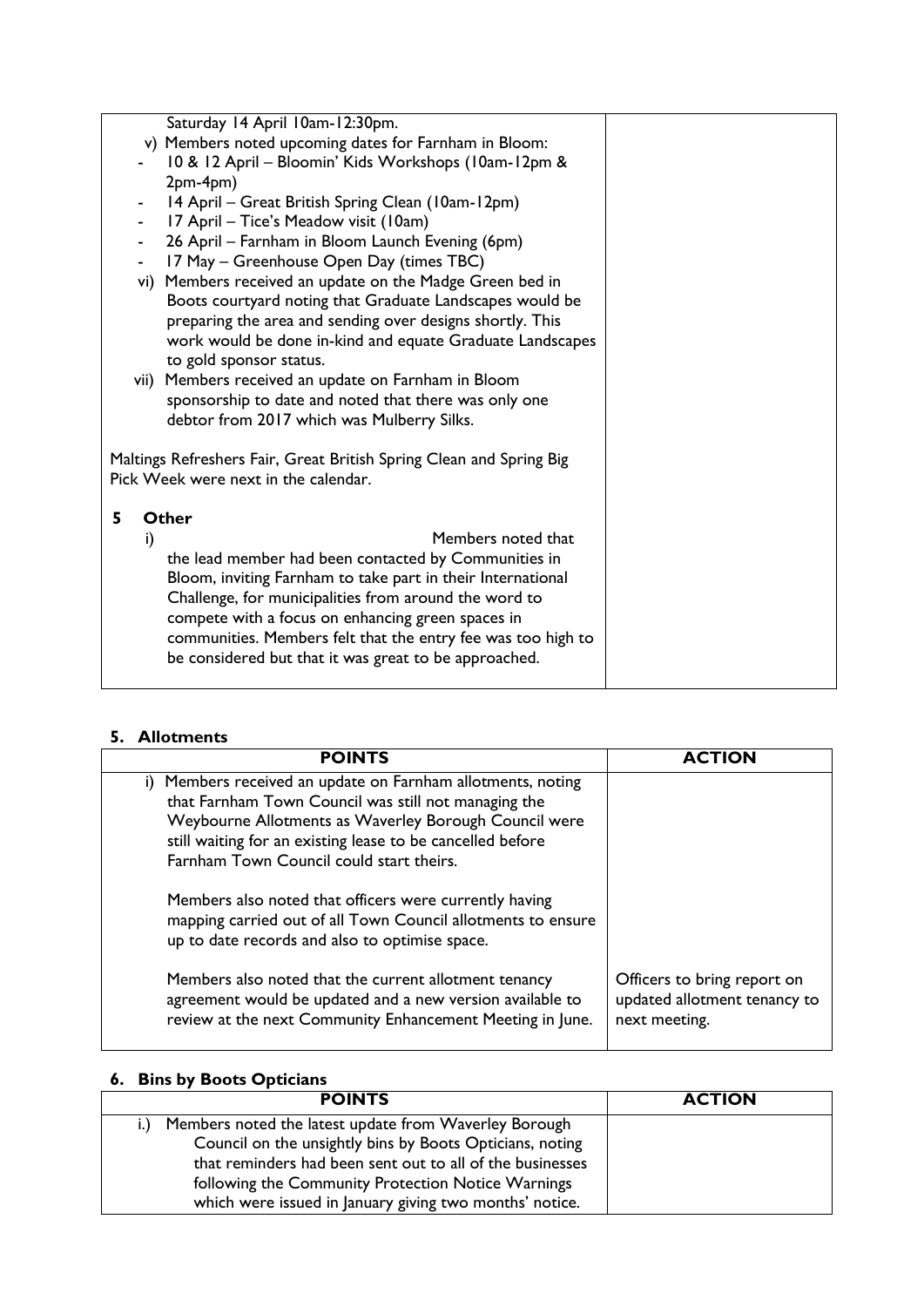| Members also noted that Matt Nicholls at Waverley<br>Borough Council had offered to meet and discuss the<br>options with each business but had only received feedback<br>from about half of them.                                             |                                                                 |
|-----------------------------------------------------------------------------------------------------------------------------------------------------------------------------------------------------------------------------------------------|-----------------------------------------------------------------|
| Members agreed that they were still strongly of the view<br>that their original response, in wanting the bins removed,<br>should be upheld and agreed the following:                                                                          |                                                                 |
| Councillors agreed they were happy to meet with the<br>offending businesses as suggested but were not prepared<br>to compromise on the removal of the bins as other<br>businesses in the Borough manage well with alternative<br>arrangements | Officers to relay this                                          |
| Councillors were still in favour of offering an alternative<br>$\bullet$<br>location to house the bins in Central car park adjacent to<br>the public conveniences as per earlier discussions                                                  | information to Matt Nicholls<br>at Waverley Borough<br>Council. |
| Councillors also suggested that if the bins were not<br>removed that 2 removable 'heritage' bollards be placed in<br>the alley way at each end to prevent bin access if WBC<br>and Boots were agreeable.                                      |                                                                 |

# **7. Street Furniture Update**

|                 | <b>POINTS</b>                                                                                                                  | <b>ACTION</b>                                            |
|-----------------|--------------------------------------------------------------------------------------------------------------------------------|----------------------------------------------------------|
|                 | Members noted the following requests for street furniture<br>from Farnham residents':                                          |                                                          |
|                 |                                                                                                                                | Farnham Town Council                                     |
| i.)             | Members noted that a community notice board had been<br>requested by residents of Badshot Lea, to be situated at               | purchase a community<br>notice board for Badshot Lea     |
|                 | Badshot Lea pond for community news. Members agreed                                                                            | pond from the street                                     |
|                 | they were happy for this to go ahead with half of the notice<br>board reserved for Farnham Town Council news. Members          | furniture budget.                                        |
|                 | noted that the request for a notice board from South                                                                           | Officers to contact Waverley                             |
|                 | Farnham Residents' Association had been withdrawn and<br>would likely be resubmitted in the autumn.                            | Borough Council to seek<br>permission to site the notice |
|                 |                                                                                                                                | board on their land.                                     |
| $\mathsf{ii}$ . | Members also reviews a request to replace a gate at Battings                                                                   |                                                          |
|                 | Garden. Members reviewed a report submitted by a resident<br>including a history of the gate and quotations to have the        | <b>Recommendation:</b><br>that Farnham Town              |
|                 | work done. Members were in favour of having the gate                                                                           | Council replaces the gate                                |
|                 | replaced.<br>Members also discussed the possibility of taking on Battings                                                      | at Battings Garden and<br>also to replace the sign.      |
|                 | Garden from Waverley Borough Council.                                                                                          |                                                          |
|                 | Cllr Beaman informed members that he had received                                                                              | Officers to obtain further                               |
| iii.)           | requests from residents for benches to be located close to                                                                     | quotes before pursuing.                                  |
|                 | Lloyds bank on Castle street and also outside the newly                                                                        |                                                          |
|                 | refurbished memorial hall on West Street. Members noted<br>that Castle Street could prove problematic as there is not a        |                                                          |
|                 | huge amount of space available. Officers suggested there may                                                                   |                                                          |
|                 | be space outside of the alms houses for at least one bench.                                                                    |                                                          |
|                 | Cllr Beaman agreed to see if this option was appropriate with<br>the resident that had made the request, and if not to explore | Cllr Beaman to pursue                                    |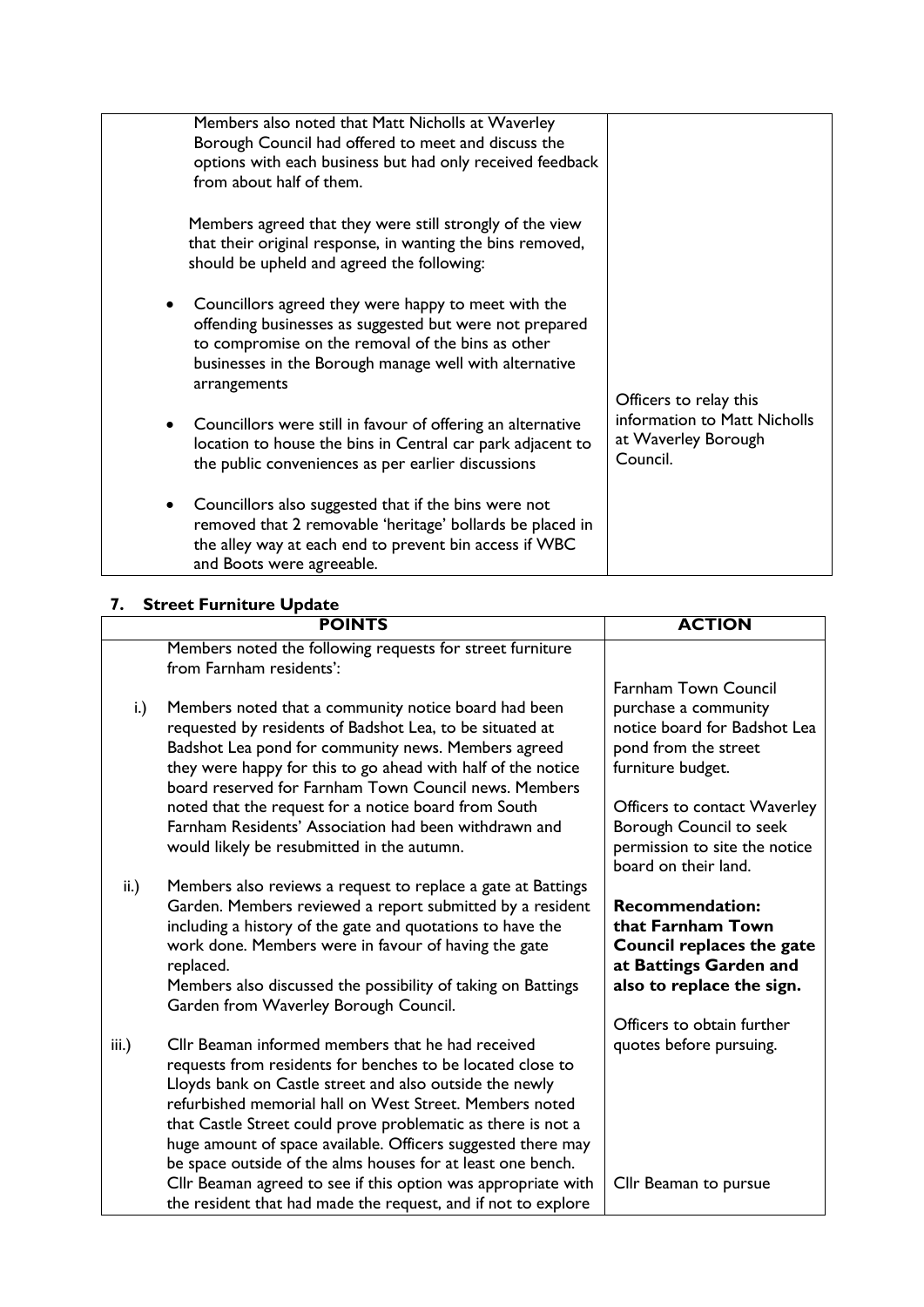|      | the idea of placing a bench in privately owned St George's<br>Yard.                                                                                                                                                                                                                                                                       |  |
|------|-------------------------------------------------------------------------------------------------------------------------------------------------------------------------------------------------------------------------------------------------------------------------------------------------------------------------------------------|--|
| iv.) | Members also noted that officers had approached Kelvin Mills<br>(KM) at Waverley Borough Council regarding the possibility<br>of a bench at Memorial Hall and had been told that this would<br>be explored. Members noted that the Town Clerk and Cllr<br>Cockburn were meeting with KM the following day and<br>would pick this up then. |  |

# **8. Farnham Community Toilet Scheme**

|              | <b>POINTS</b>                                                                                                             | <b>ACTION</b> |
|--------------|---------------------------------------------------------------------------------------------------------------------------|---------------|
| $\mathbf{L}$ | Members received a verbal update on the Community Toilet                                                                  |               |
|              | Scheme, noting it was well publicised at the Refreshers Fair<br>and that The Plough on West Street had recently expressed |               |
|              | an interest to join the scheme.                                                                                           |               |

# **9. Other Updates and Items for Future Meetings**

|                 | <b>POINTS</b>                                                                                                                                                                                                                                                                                                                                 | <b>ACTION</b>                                                 |
|-----------------|-----------------------------------------------------------------------------------------------------------------------------------------------------------------------------------------------------------------------------------------------------------------------------------------------------------------------------------------------|---------------------------------------------------------------|
| <b>Updates</b>  |                                                                                                                                                                                                                                                                                                                                               |                                                               |
| i.)             | Members noted that in the last CEWG meeting, members<br>had discussed inviting Robin Crowther (Park Ranger of<br>Farnham Park) and Kam Sangha (Surrey Highways Officer) to<br>future meeting to give presentations on what they do.<br>Members noted that neither were in post but that invitations<br>would be extended to their successors. |                                                               |
| $\mathsf{ii}$ . | Members noted that the benches for the Bourne recreation<br>ground which were agreed at the last CEWG meeting would<br>be ordered shortly, once officers and Councillor Cockburn<br>chose suitable ones.                                                                                                                                      |                                                               |
| iii.)           | Members noted that officers had so far been unsuccessful in<br>reaching a suitable contact at Scottish and Southern Electric<br>to explore vinyl wrapping unsightly substations.                                                                                                                                                              | <b>Officers to discuss this</b><br>and find suitable contact. |
| iv.)            | Members received an update on graffiti, noting that Farnham<br>Town Council had expanded the route currently covered by<br>contractor Aquarius and also that some of the Outside team<br>would receive training to carry out graffiti removal.                                                                                                |                                                               |
| v.)             | Members noted that there had been a recent spate of<br>vandalism in the town centre including flowers being torn out<br>of planters along South Street and windows broken twice at<br>Farnham Furnishers.                                                                                                                                     |                                                               |
| vi.)            | Members noted that Farnham in Bloom 2018 would be a year<br>of consolidation with recent staff changes but there were a<br>number of new areas being progressed.                                                                                                                                                                              |                                                               |

# **10. Date of Next Meeting**

| <b>POINTS</b>                                                                               | <b>ACTION</b> |
|---------------------------------------------------------------------------------------------|---------------|
| It was agreed that the date of the next meeting would be Wednesday<br>6 June2018 at 9.30am. |               |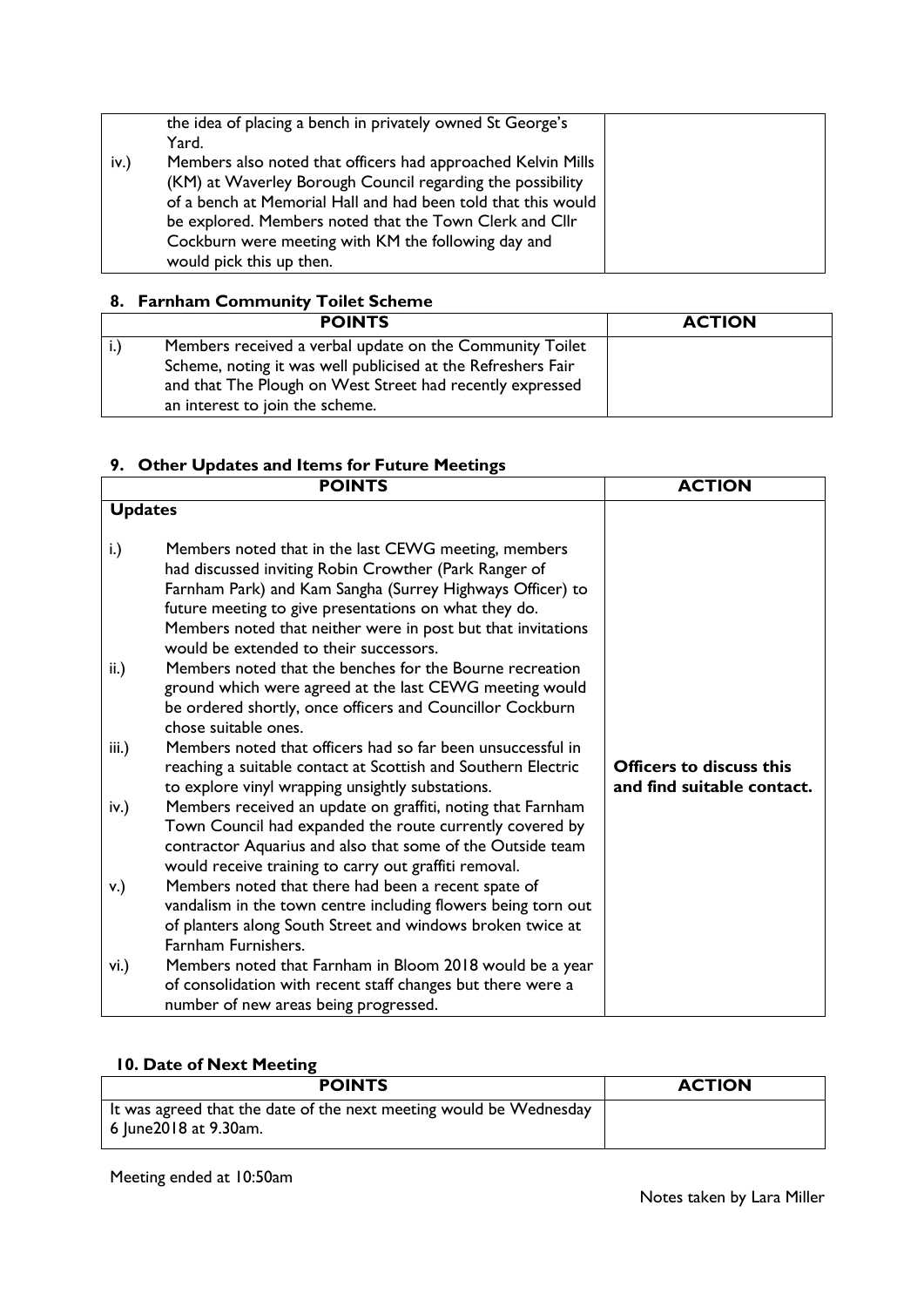



**Notes** Strategy and Finance Working Group

**Time and date** 9.30am Tuesday 10th April 2018

**Place**

Town Clerk's Office, South Street, Farnham

#### **Attendees:**

Members: Councillors David Attfield, Carole Cockburn, Pat Frost, Jill Hargreaves, Jeremy Ricketts, and John Ward

Other councillors in attendance: David Beaman

Officers present: Iain Lynch (Town Clerk) Karen Johansen-Berg (Corporate Governance Officer) Iain McCready (Business and Facilities Manager)

#### **1. Apologies**

None

#### **2. Declarations of Interest**

There were no declarations of interest.

#### **3. Notes of Meeting held on 27th February 2018**

| <b>POINTS</b>                                  | <b>ACTION</b> |
|------------------------------------------------|---------------|
| The notes of the previous meeting were agreed. |               |

#### **4. Annual Town Meeting**

| <b>POINTS</b>                                                                                                           | <b>ACTION</b> |
|-------------------------------------------------------------------------------------------------------------------------|---------------|
| The Working Group felt that the meeting had gone well with a wide   Corporate Governance Officer<br>range of questions. |               |
| It was noted that the issues and action points would be circulated<br>shortly                                           |               |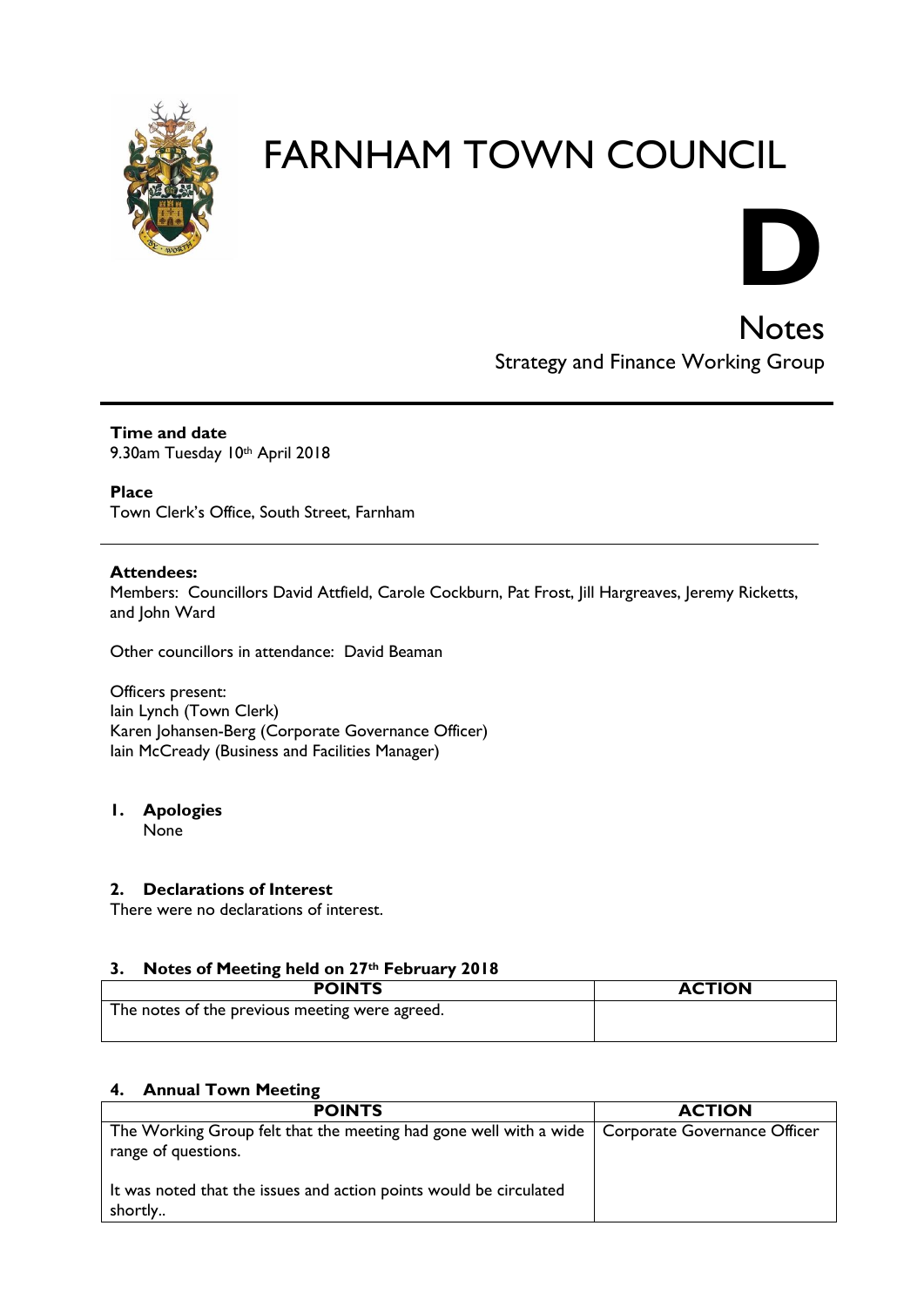#### **5. Finance**

| <b>POINTS</b>                                                                | <b>ACTION</b>                |
|------------------------------------------------------------------------------|------------------------------|
| Initial draft Outturn 2017/18<br>i)                                          |                              |
| The Town Clerk went through the provisional outturn for 2017/18              |                              |
| advising members of the significant amounts of receipts in advance           |                              |
| with earlier sales of events such as the Food Festival and the funding       |                              |
| received for the Maltings Railings project which had not yet                 |                              |
| commenced. Members considered whether slippage was                           |                              |
| appropriate and that this would be discussed further by the Leader           |                              |
| and Town Clerk and noted that when adjustments had been made                 | Town Clerk and Leader to     |
| for debtors and creditors and for approved transfers to reserves,            | review                       |
| there would be a surplus. The Town Clerk advised that the                    |                              |
| intention was to complete the year end closure in the week                   |                              |
| commencing 23 <sup>rd</sup> April with the Internal auditor carrying out his |                              |
| year- end review on 25th April.                                              |                              |
| <b>Earmarked reserves</b><br>ii)                                             | Town Clerk to review as part |
| Members discussed the proposed allocation of reserves at year end.           | of year-end procedures and   |
| <b>Standing Orders and Direct Debits</b><br>iii)                             | present to June meeting      |
| The Working Group reviewed and agreed the list of regular direct             |                              |
| debit payments and standing orders attached at Appendix D which              |                              |
| would be used in 2018/19.                                                    |                              |
| The Working Group noted the latest payments available for<br>iv)             |                              |
| inspection.                                                                  |                              |
|                                                                              |                              |

# **6. Farnham Neighbourhood Plan and planning appeals**

| <b>POINTS</b>                                                                                                                                                                                                                                                                                                                                                                                                                                                                                                                                                                                                                | <b>ACTION</b> |
|------------------------------------------------------------------------------------------------------------------------------------------------------------------------------------------------------------------------------------------------------------------------------------------------------------------------------------------------------------------------------------------------------------------------------------------------------------------------------------------------------------------------------------------------------------------------------------------------------------------------------|---------------|
| <b>Neighbourhood Plan</b><br>i)<br>Cllr Cockburn advised on the latest position for the Neighbourhood<br>Plan review, and that the call for sites had been completed but<br>would not be made public until the assessments had been<br>undertaken. Recent submissions had included some new brownfield<br>sites. The quoted total of 450 additional homes would not be<br>needed as there were a number of sites already approved which<br>could be used to offset that figure.                                                                                                                                              |               |
| It was noted that until the Folly Hill appeal outcome was confirmed,<br>the figure for new sites could not be settled. Cllr Cockburn advised<br>that the end date for the Neighbourhood Plan would be extended<br>to 2032 to align with Waverley Borough Council's Plan and there<br>would hopefully be minimal changes to the Built Up Area boundary.<br>Members were also advised that any further consultation could not<br>take place until after the by-election, on 24 May. Invitations would<br>be sent out shortly to Residents' Associations to attend a meeting<br>to receive an update on the Neighbourhood Plan. |               |
| Following the Neighbourhood Planning Act 2017, advice would be<br>sought as to whether another referendum would be needed. The<br>new sites would be integrated into the Plan and then sent to<br>Waverley Borough Council for a further period of formal<br>consultation.                                                                                                                                                                                                                                                                                                                                                   |               |
| Cllr Cockburn reported that a Judicial Review of the Local Plan had<br>been lodged but at present the Neighbourhood Plan stood as part                                                                                                                                                                                                                                                                                                                                                                                                                                                                                       |               |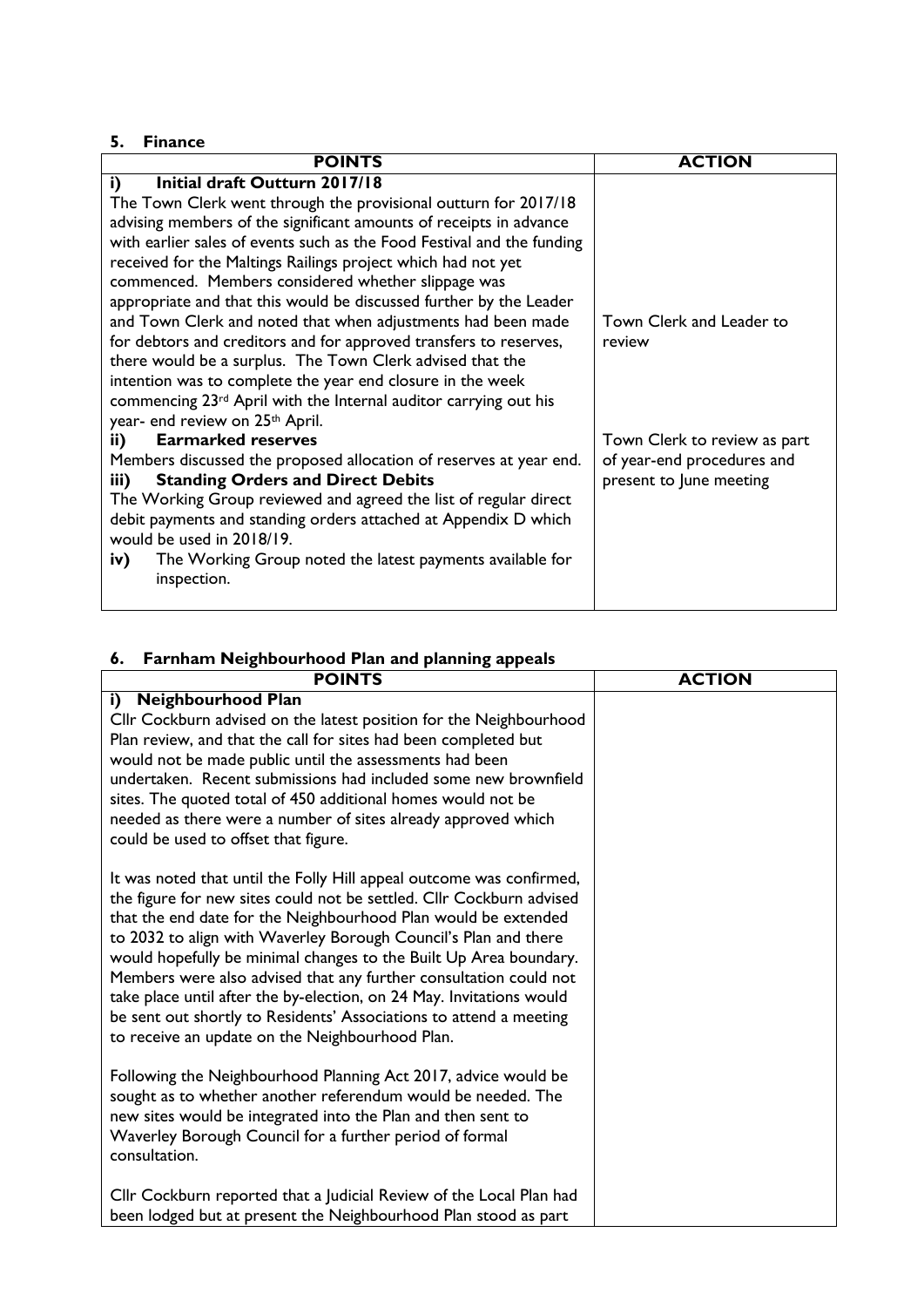| of the Local Plan. In the interim, Farnham Town Council would<br>work to the figure of 450, and maximise the potential of brownfield<br>sites.                                                                                                     |                            |
|----------------------------------------------------------------------------------------------------------------------------------------------------------------------------------------------------------------------------------------------------|----------------------------|
| <b>Brightwells and Woolmead</b>                                                                                                                                                                                                                    |                            |
| Cllr Cockburn and the Town Clerk had been in discussion with the                                                                                                                                                                                   |                            |
| PR company representing Crest Nicholson, and had offered them                                                                                                                                                                                      |                            |
| the use of a small room in the Council building whilst they organised<br>the initial engagement programme. It had been confirmed that a lane                                                                                                       |                            |
| of the Farnham By-Pass would not be closed for 3 years as                                                                                                                                                                                          |                            |
| rumoured but for the installation and removal of the bridge only.                                                                                                                                                                                  |                            |
| It was noted that there would be a number of stakeholder groups<br>and that the Town Council was expected to be part of them. A<br>presentation to the Council by Crest Nicholson was scheduled for<br>the next full Council meeting on 14th June. |                            |
|                                                                                                                                                                                                                                                    | Officers to contact Surrey |
| Concern was expressed over the need to minimise lorry<br>movements in the town during the developments and the advice of<br>Surrey Highways would be sought.                                                                                       | <b>County Council</b>      |
|                                                                                                                                                                                                                                                    |                            |

### **7. Contracts and Assets**

| <b>POINTS</b>                                                                                                                                                                                                                                                                              | <b>ACTION</b>                                                                                           |
|--------------------------------------------------------------------------------------------------------------------------------------------------------------------------------------------------------------------------------------------------------------------------------------------|---------------------------------------------------------------------------------------------------------|
| The Business and Facilities Manager tabled a report to update                                                                                                                                                                                                                              |                                                                                                         |
| members on progress relating to contracts and assets.                                                                                                                                                                                                                                      |                                                                                                         |
| <b>Encroachment:</b>                                                                                                                                                                                                                                                                       |                                                                                                         |
| Members agreed to go with the park style fencing for the full<br>perimeter of the section of West Street Cemetery. It was noted<br>that some clearance would be required prior to installation and that<br>costs for the revised fencing would be within the amounts previously<br>agreed. | Business & Facilities Manager to<br>seek a quote for clearance work<br>prior to the fence installation. |
| Town Clerk advised a separate contract would be issued to cover<br>the clearance work.                                                                                                                                                                                                     |                                                                                                         |
| <b>Replacement Vehicle:</b>                                                                                                                                                                                                                                                                |                                                                                                         |
| The supplier had now identified the reason for the delay being an                                                                                                                                                                                                                          |                                                                                                         |
| issue around additional gas tanks being fitted by the manufacturer                                                                                                                                                                                                                         |                                                                                                         |
| onto the chassis which impacted on the ramp required, and was<br>working with Iveco to resolve.                                                                                                                                                                                            |                                                                                                         |
|                                                                                                                                                                                                                                                                                            |                                                                                                         |
| <b>Weybourne Allotments:</b>                                                                                                                                                                                                                                                               |                                                                                                         |
| Bells Solicitors had been informed that Waverley Borough Council                                                                                                                                                                                                                           |                                                                                                         |
| had yet to conclude surrender of the existing lease before the new                                                                                                                                                                                                                         |                                                                                                         |
| lease to Farnham Town Council could be granted.                                                                                                                                                                                                                                            |                                                                                                         |
| <b>Cemetery Pathways:</b>                                                                                                                                                                                                                                                                  |                                                                                                         |
| All 2017/18 work was completed.                                                                                                                                                                                                                                                            |                                                                                                         |
|                                                                                                                                                                                                                                                                                            |                                                                                                         |
| <b>Victoria Garden:</b>                                                                                                                                                                                                                                                                    |                                                                                                         |
| The CCTV was now in place and working, and signs would be put                                                                                                                                                                                                                              |                                                                                                         |
| up shortly. It was proposed that the cameras be monitored for the<br>first year to address any anti-social behaviour during the day; the                                                                                                                                                   | Business & Facilities Manager to                                                                        |
|                                                                                                                                                                                                                                                                                            |                                                                                                         |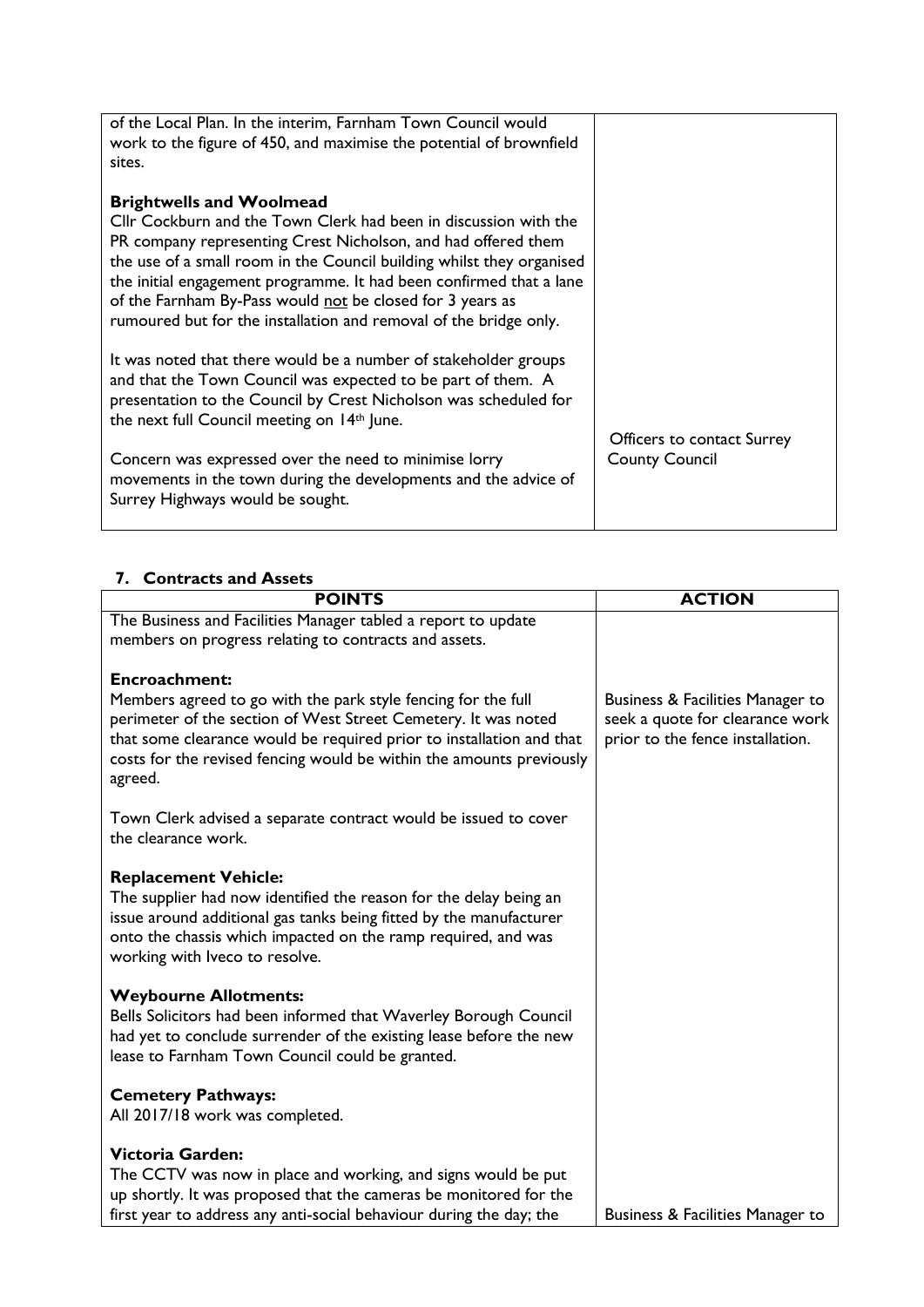| Gardens being locked at night. The cost of monitoring would be in<br>the region of $E1,100$ . Members agreed this would be a good idea. | seek a quote for the CCTV<br>monitoring service. |
|-----------------------------------------------------------------------------------------------------------------------------------------|--------------------------------------------------|
| <b>Garden of Reflection:</b><br>The work was progressing well and the fence with a 25 year<br>guarantee was preferred.                  |                                                  |
| <b>Assets Task Group:</b><br>Next meeting scheduled for 3rd May.                                                                        |                                                  |

# **8. Financial Regulations**

| <b>POINTS</b>                                                                                                                                                                                               | <b>ACTION</b>                                                 |
|-------------------------------------------------------------------------------------------------------------------------------------------------------------------------------------------------------------|---------------------------------------------------------------|
| The Working Group reviewed the Financial Regulations and agreed<br>a number of proposed adjustments following a comparison with the<br>latest edition of the Model Financial Regulations published by NALC, | <b>Recommendation to</b><br><b>Council that the Financial</b> |
| the forthcoming changes in the General data Protection Regulation<br>and the new edition of Governance and Accountability.                                                                                  | Regulations, as amended,<br>be adopted.                       |

# **9. Well-being Task Group**

| <b>POINTS</b>                                                                                                                                                                                                                                                                                                                                                                                                                                                                                                                                                                                                                                                                                                                                                                        | <b>ACTION</b>                                                                                                                                                                                                                                                    |
|--------------------------------------------------------------------------------------------------------------------------------------------------------------------------------------------------------------------------------------------------------------------------------------------------------------------------------------------------------------------------------------------------------------------------------------------------------------------------------------------------------------------------------------------------------------------------------------------------------------------------------------------------------------------------------------------------------------------------------------------------------------------------------------|------------------------------------------------------------------------------------------------------------------------------------------------------------------------------------------------------------------------------------------------------------------|
| The Strategy & Finance Working Group received the notes<br>i)<br>of the Well-being Task Group meeting held on and 8th<br>March.                                                                                                                                                                                                                                                                                                                                                                                                                                                                                                                                                                                                                                                      |                                                                                                                                                                                                                                                                  |
| It was noted that the well-being event had been affected by<br>ii)<br>the snow but planning for the next one was underway.                                                                                                                                                                                                                                                                                                                                                                                                                                                                                                                                                                                                                                                           |                                                                                                                                                                                                                                                                  |
| Air pollution continued to be a key area of concern. The<br>iii)<br>Working Group heard of the new interagency group which<br>would be working to address the areas of concern.<br>Members agreed that further consideration was needed by<br>the Health and Well-being Task Group on draft papers being<br>prepared and that a better name was needed for the Clean<br>Air project to avoid confusion with other organisations.<br>The Working Group agreed to endorse existing policy and<br>recommend raising greater awareness of what individuals<br>could do themselves to help reduce factors that contributed<br>to air pollution.<br>Members discussed the lack of electric charging points in the<br>iv)<br>town and that this should be subject to further investigation, | <b>Recommendation to</b><br>Council:<br><b>Farnham Town Council</b><br>works with partners to<br>champion better air quality<br>in the town supporting an<br>air pollution awareness<br>campaign to encourage<br>residents to lower their<br>emissions and risk. |

| 10. General Data Protection Regulation                              |                              |
|---------------------------------------------------------------------|------------------------------|
| <b>POINTS</b>                                                       | <b>ACTION</b>                |
| The Working Group noted progress that had been made in              |                              |
| preparation for the General Data Protection Regulation and that use | Corporate Governance Officer |
| was being made of the NALC and Society of Local Council Clerks      | to progress.                 |
| model documents to assist with the review of policies. It was noted |                              |
| that the revised Financial Regulations reflected GDPR requirements  |                              |
| and that a further report would be made to the next meeting.        |                              |
|                                                                     |                              |

#### **10. General Data Protection Regulation**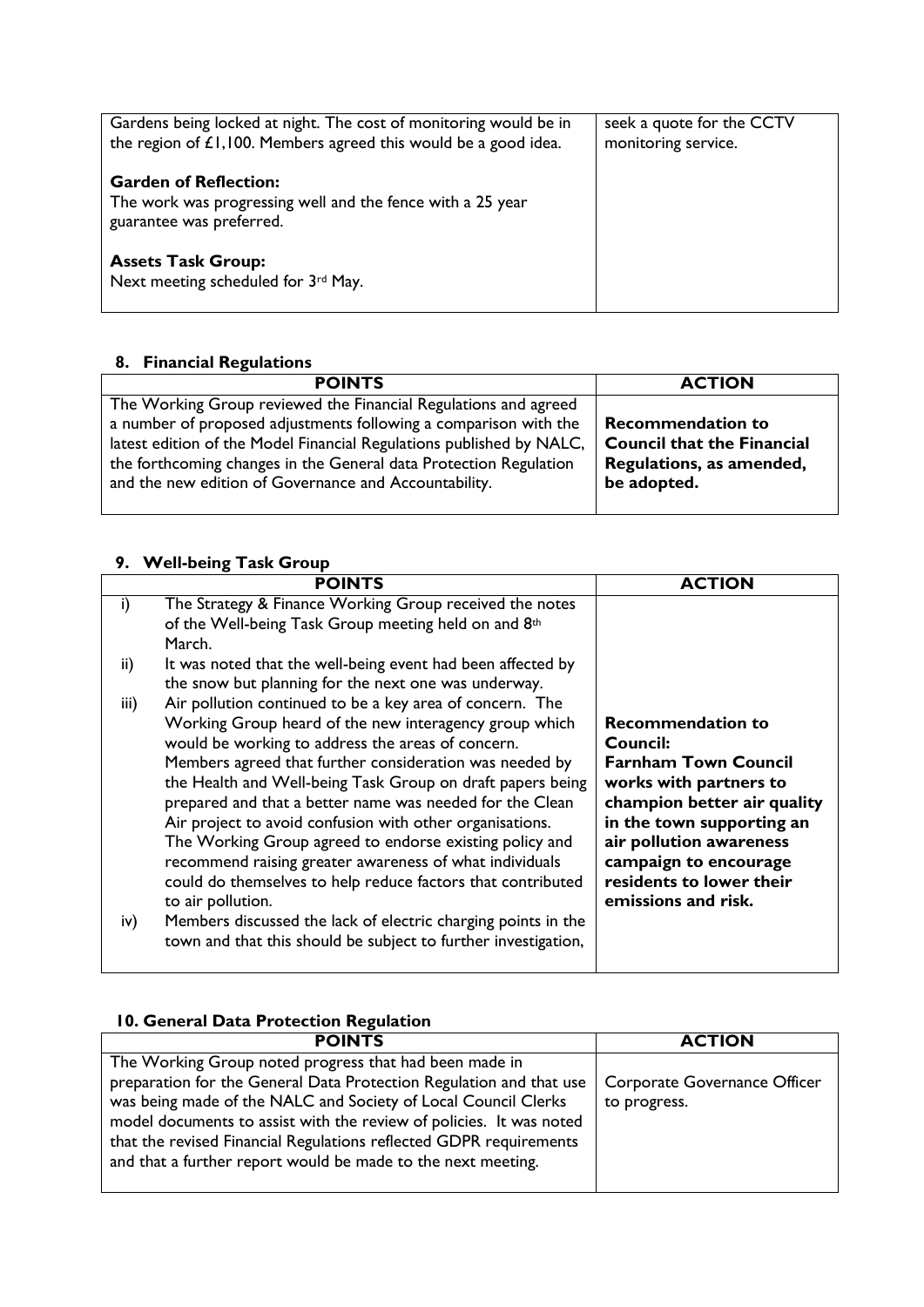# **11. Town Clerk update**

|      | <b>POINTS</b>                                               | <b>ACTION</b>                |
|------|-------------------------------------------------------------|------------------------------|
|      | The Town Clerk provided an update on the election for a     |                              |
|      | councillor in Castle Ward following the resignation of Cllr |                              |
|      | Williamson which was to be held on 24th May.                |                              |
| Ш.   | The Town Clerks advised that he had submitted an entry      |                              |
|      | into the Toast of Surrey Business Awards in the not-for-    |                              |
|      | profit category.                                            |                              |
| III. | Members noted that a review of whether changes in           | Safeguarding arrangements to |
|      | safeguarding procedures would require adjustments to        | be reviewed.                 |
|      | Farnham activities and risk arrangements.                   |                              |

# **12. Date and time of next meeting**

| <b>POINTS</b>                                                                                                  | <b>ACTION</b>                  |
|----------------------------------------------------------------------------------------------------------------|--------------------------------|
| Members agreed that the next meeting would take place on a<br>revised date of Tuesday 5th June 2018 at 9.30am. | Town Clerk to circulate agenda |
|                                                                                                                |                                |

The meeting ended at 11.10 am

Notes written by Iain Lynch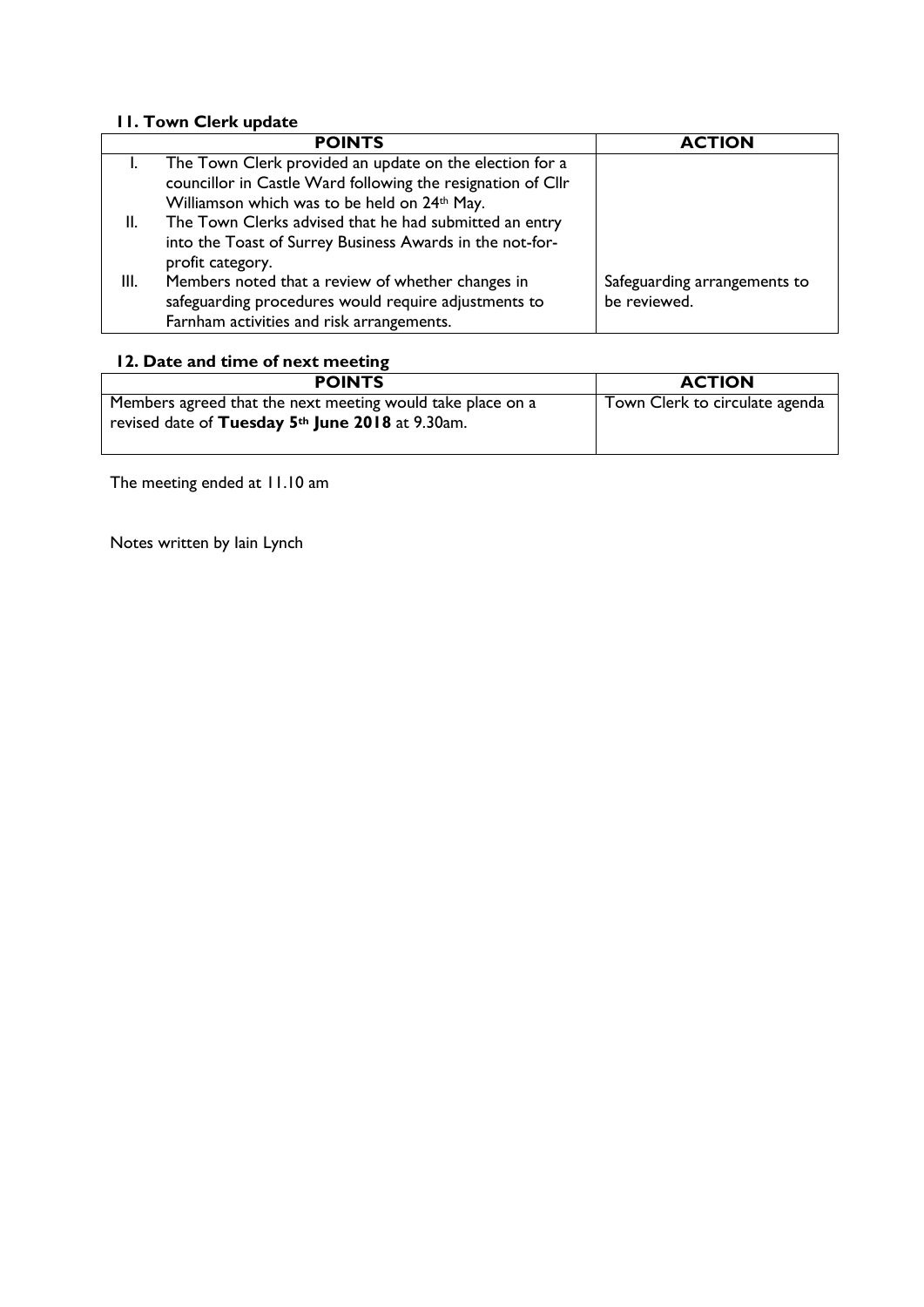

# **E**

**Notes** Planning & Licensing Consultative Group

# **Time and date**

**9.30am** on Monday 19 March 2018

**Place**

Council Chamber, South Street, Farnham

### **Planning & Licensing Consultative Group Members Present**

Councillor M Hyman – Chair Councillor D Beaman Councillors C Cockburn Councillor J Fraser

#### **Officers in attendance:** Jenny de Quervain

#### **NOTE: The comments and observations from Waverley Borough Councillors are preliminary ones prior to consideration at Borough Council level and are based on the evidence and representations to the Town Council.**

- **1. Apologies** Apologies were received from Councillor A MacLeod and J Williamson
- **2. Declarations of Interest**

None were received

#### **3. Applications for comment**

#### **Farnham Bourne**

# **CA/2018/0034 Farnham Bourne Mr A Clout**

GREAT AUSTINS CONSERVATION AREA REMOVAL OF 1x LABURNUM TREE ST THOMAS ON THE BOURNE, FRENSHAM ROAD FARNHAM GU9 8HA **Farnham Town Council objects to the removal of trees in an area covered by Policy FNP5, subject to the Arboricultural Officer's comments. If removal necessary, replant following Arboricultural Officer's guidance of appropriate species and positioning.**

**CA/2018/0038 Farnham Bourne Mr A Clout** GREAT AUSTINS CONSERVATION AREA WORKS TO TRFF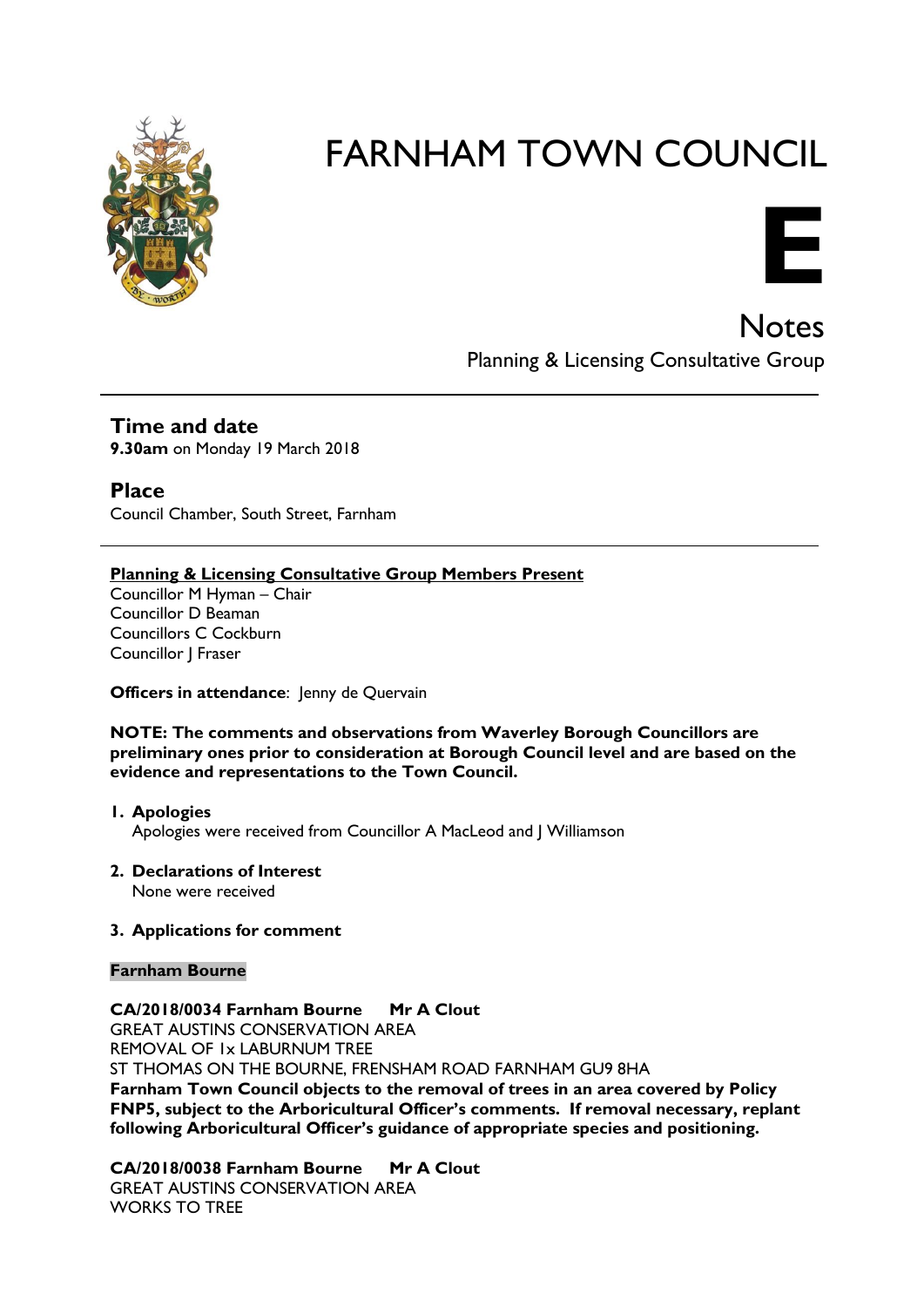#### 2A GREENHILL ROAD, FARNHAM GU9 8JN

**Farnham Town Council, subject to the Arboricultural Officer's comments, welcomes the maintenance of trees to extend their life and associated amenity especially in an area covered by Policy FNP5.** 

#### **CA/2018/0044 Farnham Bourne Mr A Clout**

GREAT AUSTINS CONSERVATION AREA

REMOVAL OF TREE

6 GREENHILL ROAD FARNHAM GU9 8JN (Originally listed incorrectly as Greenfield Road) **Farnham Town Council objects to the removal of trees in an area covered by Policy FNP5, subject to the Arboricultural Officer's comments. If removal necessary, replant following Arboricultural Officer's guidance of appropriate species and positioning.**

#### **TM/2018/0034 Farnham Bourne Steve Tester**

APPLICATION FOR WORKS TO A TREE SUBJECT OF TREE PRESERVATION ORDER 28/07 3 ERNEST CLOSE, FARNHAM GU10 3NL

**Farnham Town Council, subject to the Arboricultural Officer's comments, welcomes the maintenance of trees to extend their life and associated amenity especially in an area covered by Policy FNP8.** 

#### **TM/2018/0041 Farnham Bourne Mr A Clout**

APPLICATION FOR WORKS TO TREE SUBJECT OF TREE PRESERVATION ORDER FAR 107 42 AVELEY LANE FARNHAM GU9 8PS

**Farnham Town Council, subject to the Arboricultural Officer's comments, welcomes the maintenance of trees to extend their life and associated amenity.**

#### **WA/2018/0399 Farnham Bourne Alex Taylor**

Application under Section 73A to vary Condition 1 of WA/2016/0506 (plan numbers) to allow insertion of roof lights to provide habitable accommodation and alterations to porch roof, garage doors and internal layout.

HEATHER BANK, SWINGATE ROAD, FARNHAM GU9 8JJ

**Farnham Town Council has no objections subject to the alterations being in line with the Farnham Design Statement and Farnham Neighbourhood Plan Policy FNP16 and all materials are in keeping with the Conservation Area.** 

#### **NMA/2018/0036 Farnham Bourne Harry Adams**

Amendment to WA/2015/0981 to provide alterations to the type (opening) of windows. BOURNE VIEW, 5 PINE GROVE, LOWER BOURNE GU10 3RG **Farnham Town Council has no objections.**

#### **Farnham Castle**

#### **WA/2018/0330 Farnham Castle Jeffrey Penfold**

Erection of extensions and alterations following demolition of conservatory and garage. 16 HILL VIEW ROAD FARNHAM GU9 7BJ

**Farnham Town Council has no objections subject to the extensions and alterations being in line with the Farnham Design Statement and Farnham Neighbourhood Plan Policy FNP16 and all materials are in keeping with existing.**

#### **WA/2018/0348 Farnham Castle Philippa Staddon**

Change of use, extensions and alterations of the existing workshop (Class B1C) to form a two storey dwelling with associated garden and creation of a wildlife area beyond the proposed garden. THE WORKSHOP,WEYDON MILL LANE, FARNHAM GU9 7QL

**Farnham Town Council has no objections subject to the extensions and alterations being**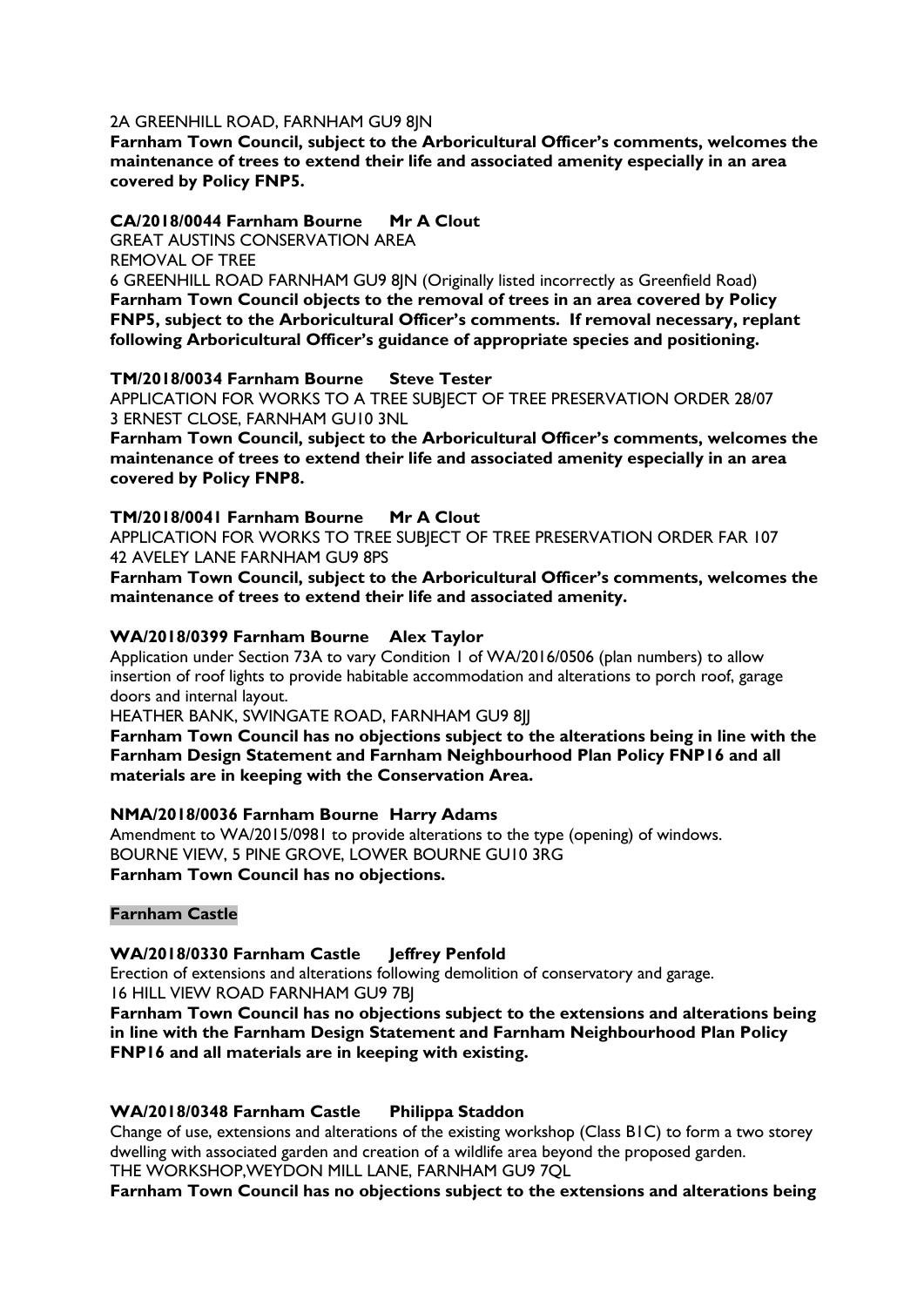#### **in line with the Farnham Design Statement and Farnham Neighbourhood Plan Policy FNP16 and FNP13.**

#### **WA/2018/0368 Farnham Castle Jeffrey Penfold**

Listed Building Consent for internal alterations.

FIRST & SECOND FLOOR, 31 THE BOROUGH, FARNHAM GU9 7NJ

**Farnham Town Council has no objections subject to the alterations being in line with the Farnham Design Statement and Farnham Neighbourhood Plan Policy FNP16, all materials are in keeping with existing for the Conservation Area and has the approval of the Heritage & Design Officer.** 

#### **WA/2018/0374 Farnham Castle Philippa Staddon**

Erection of rear extension and alterations (follows invalid application WA/2018/0215). 93 CRONDALL LANE, FARNHAM GU9 7BZ

**Farnham Town Council has no objections subject to the extension and alterations being in line with the Farnham Design Statement and Farnham Neighbourhood Plan Policy FNP16 and all materials are in keeping with existing.**

#### **WA/2018/0431 Farnham Castle Alex Taylor**

Alterations to shopfront and provision of air conditioning plant.

2-3 WEST STREET, FARNHAM GU9 7DN

**Farnham Town Council has no objections subject to the shopfront and displays being in line with the Shopfront Design Guide SPD 2016, in keeping for the Conservation Area, the canopy finials be retained and has the approval of the Heritage & Design Officer. The air conditioning plant should not visible from the street.**

#### **WA/2018/0432 Farnham Castle Alex Taylor**

Listed Building consent for alterations to shopfront, display of advertisement and provision of air conditioning plant.

2-3 WEST STREET, FARNHAM GU9 7DN

**Farnham Town Council has no objections subject to the shopfront and displays being in line with the Shopfront Design Guide SPD 2016, in keeping for the Conservation Area, the canopy finials be retained and has the approval of the Heritage & Design Officer. The air conditioning plant should not visible from the street.**

#### **WA/2018/0427 Farnham Castle Alex Taylor**

Display of 2 externally illuminated fascia signs.

2-3 WEST STREET, FARNHAM GU9 7DN

**Farnham Town Council has no objections subject to the externally illuminated signage being in line with the Shopfront Design Guide SPD 2016, in keeping for the Conservation Area and has the approval of the Heritage & Design Officer.**

#### **WA/2018/0433 Farnham Castle Alex Taylor**

Alterations to landscaping to provide a ha ha and wildlife pond together with provision of new fence. DIPPENHALL HOUSE, DIPPENHALL ROAD, DIPPENHALL GU10 5EB

**Farnham Town Council has no objections and welcomes fencing accessible by wildlife in a countryside setting.**

#### **CA/2018/0039 Farnham Castle Mr A Clout**

FARNHAM CONSERVATION AREA

WORKS TO TREES

24 RED LION LANE AND ADJOINING LAND FARNHAM GU9 7QN

**Farnham Town Council, subject to the Arboricultural Officer's comments, welcomes the maintenance of trees to extend their life and associated amenity especially in an area covered by Policy FNP2.**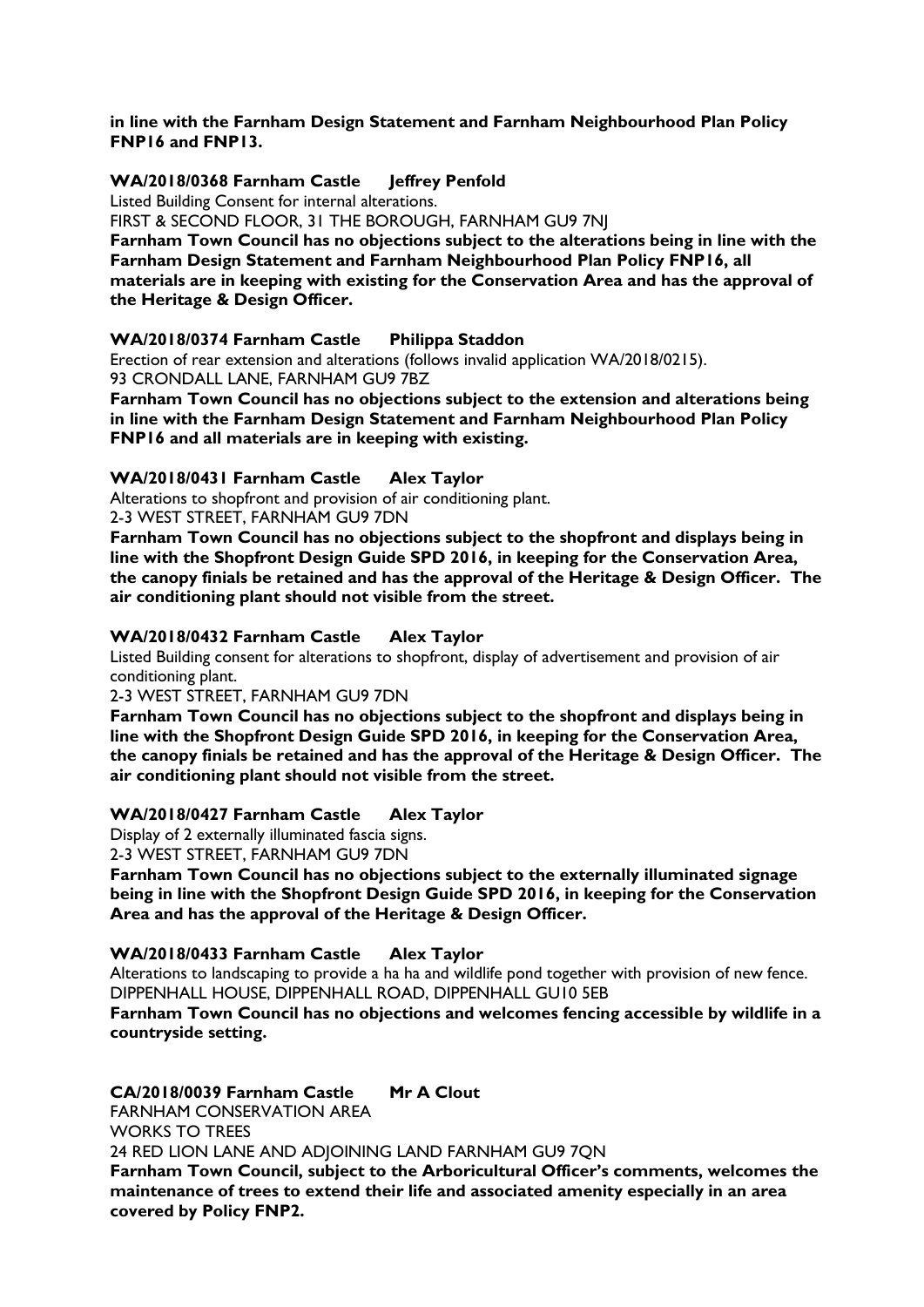#### **Farnham Firgrove**

#### **WA/2018/0416 Farnham Firgrove Alex Taylor**

Application under Section 73A to vary Condition 1 of WA/2014/2293 (Plan numbers) to allow changes to the roof form, rear extension dimensions and fenestration.

FLAT 1, 58 FIRGROVE HILL, FARNHAM GU9 8LL

**Farnham Town Council has no objections subject to the extension and roof changes being in line with the Farnham Design Statement and Farnham Neighbourhood Plan Policy FNP16 and all materials are in keeping with existing.**

#### **WA/2018/0423 Farnham Firgrove Jeffrey Penfold**

Erection of extensions and alterations following demolition of existing attached garage. 36 WAVERLEY LANE, FARNHAM GU9 8BJ

**Farnham Town Council has no objections subject to the extensions and alterations being in line with the Farnham Design Statement and Farnham Neighbourhood Plan Policy FNP16, all materials are in keeping with existing and sufficient parking being available within the boundary of the property.**

#### **WA/2018/0429 Farnham Firgrove Jeffrey Penfold**

Erection of two-storey and single storey extensions and alterations.

5 SHEEPHOUSE FARNHAM GU9 8LR

**Farnham Town Council has no objections subject to the extensions and alterations being in line with the Farnham Design Statement and Farnham Neighbourhood Plan Policy FNP16 and all materials are in keeping with existing.**

#### **Farnham Hale and Heath End**

#### **WA/2018/0333 Farnham Hale and Heath End Jeffrey Penfold**

Erection of a garage/carport and store following demolition of existing garage. 68 UPPER HALE ROAD, FARNHAM GU9 0NZ

**Farnham Town Council has no objections subject to garage/carport and store being in keeping with the neighbouring car barn.**

#### **WA/2018/0365 Farnham Hale and Heath End Jeffrey Penfold**

Certificate of Lawfulness under Section 192 for alterations to roofspace to provide habitable accommodation.

6 NELSON ROAD, FARNHAM GU9 9AP

**Farnham Town Council has no objections subject to the alterations to the roofspace being in line with the Farnham Design Statement and Farnham Neighbourhood Plan Policy FNP16 and all materials are in keeping with existing.**

#### **WA/2018/0417 Farnham Hale and Heath End Alex Taylor**

Listed Building Consent for internal and external alterations.

MULBERRY HOUSE, LOWER HALE, FARNHAM GU9 9RP

**Farnham Town Council has no objections subject to the alterations being in line with the Farnham Design Statement and Farnham Neighbourhood Plan Policy FNP16 and all materials are in keeping with existing and has the approval of the Heritage & Design Officer.**

#### **Farnham Moor Park**

#### WA/2018/0337 Farnham Moor Park Philippa Staddon

Construction of front dormer windows and rear roof lights and alterations to additional habitable accommodation; erection of front porch.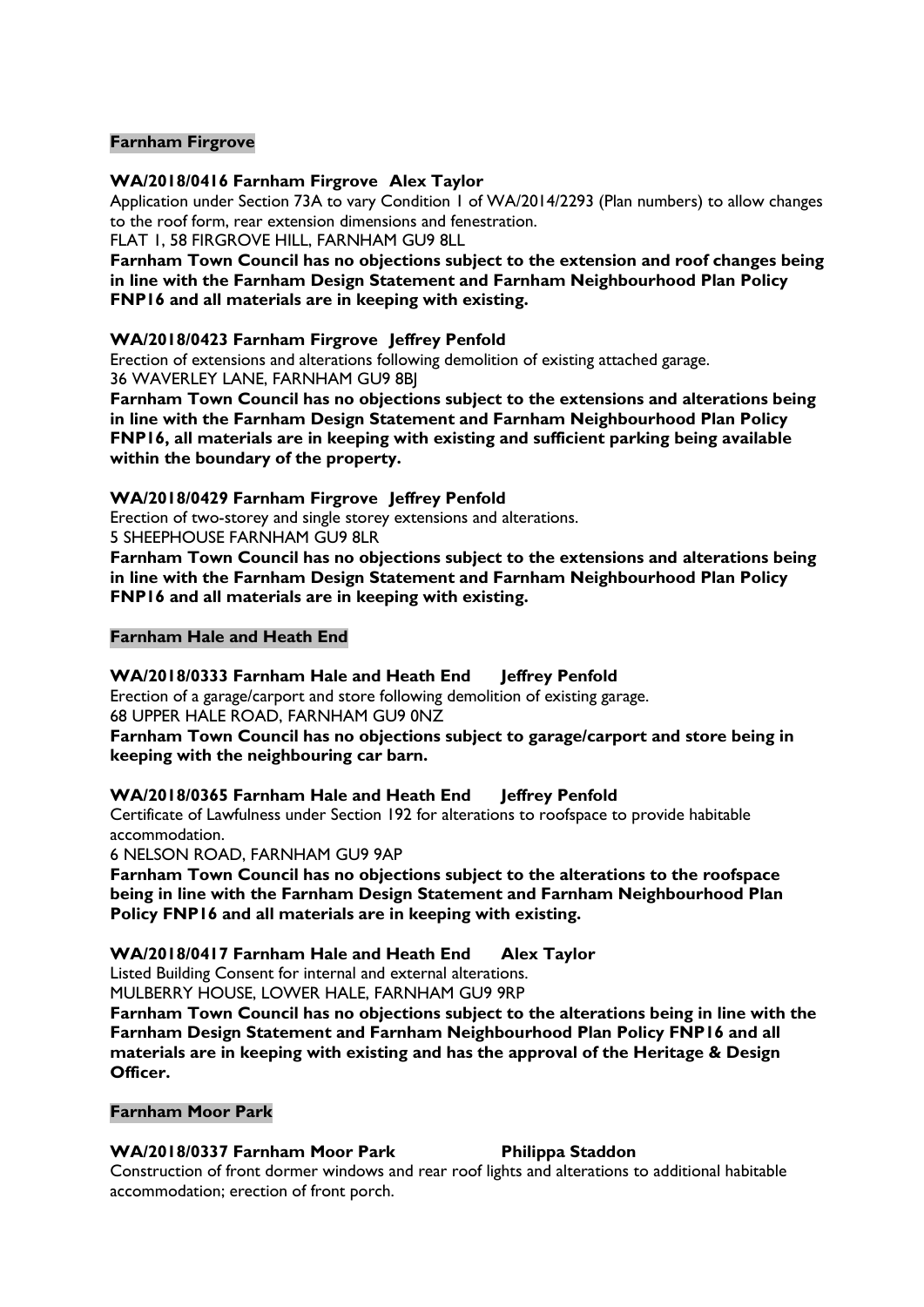### 33 SETTERS,CROOKSBURY ROAD, FARNHAM GU10 1QD

**Farnham Town Council has no objections subject to the alterations being in line with the Farnham Design Statement and Farnham Neighbourhood Plan Policy FNP16 and all materials are in keeping with existing.**

#### **WA/2018/0353 Farnham Moor Park Ruth Dovey**

Application under Section 73A to vary Conditions 5, 13, 14, 15, 18, 21(c) and (d), 23, 25 and 27 of WA/2012/2003 to allow alterations to conditions relating to access, archaeology, a buffer zone for the Farnham Park tributary, removal and management of…

LAND THE NORTH OF BOURNE MILL,GUILDFORD ROAD, FARNHAM

**Farnham Town Council asks why there is a need to remove Conditions if already 'complied with in full'? The Covering Letter states 14 other Conditions have also been complied with but are not asking for these to be removed.**

#### **WA/2018/0376 Farnham Moor Park Jeffrey Penfold**

Erection of extensions and alterations. 38 ABBOTS RIDE, FARNHAM GU9 8HZ

**Farnham Town Council has no objections subject to the extensions and alterations being in line with the Farnham Design Statement and Farnham Neighbourhood Plan Policy FNP16 and all materials are in keeping with existing streetscene.**

#### WA/2018/0383 Farnham Moor Park Jeffrey Penfold

Erection of single-storey rear extension.

OAK COTTAGE, OLD COMPTON LANE, FARNHAM GU9 8EG

**Farnham Town Council has no objections subject to the extension being in line with the Farnham Design Statement and Farnham Neighbourhood Plan Policy FNP16 and all materials are in keeping with existing.**

#### **Permission Already Granted 12/03/18**

**NMA/2018/0033 Farnham Moor Park Harry Adams** Amendment to WA/2017/1185 to provide change to size of tiles and alterations to elevations. 2 STONEYFIELDS, FARNHAM GU9 8DX **No comment required**

#### **Farnham Shortheath and Boundstone**

#### **WA/2018/0336 Farnham Shortheath and Boundstone Jeffrey Penfold**

Single storey extension, porch and store to front elevation. 23 GREENHILL WAY, FARNHAM, GU9 8SZ **Farnham Town Council has no objections subject to the extensions being in line with the** 

**Farnham Design Statement and Farnham Neighbourhood Plan Policy FNP16 and all materials are in keeping with existing.**

#### **Farnham Upper Hale**

#### **WA/2018/0367 Farnham Upper Hale Jeffrey Penfold**

Erection of extensions and alterations.

2 HOPE LANE, FARNHAM GU9 0HY **Farnham Town Council has no objections subject to the extensions and alterations being in line with the Farnham Design Statement and Farnham Neighbourhood Plan Policy FNP16 and all materials are in keeping with existing.**

#### **Farnham Weybourne and Badshot Lea**

**WA/2018/0335 Farnham Weybourne and Badshot Lea Jeffrey Penfold** Erection of two-storey side extension and alterations.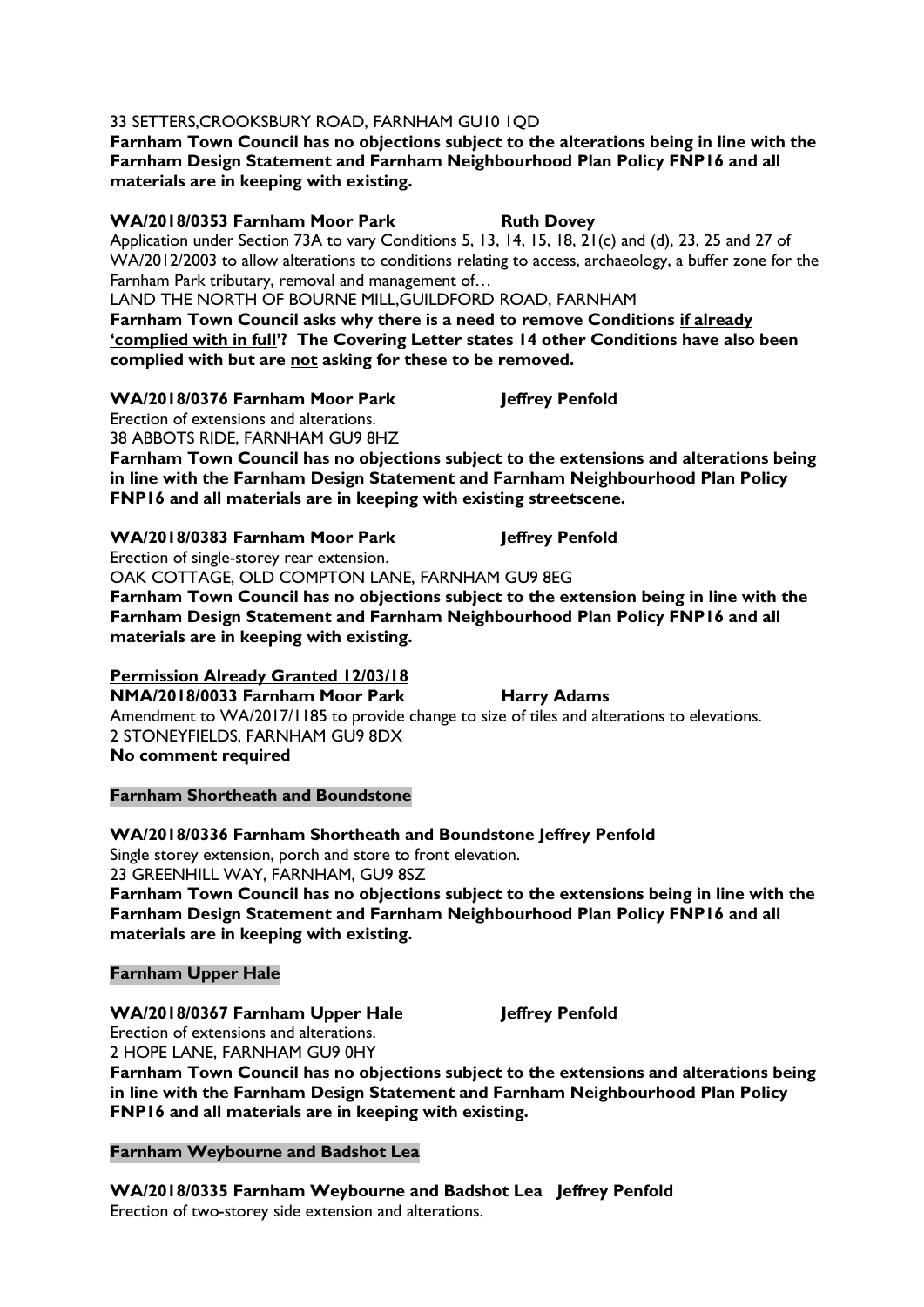#### 72 BADSHOT PARK, BADSHOT LEA GU9 9NE

**Farnham Town Council has no objections subject to the extension and alterations being in line with the Farnham Design Statement and Farnham Neighbourhood Plan Policy FNP16 and all materials are in keeping with existing.**

#### **WA/2018/0384 Farnham Weybourne and Badshot Lea Mr Chris Turner**

Erection of dwelling following demolition of existing buildings.

GREEN LANE FARMHOUSE, GREEN LANE, BADSHOT LEA GU9 9JL

**Although Outside the Built-up Area Boundary, Farnham Town Council has no objections subject to the replacement dwelling being in line with the Farnham Design Statement and Farnham Neighbourhood Plan Policy FNP1 and be in keeping with the character of the original and the area.**

#### **Farnham Wrecclesham and Rowledge**

**TM/2018/0037 Farnham Wrecclesham and Rowledge Mr A Clout** APPLICATION FOR WORKS TO TREES SUBJECT OF TREE PRESERVATION ORDER WA339 HIGHBURY, CHAPEL ROAD, FARNHAM GU10 4AN

**Farnham Town Council, subject to the Arboricultural Officer's comments, welcomes the maintenance of trees to extend their life and associated amenity.** 

#### **WA/2018/0395 Farnham Wrecclesham and Rowledge Jeffrey Penfold**

Erection of single storey side extension following demolition of existing garage. 8 KINGS LANE, WRECCLESHAM GU10 4QB

**Farnham Town Council has no objections subject to the extension being in line with the Farnham Design Statement and Farnham Neighbourhood Plan Policy FNP16, all materials are in keeping with existing and sufficient parking being available within the boundary of the property.**

#### **WA/2018/0400 Farnham Wrecclesham and Rowledge Flo Taylor**

Certificate of Lawfulness under Section 191 for the completion of extension to front of the dwelling house which was allowable under the 1995 GPDO (as amended) and has been partially implemented prior to the 1995 GPDO being replaced by the 2015 GPDO.

ROSEMEAD COTTAGE, RIVER LANE, WRECCLESHAM GU9 8UD

**Farnham Town Council has no objections subject to the extension being in line with the Farnham Design Statement and Farnham Neighbourhood Plan Policy FNP16 and all materials are in keeping with existing.**

#### **WA/2018/0419 Farnham Wrecclesham and Rowledge Jeffrey Penfold**

Conversion of existing integral garage into habitable accommodation and alterations. COMER COTTAGE, 26 HIGH STREET, ROWLEDGE GU10 4BT

**Farnham Town Council has no objections subject to the alterations being in line with the Farnham Design Statement and Farnham Neighbourhood Plan Policy FNP16, all materials are in keeping with existing and sufficient parking being available within the boundary of the property.**

#### **4. Appeals**

# **TOWN AND COUNTRY PLANNING ACT 1990 (As Amended)**

# **Appeal Under Section 78**

PROPOSAL: Erection of 2 dwellings with associated carport following demolition of existing garage; erection of an attached garage to serve existing dwelling together with associated works (as amended by plans received 25/04/17 and as amplified by information received 25/04/17 and 09/05/17) (revision of WA/2016/2221).

SITE ADDRESS: 11 Little Green Lane, Farnham WAVERLEY REFERENCE: WA/2017/0357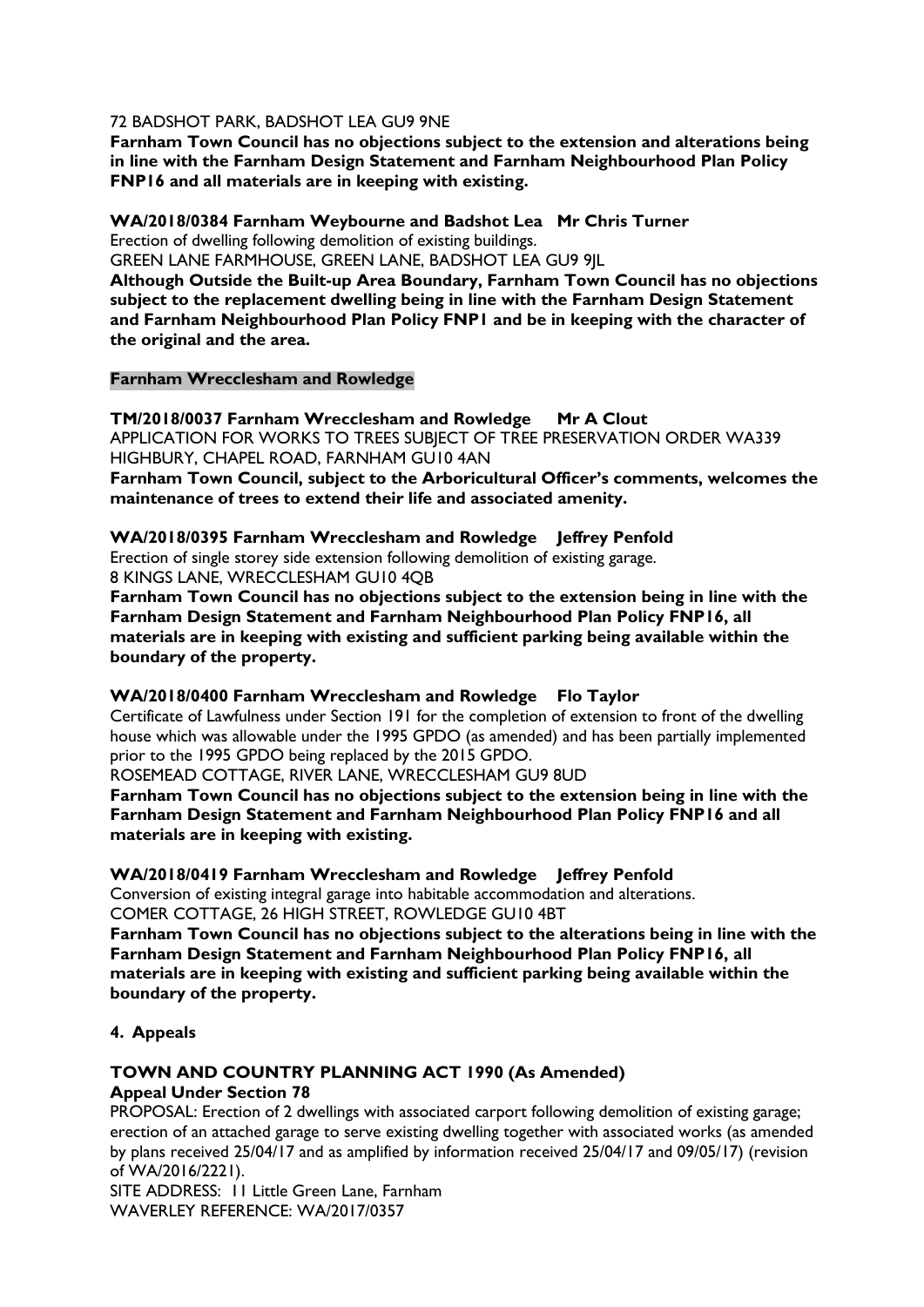#### PLANNING INSPECTORATE REFERENCE: APP/R3650/W/17/3187138 PLANNING INSPECTORATE APPEAL START DATE: 05/03/2018 APPLICANT: N Smith **Interested parties comments by 09/04/18 Re-affirm Farnham Town Council's objections to the Planning Inspectorate.**

#### **TOWN AND COUNTRY PLANNING ACT 1990 (As Amended)**

**Appeal Under Section 78**  PROPOSAL: Erection of dwelling including annex for ancillary use following demolition of existing outbuilding. SITE ADDRESS: Land West Of 6 Nelson Road, Farnham WAVERLEY REFERENCE: WA/2017/2368 PLANNING INSPECTORATE REFERENCE: APP/R3650/W/18/3197075 PLANNING INSPECTORATE APPEAL START DATE: 13/03/2018 APPLICANT: Mr & Mrs Hawkins **Interested parties comments by 17/04/18 Re-affirm Farnham Town Council's objections to the Planning Inspectorate.**

#### **5. Licensing**

#### **Tesco, Ridgway Farnham (comments emailed Tue 20/03/2018)**

New license application for alcohol 06.00-23.00 Monday to Sunday with NO Christmas Day/Good Friday restrictions

**Farnham Town Council has no objections to Tesco, 29/31 Ridgway Road, Farnham, aligning alcohol sales with opening hours and removing public holiday restrictions subject to ensuring: the prevention of crime and disorder; public safety; the prevention of public nuisance; and the protection of children from harm.**

**Waverley-592776-Farnham SF Connect vary application**

BP Petrol Station, Farnham Bypass

New license application for alcohol 00.00-24.00 Monday to Sunday

**Farnham Town Council has no objections to SF Connect, BP Petrol Station, A31 Bypass, Farnham GU9 8AS aligning alcohol sales subject to ensuring: the prevention of crime and disorder; public safety; the prevention of public nuisance; and the protection of children from harm.**

#### **Revised Statement of Licensing Policy 2018**

Comments required from P&LCG to Council via Strategy & Finance *Points to be condensed and circulated for comment.*

Meeting closed 10.20

Notes by Jenny de Quervain

Date of next meeting 9 April 2018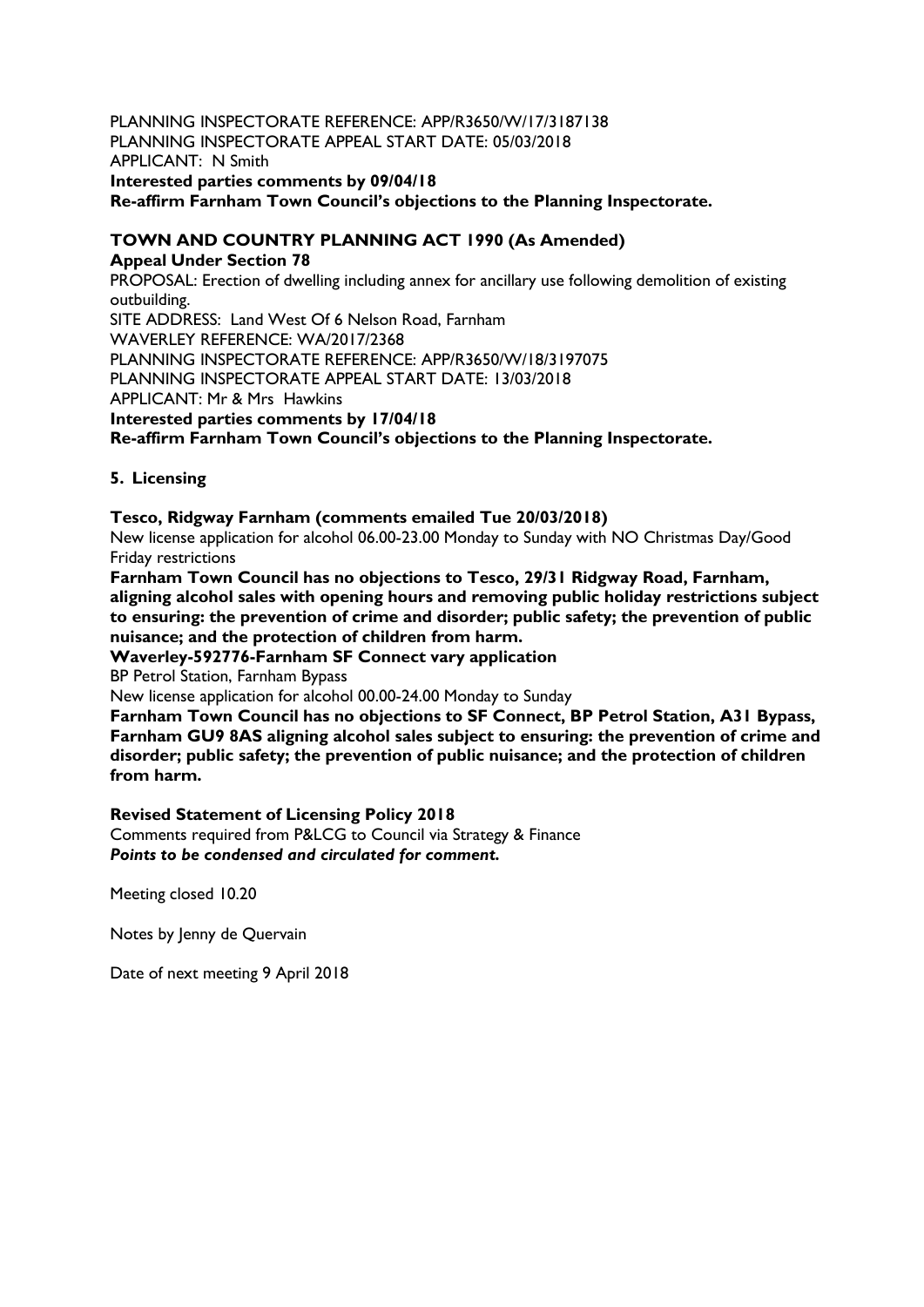

Notes Planning & Licensing Consultative Group

**F**

**Time and date**

**9.30am** on Monday 19 March 2018

**Place**

Council Chamber, South Street, Farnham

#### **Planning & Licensing Consultative Group Members Present**

Councillor M Hyman – Chair Councillor D Beaman Councillors C Cockburn Councillor J Fraser Councillor A MacLeod Councillor J Ricketts

**Officers in attendance: Jenny de Quervain** 

**NOTE: The comments and observations from Waverley Borough Councillors are preliminary ones prior to consideration at Borough Council level and are based on the evidence and representations to the Town Council.**

- **1. Apologies** None
- **2. Declarations of Interest** None were received
- **3. Applications considered for large developments**

#### Carryover to 23 April 2018

**WA/2018/0458 Farnham Moor Park Flo Taylor**

Erection of a building to provide 138 dwellings, approximately 4097m2 of mixed use commercial floor space with associated access, parking and landscaping.

THE WOOLMEAD, EAST STREET, FARNHAM

**Berkeley Southern offered to presents details of the development, provisionally booked for 23 April.**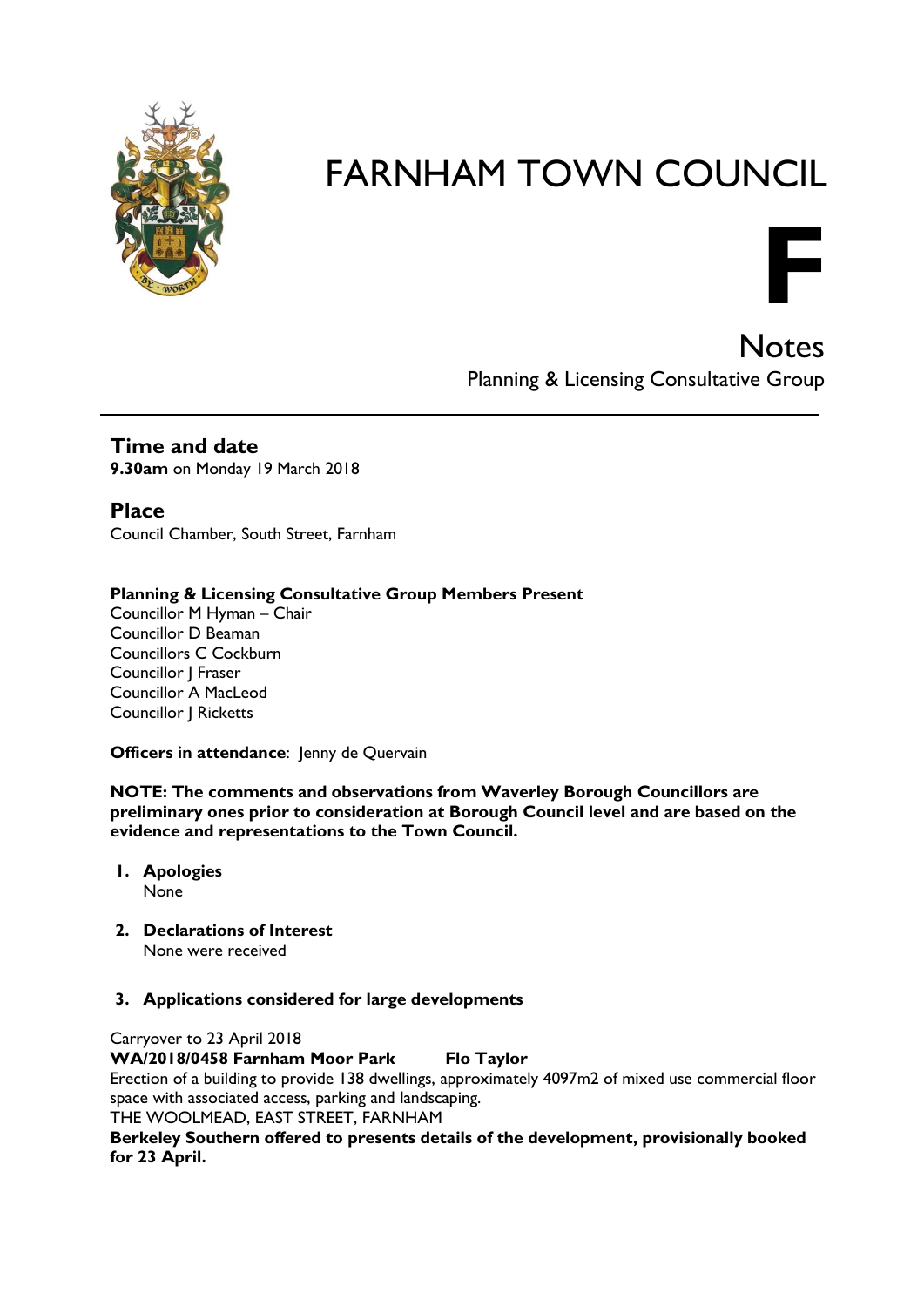#### **SO/2018/0004 Farnham Castle Philippa Staddon**

Request for Screening Opinion for site redevelopment including student housing, car parking and associated landscaping.

UNIVERSITY COLLEGE FOR THE CREATIVE ARTS, FALKNER ROAD, FARNHAM GU9 7DS **Farnham Town Council welcomes additional student accommodation and looks forward to receiving a full planning application.**

#### **4. Applications considered**

#### **Farnham Bourne**

#### **NMA/2018/0038 Farnham Bourne Rachel Kellas**

Amendment to WA/2017/1953 for alterations to roofspace to provide habitable accommodation. LAND AT 73 FRENSHAM ROAD, LOWER BOURNE GU10 3HL

**Farnham Town Council has no objections subject to the alterations being in line with the Farnham Design Statement and Farnham Neighbourhood Plan Policy FNP16.**

**WA/2018/0499 Farnham Bourne Olivia Gorham**

Erection of extensions following demolition of existing extensions (revision of WA/2017/1026). 6 GREAT AUSTINS, FARNHAM GU9 8JG

**Farnham Town Council has no objections subject to the extensions being in line with the Farnham Design Statement and Farnham Neighbourhood Plan Policy FNP16 and FNP5 Great Austins Conservation Area and all materials are in keeping with existing.**

**CA/2018/0046 Farnham Bourne Mr A Clout** GREAT AUSTINS CONSERVATION AREA WORKS TO AND REMOVAL OF TREES FOXACRE, SWINGATE ROAD FARNHAM GU9 8II

**Farnham Town Council objects to the removal of trees in an area covered by Policy FNP5, subject to the Arboricultural Officer's comments. If removal necessary, replant following Arboricultural Officer's guidance of appropriate species and positioning.**

**CA/2018/0048 Farnham Bourne Mr A Clout**

GREAT AUSTINS CONSERVATION AREA

WORKS TO TREES

BRYANSTON,GREAT AUSTINS, FARNHAM GU9 8JQ

**Farnham Town Council, subject to the Arboricultural Officer's comments, welcomes the maintenance of trees to extend their life and associated amenity, especially in the Great Austins Conservation Area covered by Policy FNP5.**

#### **Farnham Castle**

#### **WA/2018/0466 Farnham Castle Jane McMullan**

Erection of single storey side and two storey rear extension.

18 WEST END GROVE, FARNHAM GU9 7EG

**Farnham Town Council objects to the erection of extensions not being in line with the Farnham Design Statement and Farnham Neighbourhood Plan Policy FNP16 and the negative impact on the neighbours' amenity to the rear of the property. The use of obscured glazing in a bedroom in not acceptable in living accommodation.**

#### WA/2018/0470 Farnham Castle Jane McMullan

Listed Building consent for installation of roof lights and internal alterations.

11 CASTLE STREET, FARNHAM GU9 7JA

**Farnham Town Council has no objections subject to the installation of roof lights and**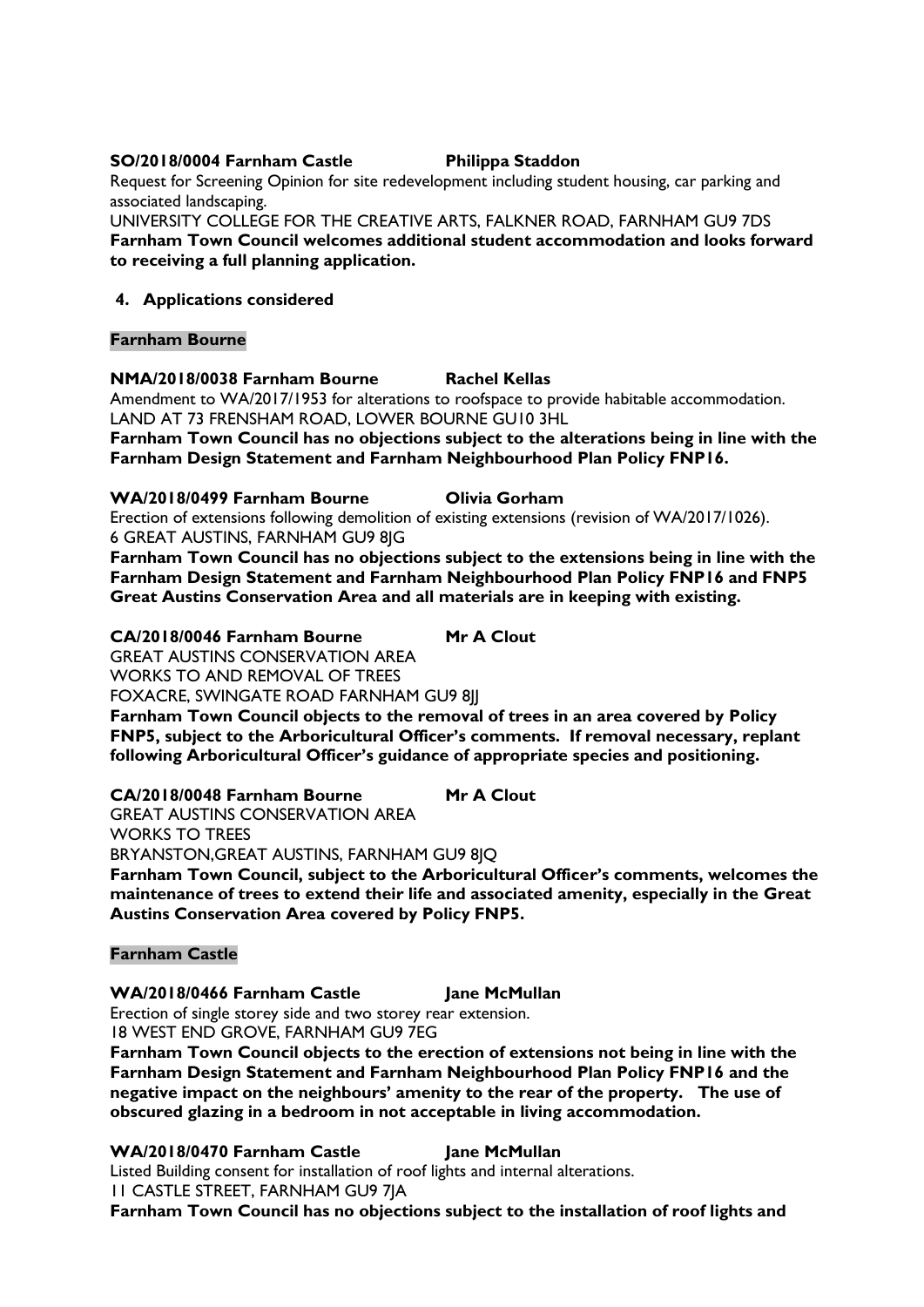**alterations being in line with the Farnham Design Statement and Farnham Neighbourhood Plan Policy FNP16 and all materials are in keeping with the Conservation Area and has the approval of the Heritage & Design Officer.** 

**WA/2018/0508 Farnham Castle Jane McMullan** Erection of extension to existing office/store. 9 WEST STREET, FARNHAM GU9 7DN

**Farnham Town Council has no objections subject to the extension being in line with the Farnham Design Statement and Farnham Neighbourhood Plan Policy FNP16 and all materials are in keeping with the Conservation Area and has the approval of the Heritage & Design Officer.** 

**WA/2018/0509 Farnham Castle Jane McMullan**

Listed Building Consent for an extension to existing office/store. 9 WEST STREET, FARNHAM GU9 7DN

**Farnham Town Council has no objections subject to the extension being in line with the Farnham Design Statement and Farnham Neighbourhood Plan Policy FNP16 and all materials are in keeping with the Conservation Area and has the approval of the Heritage & Design Officer.** 

**WA/2018/0533 Farnham Castle Philippa Staddon** Installation of a substation, enclosure and associated works.

UNIVERSITY COLLEGE FOR THE CREATIVE ARTS, FALKNER ROAD, FARNHAM GU9 7DS **Farnham Town Council has no objections.**

#### **WA/2018/0535 Farnham Castle Philippa Staddon**

Erection of a building to provide ancillary office space and associated works. UNIVERSITY COLLEGE FOR THE CREATIVE ARTS, FALKNER ROAD, FARNHAM GU9 7DS **Farnham Town Council has no objections to the erection of a building to provide ancillary of space.** 

#### **Farnham Firgrove**

#### **WA/2018/0447 Farnham Firgrove Jeffrey Penfold**

Erection of single storey extension.

14 ST GEORGES ROAD, FARNHAM GU9 8NB

**Farnham Town Council has no objections subject to the extension being in line with the Farnham Design Statement and Farnham Neighbourhood Plan Policy FNP16 and there is no negative impact on the neighbours' amenity.**

#### **WA/2018/0503 Farnham Firgrove Jeffrey Penfold**

Erection of single storey extensions.

49, SOUTHERN WAY, FARNHAM GU9 8DF

**Farnham Town Council has no objections subject to the extensions being in line with the Farnham Design Statement and Farnham Neighbourhood Plan Policy FNP16 and all materials are in keeping with existing.**

**WA/2018/0505 Farnham Firgrove Jeffrey Penfold** Erection of extensions and alterations following demolition of existing workshop, shed and decking.

112 WEYDON HILL ROAD, FARNHAM GU9 8NZ **Farnham Town Council has no objections subject to the extensions and alterations being in line with the Farnham Design Statement and Farnham Neighbourhood Plan Policy FNP16 and all materials are in keeping with existing.**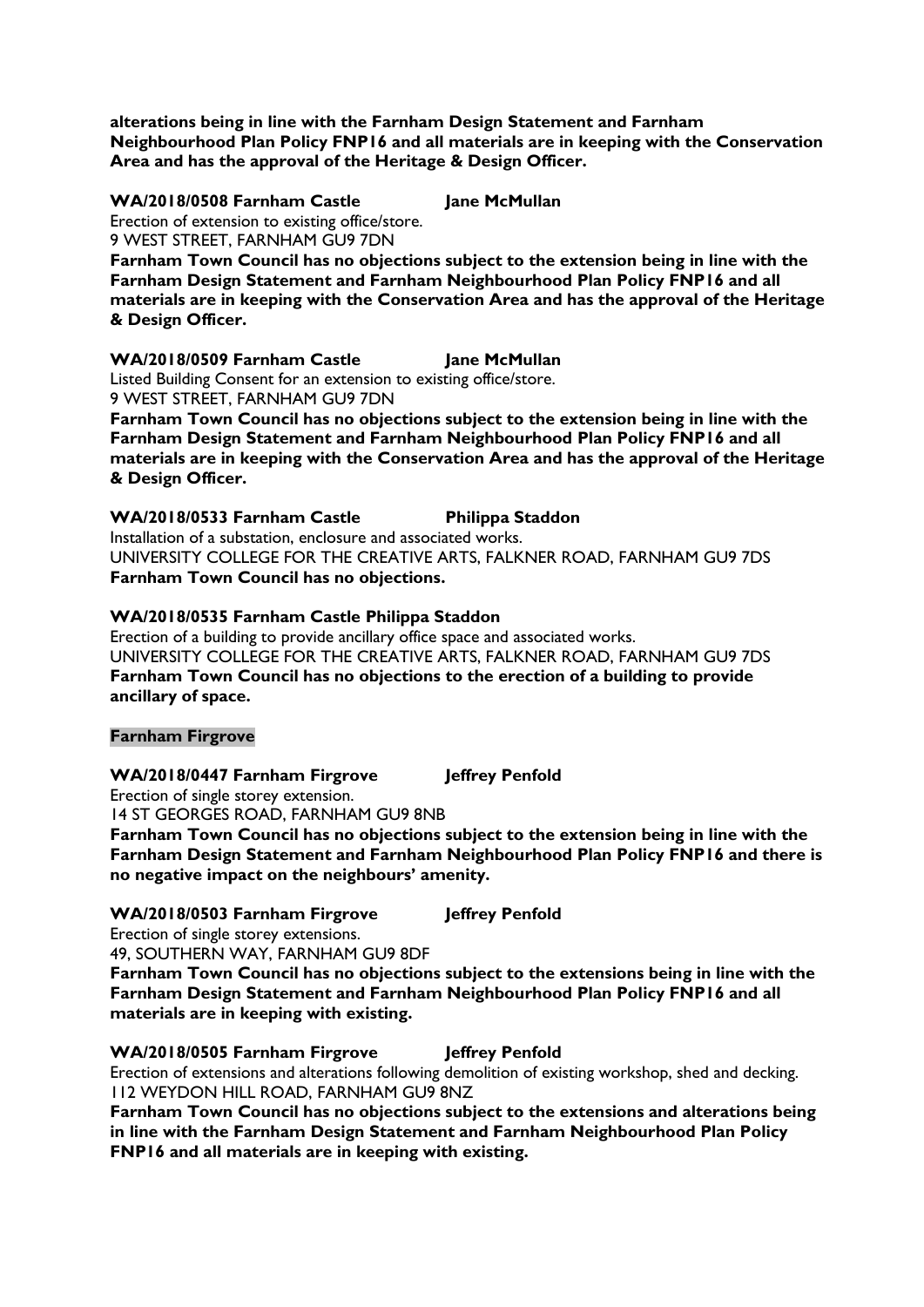#### **Farnham Hale and Heath End**

**WA/2018/0451 Farnham Hale and Heath End Jeffrey Penfold**

Erection of single storey rear extension.

TADPOLE COTTAGE, BROOKLANDS WAY, FARNHAM GU9 9BU

**Farnham Town Council has no objections subject to the extension being in line with the Farnham Design Statement and Farnham Neighbourhood Plan Policy FNP16 and all materials are in keeping with existing.**

#### **WA/2018/0456 Farnham Moor Park Mr Chris Turner**

Erection of two storey extension following demolition of existing conservatory; erection of 2 attached garages (1 to serve property No. 48) following demolition of 2 existing garages. 46 & 48 HALE ROAD, FARNHAM GU9 9RD

**Farnham Town Council has no objections subject the extension being in line with the Farnham Design Statement and Farnham Neighbourhood Plan Policy FNP16 and all materials are in keeping with existing. Farnham Town Council has no objections to the erection of the replacement garages serving no. 46 and 48 Hale Road.**

#### **WA/2018/0486 Farnham Hale and Heath End Jeffrey Penfold**

Certificate of Lawfulness under Section 192 for the erection of extensions and alterations following the demolition of an existing workshop, shed and decking.

132 FARNBOROUGH ROAD, FARNHAM GU9 9BD

**Farnham Town Council has no objections subject to the extensions and alterations being in line with the Farnham Design Statement and Farnham Neighbourhood Plan Policy FNP16 and all materials are in keeping with existing.**

**WA/2018/0506 Farnham Hale and Heath End Jeffrey Penfold**

Extension of extension and alterations following demolition of existing coalhouse. 32 WEST AVENUE, FARNHAM, GU9 0RB

**Farnham Town Council has no objections subject to the extensions and alterations being in line with the Farnham Design Statement and Farnham Neighbourhood Plan Policy FNP16 and all materials are in keeping with existing.**

#### **Farnham Moor Park**

#### **SO/2018/0003 Farnham Moor Park Ruth Dovey**

Request for Screening Opinion for provision of a dual-lane temporary construction access to the A31, comprising a bridge across the River Wey, pedestrian underpass, other supporting infrastructure and re-instatement works, including the erection of a permanent footbridge SITE B, EAST STREET REGENERATION, EAST STREET, FARNHAM

**Farnham Town Council welcomes the Screening Opinion. Borelli Walk is a treasured part of the town, Farnham Town Council is concerned about the loss of vista when entering the town from South Street and the protection of landscape and character of the area. The previously conducted EIA for the Brightwells development did not include Borelli Walk.**

#### **DW/2018/0014 Farnham Moor Park Mr Chris Turner**

The erection of a single storey rear extension which would extend beyond the rear wall of the original house by 8m, for which the height would be 3.1m, and for which the height of the eaves would be 2.2m.

RAMSBURY, OLD COMPTON LANE, FARNHAM GU9 8EG

**Farnham Town Council objects to the size and scale of the extension and the negative impact on the green boundary which is a distinctive part of the character of the streetscene.**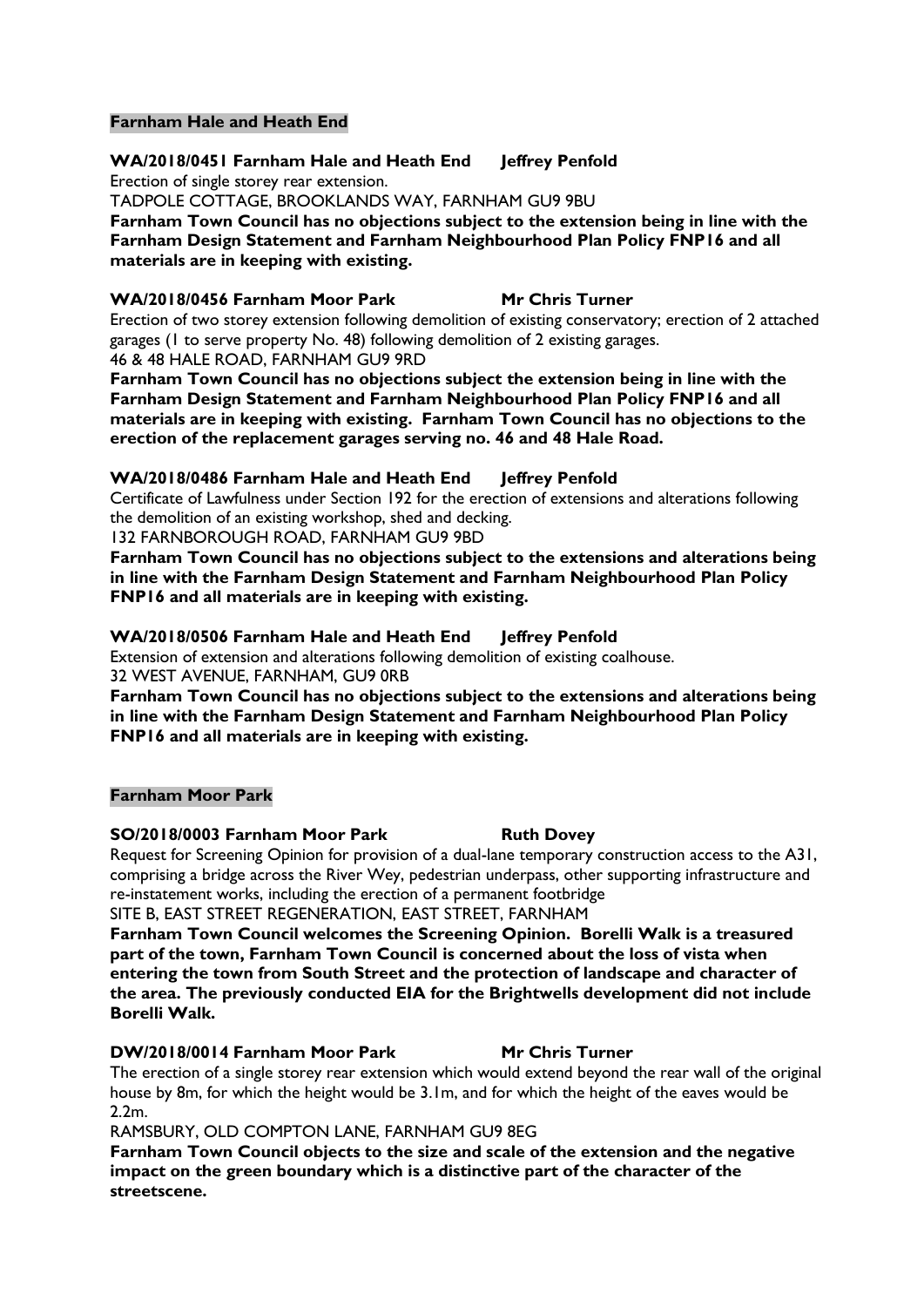#### **NMA/2018/0039 Farnham Moor Park Ruth Dovey**

Amendment to WA/2016/0268 to amend Condition 35 (bat mitigation measures) to include 'Bat Report Addendum dated 5 January 2018). LAND AT EAST STREET, FARNHAM **Farnham Town Council has no objections.**

#### **WA/2018/0434 Farnham Moor Park Alex Taylor**

Construction of raised platform with retaining walls and glass balustrade following demolition of existing decking and pergolas. THE CEDARS, 17 COMPTON WAY, FARNHAM GU10 1QY

**Farnham Town Council has no objections.**

#### **WA/2018/0481 Farnham Moor Park Jane McMullan**

Erection of extensions and alterations. 21 ABBOTS RIDE, FARNHAM GU9 8HY

**Farnham Town Council has no objections subject to the extensions and alterations being in line with the Farnham Design Statement and Farnham Neighbourhood Plan Policy FNP16, all materials are in keeping with existing and the green boundary is retained between the neighbouring properties.**

**WA/2018/0487 Farnham Moor Park Jane McMullan** Erection of porch.

20 OSBORN ROAD, FARNHAM GU9 9QT

**Farnham Town Council has no objections subject to the porch being in line with the Farnham Design Statement and Farnham Neighbourhood Plan Policy FNP16 and all materials are in keeping with existing.**

#### **WA/2018/0489 Farnham Moor Park Jane McMullan**

Display of 1 externally illuminated fascia sign and 1 externally illuminated hanging sign. 13 EAST STREET, FARNHAM GU9 7RX

**Farnham Town Council has no objections subject to the externally illuminated signage being in line with the Shopfront Design Guide SPD 2016 for the Conservation Area. The building is listed as a Building of Local Merit.**

#### **WA/2018/0544 Farnham Castle <b>Ruth Dovey**

Provision of a dual-lane temporary construction access to the A31, comprising a bridge across the River Wey, pedestrian underpass, other supporting infrastructure and re-instatement works, including the erection of a permanent pedestrian footbridge across the River Wey SITE B, EAST STREET REGENERATION, EAST STREET, FARNHAM

**Farnham Town Council has no objections and welcomes ongoing dialogue with adjacent Berkeley development to potentially utilise the bridge.**

#### **Farnham Shortheath and Boundstone**

#### **WA/2018/0450 Farnham Shortheath and Boundstone Jeffrey Penfold**

Certificate of Lawfulness under Section 192 for the erection of single storey rear extension. 14 THE OLD ORCHARD, FARNHAM GU9 8UR

**Farnham Town Council has no objections subject to the extension being in line with the Farnham Design Statement and Farnham Neighbourhood Plan Policy FNP16, all materials are in keeping with existing and there is no negative impact on the neighbours' amenity with the extension being situated on the boundary of no.16.**

**WA/2018/0452 Farnham Shortheath and Boundstone Alex Taylor**

Erection of detached garage/store with studio room over.

HEATH COTTAGE, 10 JUBILEE LANE, BOUNDSTONE GU10 4SZ

**Farnham Town Council has no objections subject to the detached garage/store with**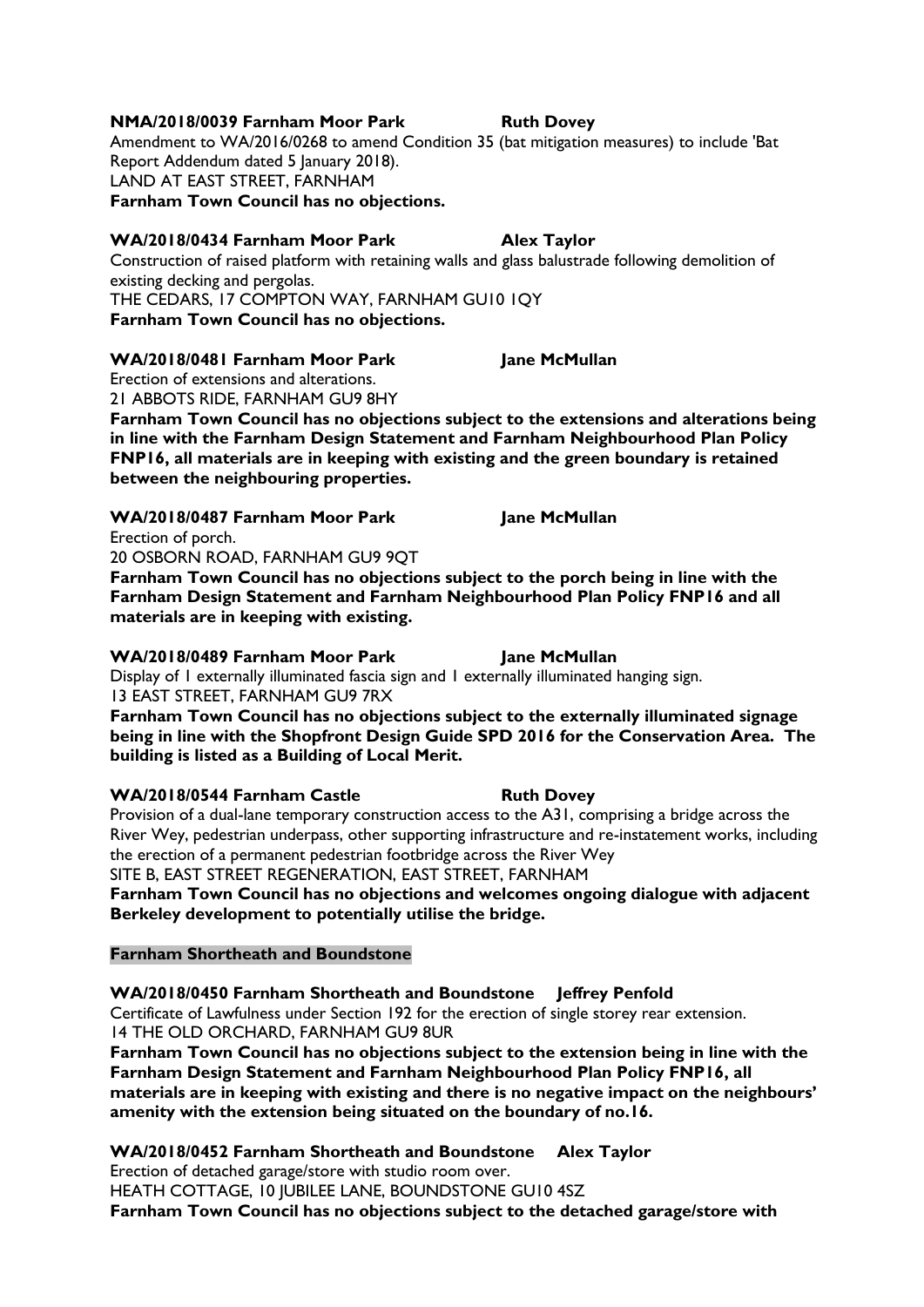**studio room over being in line with the Farnham Design Statement and Farnham Neighbourhood Plan Policy FNP16 and remains ancillary to Heath Cottage.**

#### **WA/2018/0455 Farnham Shortheath and Boundstone Jeffrey Penfold**

Erection of single storey side extension and front porch; partial conversion of garage into habitable accommodation.

14 THE OLD ORCHARD, FARNHAM GU9 8UR

**Farnham Town Council has no objections subject to the extension and front porch being in line with the Farnham Design Statement and Farnham Neighbourhood Plan Policy FNP16, all materials are in keeping with existing and only one of the double garages is partially converted as limited parking available within the boundary and NO parking being available on-street in the cul-de-sac.**

#### **WA/2018/0498 Farnham Shortheath and Boundstone Alex Taylor**

Change of Use from dwelling (Use Class C3) to mixed use office (Use Class B1) and associated nonresidential education and training centre (Use Class D1).

THE FIRS, WEYDON LANE, FARNHAM GU9 8UN

**Farnham Town Council has no objections to the change of use subject to sufficient parking and drop-off/pickup spaces being available within the boundary of The Firs.**

#### **WA/2018/0507 Farnham Shortheath and Boundstone Jeffrey Penfold**

Erection of single storey rear extension and a two storey extension including dormer window. HEATHERVIEW COTTAGE, SUNNYDELL LANE, WRECCLESHAM GU10 4RB

**Farnham Town Council has no objections subject to the extensions being in line with the Farnham Design Statement and Farnham Neighbourhood Plan Policy FNP16 and all materials are in keeping with existing.**

#### **Farnham Wrecclesham and Rowledge**

**WA/2018/0475 Farnham Wrecclesham and Rowledge Jane McMullan**

Use of land as garden land ancillary to a dwelling along with alteration to access and boundary fencing. THE SPINNEY, MOONS HILL, FRENSHAM GU10 3AW

**Farnham Town Council has no objections subject to the land remaining ancillary to The Spinney.**

#### **WA/2018/0497 Farnham Wrecclesham and Rowledge Jane McMullan**

Erection of extension and porch.

HILLSIDE BARN, SUMMERFIELD LANE, FRENSHAM GU10 3AN

**Farnham Town Council has no objections subject to the extension and porch being in line with the Farnham Design Statement and Farnham Neighbourhood Plan Policy FNP16 and all materials are in keeping with existing.**

**NMA/2018/0043 Farnham Wrecclesham and Rowledge Mr Chris Turner**

Amendment to WA/2017/1590 to provide alterations to elevation.

24 COLESON HILL ROAD, WRECCLESHAM GU10 4QQ

**Farnham Town Council has no objections to the full height window to the rear wall of the single storey extension.**

#### **5. Appeals, for information**

**WA/2017/0001 - Corner Cottage, Menin Way, Farnham - Appeal Decision The appeal was ALLOWED.**

**WA/2014/0391 - Land at Lower Weybourne Lane, Farnham - Recovered Appeal Decision The Secretary of State decided to DISMISS the appeal and refuse planning permission.**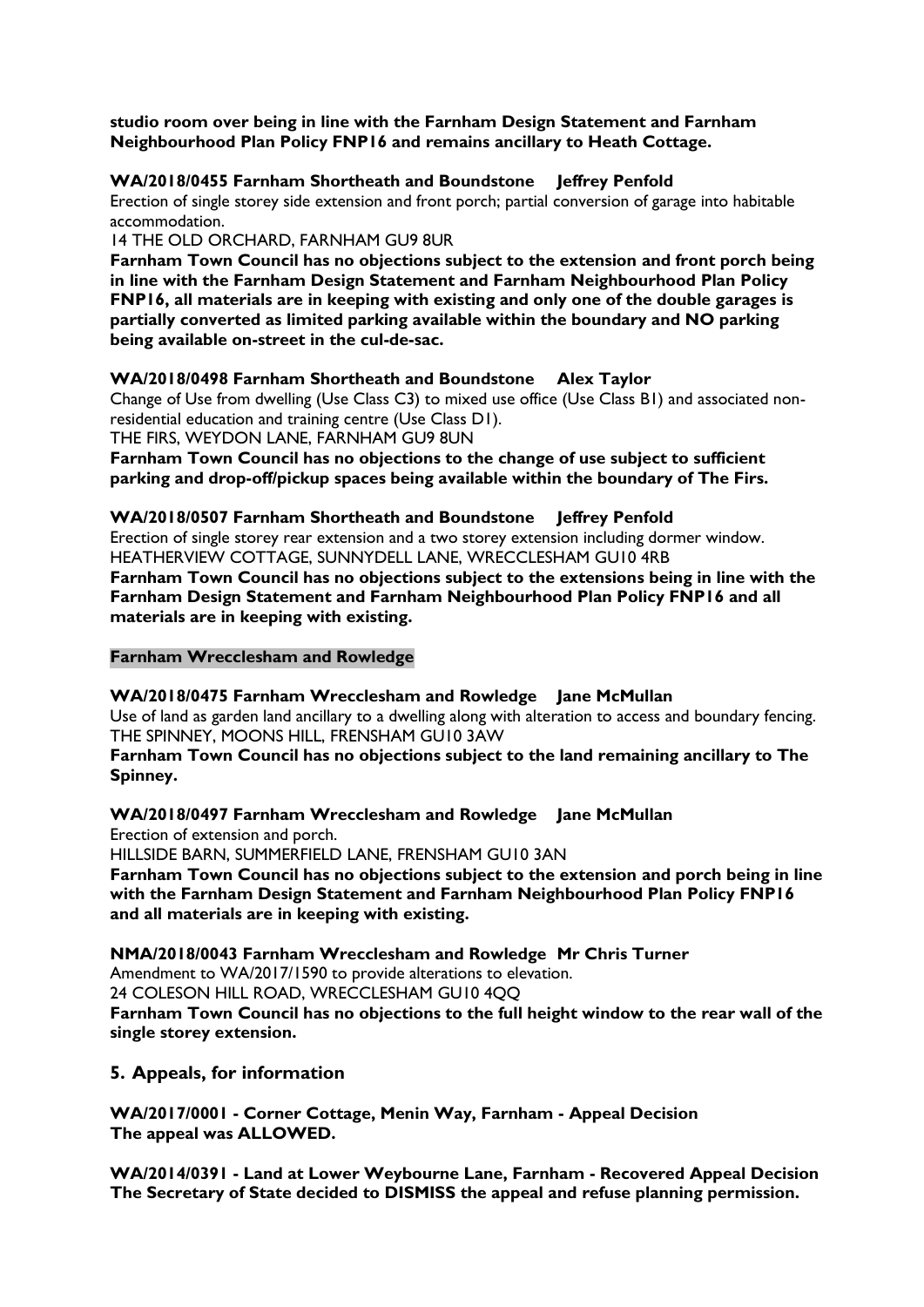**WA/2015/1484 - Land to the Rear of Bindon House, Monkton Lane, Farnham - Recovered Appeal Decision**

**The Secretary of State decided to DISMISS the appeal and refuse planning permission.** 

**WA/2015/0771 - Land at Waverley Lane, Waverley Lane, Farnham - Recovered Appeal Decision The Secretary of State decided to DISMISS the appeal and refuse planning permission.** 

**WA/2016/1323 - Farnham Park Hotel and Restaurant - Appeal Decision The appeal was DISMISSED** 

#### **6. Licensing**

**Farnham Town Council welcome the revised Statement of Licensing Policy 2018 and has no additional comments.**

#### **7. Surrey County Council mineral, waste, or Other Applications/Consultations**

#### *Duplicate application (directly from SCC and via WBC)*

**SCC Ref 2017/0214/WA/2018/0510/ WA/2018/0510 Farnham Castle**

Consultation on a County Matter; Extending missing section of wall to gable end wall of the electric substation, erect a new gate and railings behind the ironstone walls, replace defective timber rails to upper garden retaining wall with matching new traditional estate railings

FARNHAM LIBRARY, VERNON HOUSE, 28 WEST STREET, FARNHAM GU9 7DR

**Farnham Town Council welcome works to improve the Library Gardens subject to the materials being in keeping with the Conservation Area, as detailed in the Farnham Conservation Area Management Plan.**

#### **Esso Pipeline Corridor Consultation**

**Farnham Town Council supports the preferred route, Corridor J. The alternative routes of M and Q cannot be supported. Farnham is a special case due to the disruption caused by the regeneration programme scheduled for Brightwells and The Woolmead.**

Meeting closed 11.05

Notes by Jenny de Quervain

Date of next meeting 23 April 2018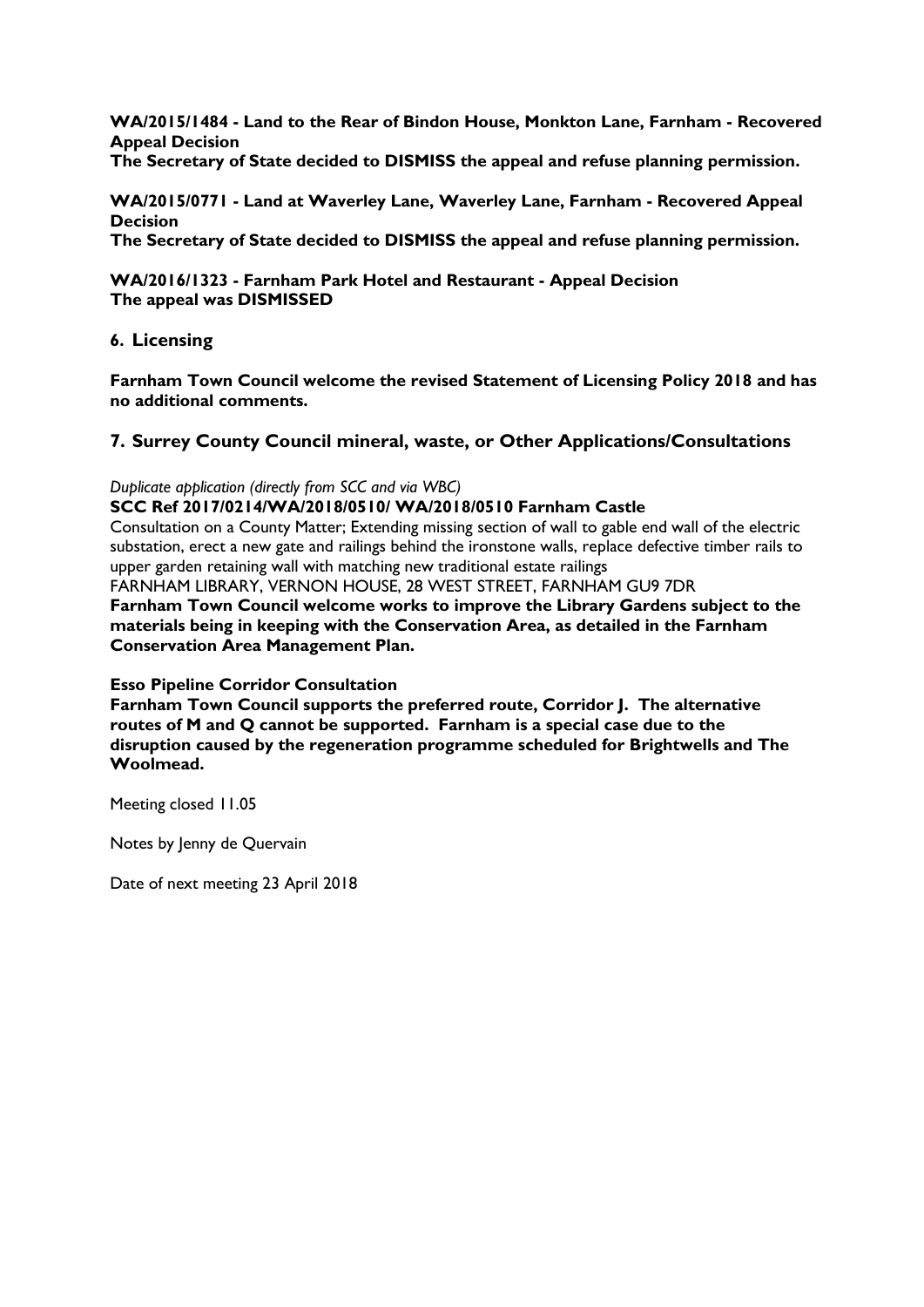

# **National Joint Council for Local Government Services**

**Employers' Secretary: Trade Union Secretaries** Rehana Azam, GMB Jim Kennedy, Unite Heather Wakefield, UNISON

Local Government Association<br>18 Smith Square London SW1P 3HZ<br>Tel: 020 7187 7373

**Address for correspondence: Address for correspondence:** 130 Euston Road<br>London NW1 2AY Tel: 020 7187 7373 Tel: 020 7187 7373 Tel: 020 7187 7373 Tel: 0845 3550845<br>Info@local.gov.uk and the state of the state of the state of the state of the state of the state of the state o [localgovernment@unison.co.uk](mailto:localgovernment@unison.co.uk)

### **To: Chief Executives in England, Wales and N Ireland (copies for the Finance Director and HR Director) Members of the National Joint Council**

10 April 2018

Dear Chief Executive,

# **2018 and 2019 PAYSCALES & ALLOWANCES**

Agreement has been reached between the National Employers and the NJC Trade Union Side on rates of pay applicable from **1 April 2018** and **1 April 2019**.

UNISON and GMB both voted to accept whilst Unite voted to reject. However, in line with the Constitution of the NJC, Unite accepts the collective majority decision of the other unions that the pay award should now be implemented.

The new pay rates are attached at **Annex 1**.

The new rates for allowances up-rated by two per cent in each year are set out at **Annex 2**.

Yours sincerely

S i m o n

A z a m

 $R$ ehana

Jim Kennedy

Pannell

Simon Pannell **Rehana Azam** Jim Kennedy Heather Wakefield

**Joint Secretaries**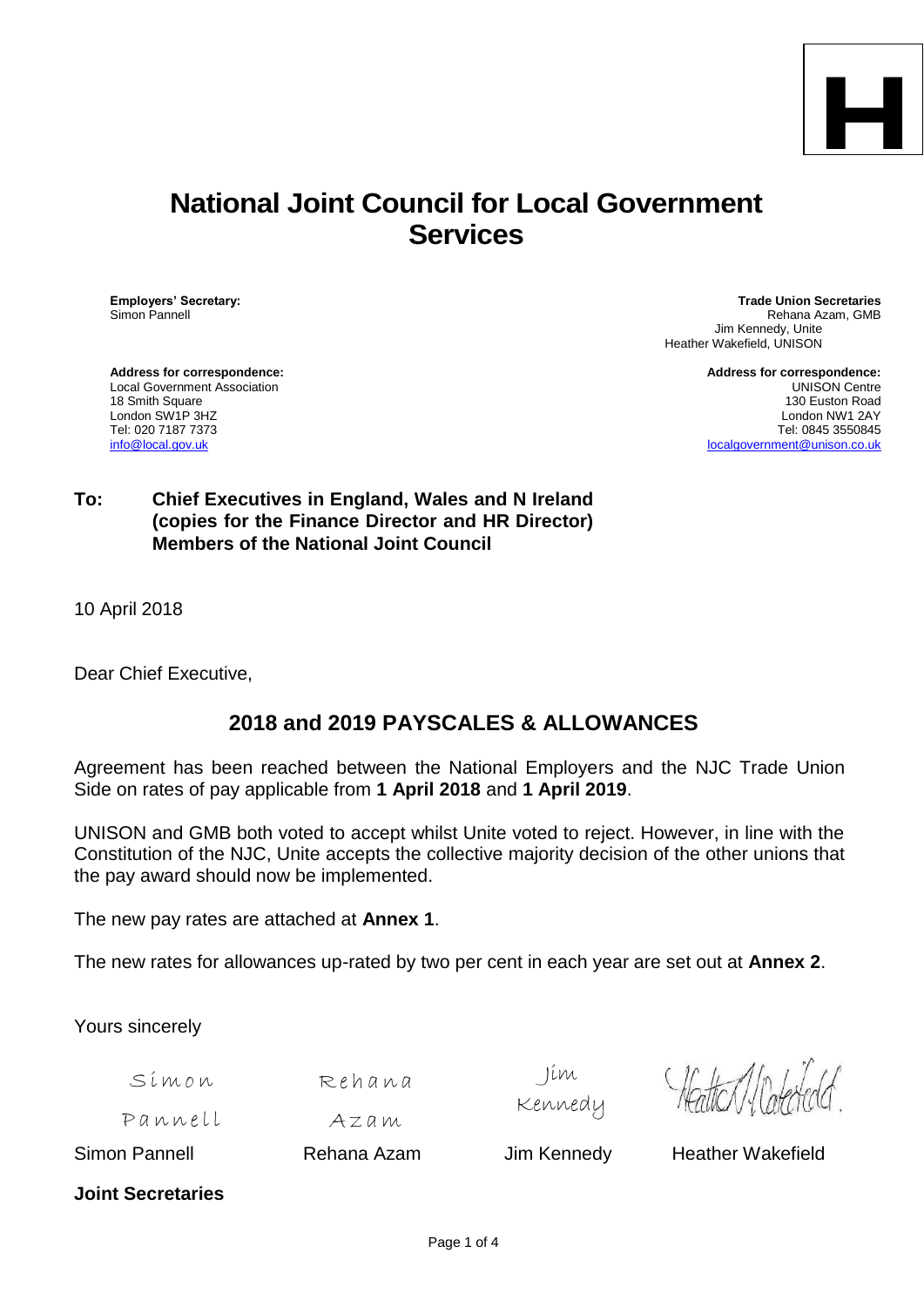# **ANNEX 1**

| <b>SCP</b>     |                | 1 April 2017   |                | 1 April 2018   |                          | 1 April 2019   |                | Old<br>SCP[s] | <b>FTC</b><br><b>Band</b> |
|----------------|----------------|----------------|----------------|----------------|--------------------------|----------------|----------------|---------------|---------------------------|
|                | £ per<br>annum | £ per<br>hour* | £ per<br>annum | £ per<br>hour* | <b>New</b><br><b>SCP</b> | £ per<br>annum | £ per<br>hour* |               |                           |
| 6              | £15,014        | £7.78          | £16,394        | £8.50          |                          |                |                |               |                           |
| $\overline{7}$ | £15,115        | £7.83          | £16,495        | £8.55          | 1                        | £17,364        | £9.00          | 6/7           |                           |
| 8              | £15,246        | £7.90          | £16,626        | £8.62          |                          |                |                |               |                           |
| 9              | £15,375        | £7.97          | £16,755        | £8.68          | $\mathbf 2$              | £17,711        | £9.18          | 8/9           |                           |
| 10             | £15,613        | £8.09          | £16,863        | £8.74          |                          |                |                |               |                           |
| 11             | £15,807        | £8.19          | £17,007        | £8.82          | 3                        | £18,065        | £9.36          | 10/11         |                           |
| 12             | £16,123        | £8.36          | £17,173        | £8.90          |                          |                | £9.55          |               |                           |
| 13             | £16,491        | £8.55          | £17,391        | £9.01          | 4                        | £18,426        |                | 12/13         | $\overline{2}$            |
| 14             | £16,781        | £8.70          | £17,681        | £9.16          |                          |                |                |               |                           |
| 15             | £17,072        | £8.85          | £17,972        | £9.32          | 5                        | £18,795        | £9.74          | 14/15         | $\overline{2}$            |
| 16             | £17,419        | £9.03          | £18,319        | £9.50          |                          |                |                |               |                           |
| 17             | £17,772        | £9.21          | £18,672        | £9.68          | 6                        | £19,171        | £9.94          | 16/17         | $\overline{2}$            |
| 18             | £18,070        | £9.37          | £18,870        | £9.78          | $\overline{\mathbf{r}}$  | £19,554        | £10.14         | 18            | $\overline{2}$            |
| 19             | £18,746        | £9.72          | £19,446        | £10.08         | 8                        | £19,945        | £10.34         | 19            | $\overline{2}$            |
| 20             | £19,430        | £10.07         | £19,819        | £10.27         | 9                        | £20,344        | £10.54         | 20            |                           |
|                |                |                |                | 10             | £20,751                  | £10.76         |                | 3             |                           |
| 21             | £20,138        | £10.44         | £20,541        | £10.65         | 11                       | £21,166        | £10.97         | 21            |                           |
| 22             | £20,661        | £10.71         | £21,074        | £10.92         | 12                       | £21,589        | £11.19         | 22            |                           |
|                |                |                |                |                | 13                       | £22,021        | £11.41         |               | 3                         |
| 23             | £21,268        | £11.02         | £21,693        | £11.24         | 14                       | £22,462        | £11.64         | 23            |                           |
| 24             | £21,962        | £11.38         | £22,401        | £11.61         | 15                       | £22,911        | £11.88         | 24            |                           |
|                |                |                |                |                | 16                       | £23,369        | £12.11         |               | 3                         |
| 25             | £22,658        | £11.74         | £23,111        | £11.98         | 17                       | £23,836        | £12.35         | 25            |                           |
|                |                |                |                |                | 18                       | £24,313        | £12.60         |               | 3                         |
| 26             | £23,398        | £12.13         | £23,866        | £12.37         | 19                       | £24,799        | £12.85         | 26            | $\overline{4}$            |
| 27             | £24,174        | £12.53         | £24,657        | £12.78         | 20                       | £25,295        | £13.11         | 27            | $\overline{4}$            |
|                |                |                |                |                | 21                       | £25,801        | £13.37         |               |                           |
| 28             | £24,964        | £12.94         | £25,463        | £13.20         | 22                       | £26,317        | £13.64         | 28            | $\overline{4}$            |
| 29             | £25,951        | £13.45         | £26,470        | £13.72         | 23                       | £26,999        | £13.99         | 29            | $\overline{4}$            |
| 30             | £26,822        | £13.90         | £27,358        | £14.18         | 24                       | £27,905        | £14.46         | 30            | $\overline{4}$            |
| 31             | £27,668        | £14.34         | £28,221        | £14.63         | 25                       | £28,785        | £14.92         | 31            | $\overline{4}$            |
| 32             | £28,485        | £14.76         | £29,055        | £15.06         | 26                       | £29,636        | £15.36         | 32            | $\overline{4}$            |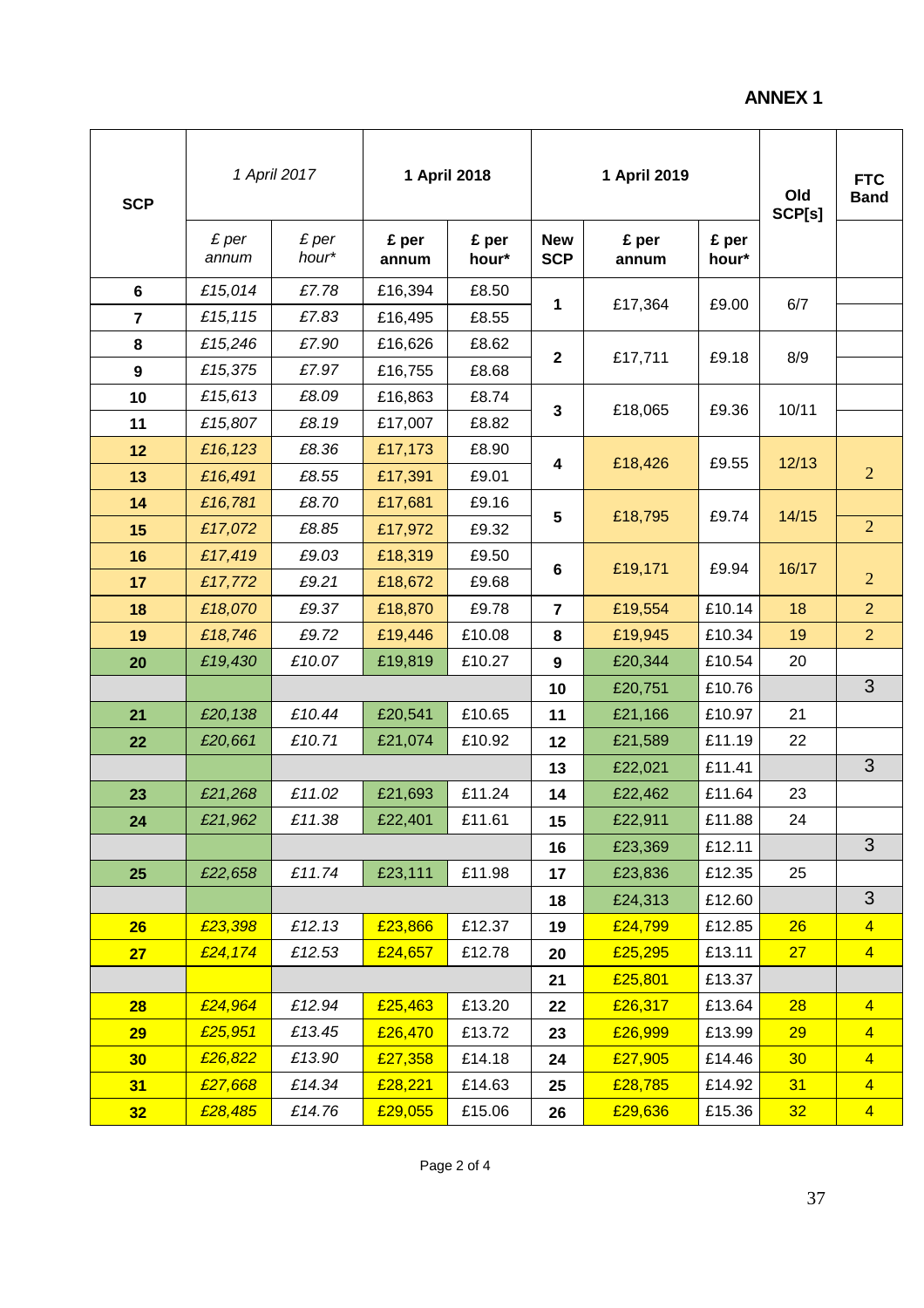| <b>SCP</b> |                | 1 April 2017 |                | 1 April 2018  |                          | 1 April 2019   |               | Old<br>SCP[s] | <b>FTC</b><br><b>Band</b> |
|------------|----------------|--------------|----------------|---------------|--------------------------|----------------|---------------|---------------|---------------------------|
|            | £ per<br>annum | £ per hour   | £ per<br>annum | £ per<br>hour | <b>New</b><br><b>SCP</b> | £ per<br>annum | £ per<br>hour |               |                           |
| 33         | £29,323        | £15.20       | £29,909        | £15.50        | 27                       | £30,507        | £15.81        | 33            | $\overline{5}$            |
| 34         | £30,153        | £15.63       | £30,756        | £15.94        | 28                       | £31,371        | £16.26        | 34            | $\overline{5}$            |
| 35         | £30,785        | £15.96       | £31,401        | £16.28        | 29                       | £32,029        | £16.60        | 35            | $\overline{5}$            |
| 36         | £31,601        | £16.38       | £32,233        | £16.71        | 30                       | £32,878        | £17.04        | 36            | $\overline{5}$            |
| 37         | £32,486        | £16.84       | £33,136        | £17.18        | 31                       | £33,799        | £17.52        | 37            | $\overline{5}$            |
| 38         | £33,437        | £17.33       | £34,106        | £17.68        | 32                       | £34,788        | £18.03        | 38            | 5                         |
| 39         | £34,538        | £17.90       | £35,229        | £18.26        | 33                       | £35,934        | £18.63        | 39            | $\overline{5}$            |
| 40         | £35,444        | £18.37       | £36,153        | £18.74        | 34                       | £36,876        | £19.11        | 40            | 5                         |
| 41         | £36,379        | £18.86       | £37,107        | £19.23        | 35                       | £37,849        | £19.62        | 41            |                           |
| 42         | £37,306        | £19.34       | £38,052        | £19.72        | 36                       | £38,813        | £20.12        | 42            |                           |
| 43         | £38,237        | £19.82       | £39,002        | £20.22        | 37                       | £39,782        | £20.62        | 43            |                           |
| 44         | £39,177        | £20.31       | £39,961        | £20.71        | 38                       | £40,760        | £21.13        | 44            |                           |
| 45         | £40,057        | £20.76       | £40,858        | £21.18        | 39                       | £41,675        | £21.60        | 45            |                           |
| 46         | £41,025        | £21.26       | £41,846        | £21.69        | 40                       | £42,683        | £22.12        | 46            |                           |
| 47         | £41,967        | £21.75       | £42,806        | £22.19        | 41                       | £43,662        | £22.63        | 47            |                           |
| 48         | £42,899        | £22.24       | £43,757        | £22.68        | 42                       | £44,632        | £23.13        | 48            |                           |
| 49         | £43,821        | £22.71       | £44,697        | £23.17        | 43                       | £45,591        | £23.63        | 49            |                           |

**\***hourly rate calculated by dividing annual salary by 52.143 weeks (which is 365 days divided by 7) and then divided by 37 hours (the standard working week in the National Agreement 'Green Book')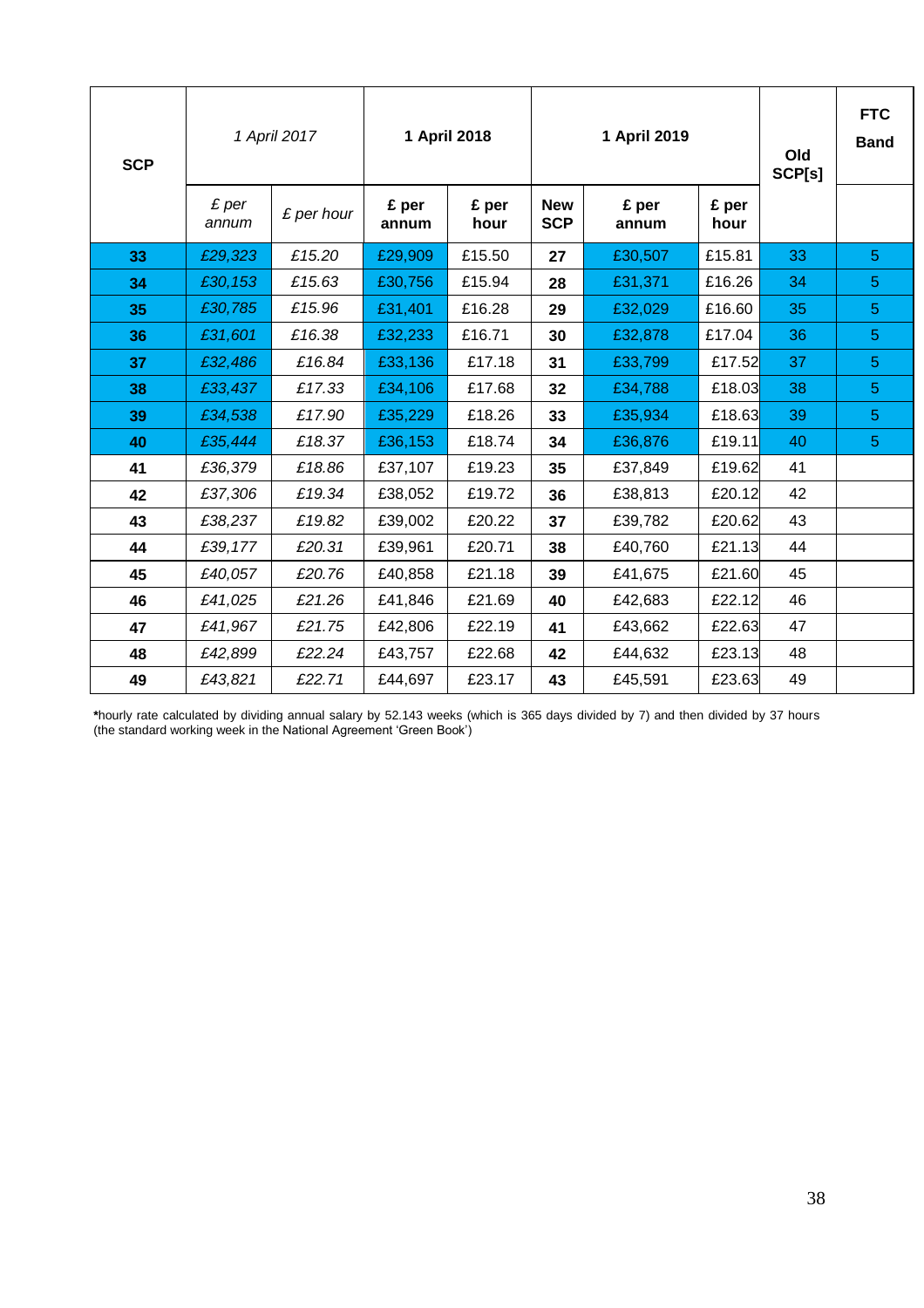**ANNEX 2**

Part 3 Paragraph 2.6(e) Sleeping-in Duty Payment:

| 1 April 2018 | 1 April 2019 |
|--------------|--------------|
| £35.37       | £36.08       |

### **RATES OF PROTECTED ALLOWANCES AT 1 APRIL 2018 and 1 APRIL 2019 (FORMER APT&C AGREEMENT (PURPLE BOOK))**

**Paragraph 28(3) Nursery Staffs in Educational Establishments - Special Educational Needs Allowance**

| 1 April 2018 | 1 April 2019 |
|--------------|--------------|
| £1,264       | £1,289       |

**Paragraph 28(14) Laboratory / Workshop Technicians** City and Guilds Science Laboratory Technician's Certificate Allowance:

| 1 April 2018 | 1 April 2019 |
|--------------|--------------|
| £205         | £209         |

City and Guilds Laboratory Technician's Advanced Certificate Allowance:

| 1 April 2018 | 1 April 2019 |
|--------------|--------------|
| £149         | £152         |

**Paragraph 32 London Weighting and Fringe Area Allowances £ Per** 

**Annum** Inner Fringe Area:

| 1 April 2018 | 1 April 2019 |
|--------------|--------------|
| £857         | £874         |

| Outer Fringe Area: |              |
|--------------------|--------------|
| 1 April 2018       | 1 April 2019 |
| £597               | £609         |

**Paragraph 35 Standby Duty Allowance - Social Workers (1)(a)(i) Allowance - Per Session**

| 1 April 2018 | 1 April 2019 |
|--------------|--------------|
| £28.46       | £29.03       |

### **FORMER MANUAL WORKER AGREEMENT (WHITE BOOK)**

#### **Section 1 Paragraph 3 London and Fringe Area Allowances £ Per Annum**

| Inner Fringe Area:<br>1 April 2018<br>£857        | 1 April 2019<br>£874 |
|---------------------------------------------------|----------------------|
| <b>Outer Fringe Area:</b><br>1 April 2018<br>£597 | 1 April 2019<br>£609 |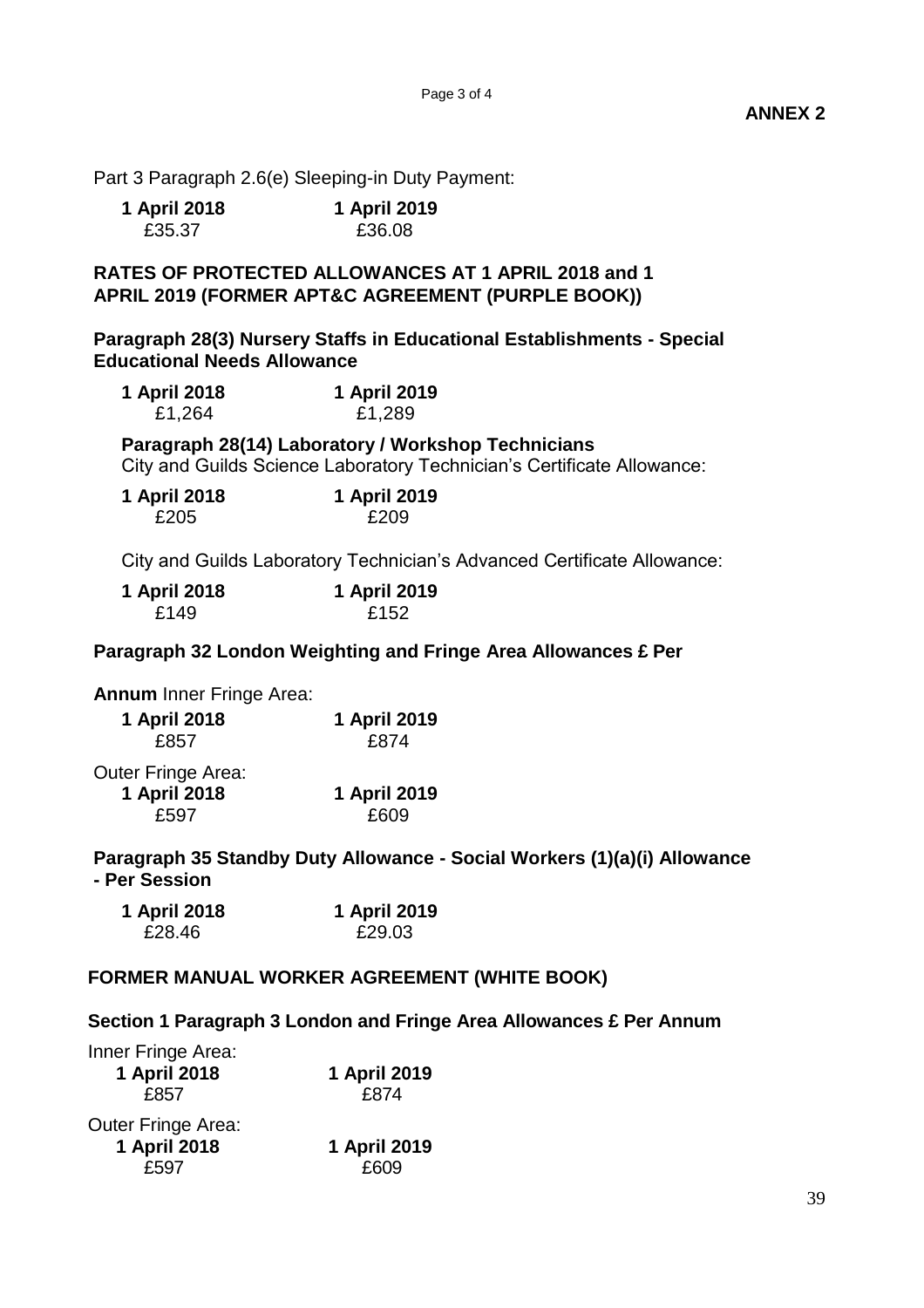



**Date: 19 April 2018**

# **Financial Regulations review 2018**

#### **Summary**

1 The Financial Regulations were reviewed by Strategy & Finance, and have been compared with the latest Model Financial Regulations published by NALC. Generally the Farnham Regulations still cover most issues however a number of changes are suggested to strengthen procedures and clarify points. New proposed Regulations affecting data security are added. Changes in the document are set out below with reasons for the proposed changes. The full new document is attached as Annex 1

Regulations where there are changes:

#### **GENERAL**

1.1 These financial regulations govern the conduct of financial management by the Council and may only be amended or varied by resolution of the Council. The Council is responsible in law for ensuring that its financial management is adequate and effective and that the Council has a sound system of financial control which facilitates the effective exercise of the Council's functions, including arrangements for the management of risk and for the prevention and detection of fraud and corruption. These financial regulations are designed to demonstrate how the Council meets these responsibilities, and be read in conjunction with the Council's standing orders.

Reason: Following review of Model Financial Regulations.

1.6 In these financial regulations the term 'proper practice' or 'proper practices' shall refer to guidance issued in Governance and Accountability for smaller authorities in England – a Practitioners' *Guide* which is published jointly by JPAG ( Joint Panel on accountability and governance - including NALC and SLCC) and updated from time to time (latest edition March 2018).

Reason: Amendment for better clarification

#### **BUDGETARY CONTROL**

3.6 Changes in earmarked reserves shall be approved by council as part of the budgetary control process.

Reason: Following review of Model Financial Regulations.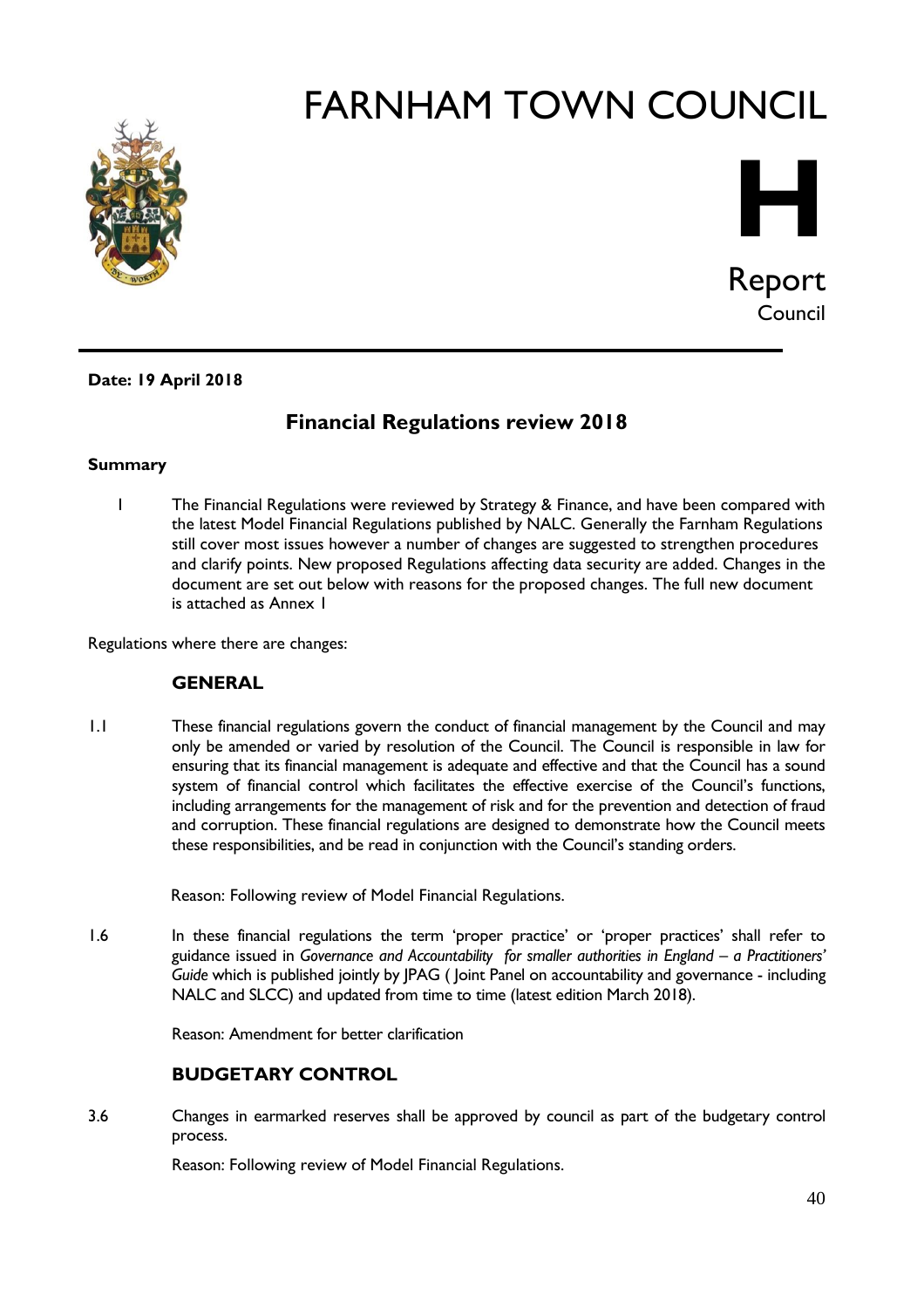### **BANKING ARRANGEMENTS AND CHEQUES**

5.5 No employee or councillor shall disclose any PIN or password, relevant to the working of the council or its bank accounts, to any person not authorised in writing by the council or a duly delegated committee

Reason: Following review of Model Financial Regulations.

5.6 The council, and any members using computers for the council's financial business, shall ensure that anti-virus, anti-spyware and firewall, software with automatic updates, together with a high level of security, is used.

Reason: Following review of Model Financial Regulations.

5.7 Where internet banking arrangements are made with any bank, the Clerk [RFO] shall be appointed as the Service Administrator. The bank mandate approved by the council shall identify a number of councillors who will be authorised to approve transactions on those accounts. The bank mandate will state clearly the amounts of payments that can be instructed by the use of the Service Administrator alone, or by the Service Administrator with a stated number of approvals.

Reason: Following review of Model Financial Regulations.

5.8 Access to any internet banking accounts will be directly to the access page (which may be saved under "favourites"), and not through a search engine or e-mail link. Remembered or saved passwords facilities must not be used on any computer used for council banking work. Breach of this Regulation will be treated as a very serious matter under these regulations.

Reason: Following review of Model Financial Regulations.

5.9 Changes to account details for suppliers, which are used for internet banking may only be changed on written hard copy notification by the supplier and supported by hard copy authority for change signed by two of the Clerk/RFO/ bookkeeper/accountant/a member. A programme of ad hoc checks of standing data with suppliers will be followed.

Reason: Following review of Model Financial Regulations.

#### **PAYMENT OF ACCOUNTS**

6.5 Income received must not be paid into the petty cash float but must be separately accounted for as provided elsewhere in these regulations.

Reason: Amendment for better clarification

6.9 A schedule of the payments made, and authorised by the requisite number of councillors, as set out in Financial Regulation 5 shall be prepared and, together with the relevant invoices, be available for inspection at each meeting of the Strategy and Finance Working Group. The detail may be shown in the Minutes of the Meeting.

Reason: Amendment for better Clarification

#### **PAYMENT OF SALARIES**

7.2 Payment of salaries and payment of deductions from salary such as may be made for tax, national insurance and pension contributions, may be made in accordance with the payroll records and on the appropriate dates stipulated in employment contracts. The Council may use an external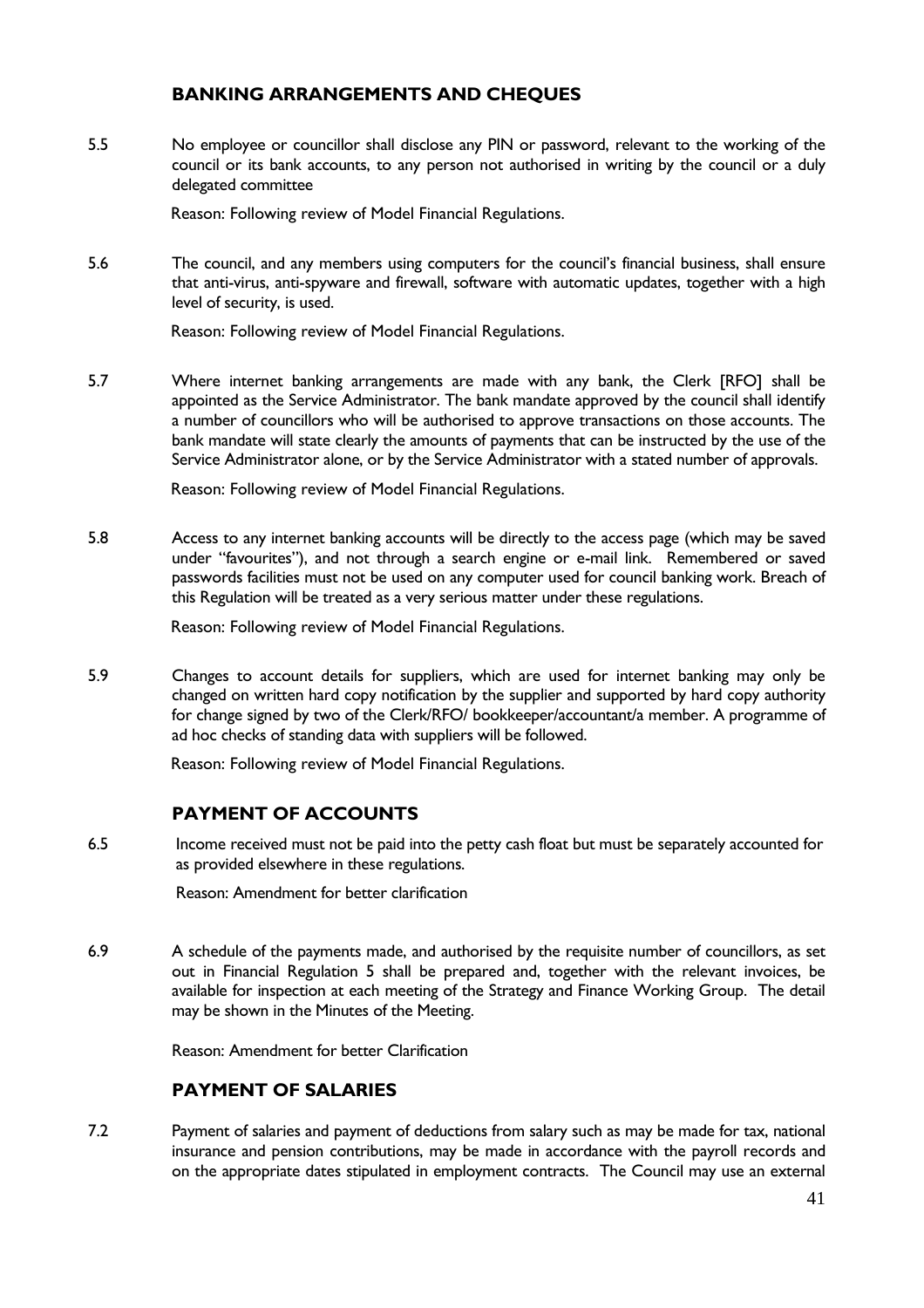payroll provider and updated payroll information shall be provided to Council or the appropriate Panel or Working Group on a regular basis and detailed records kept (although such records are confidential and are not open for inspection or review( under the Freedom of Information Act 2000 or otherwise) other than;

- a) by any councillor who can demonstrate a need to know;
- b) by the internal auditor;
- c) by the external auditor; or
- d) by any person authorised under Audit Commission Act 1998, or any superseding legislation.

Reason: Following review of Model Financial Regulations.

7.3 Any increments payable in accordance with staff contracts shall be reviewed and implemented by the Town Clerk and reported to the HR Panel.

Reason: For clarification and as recommended in Model Financial Regulation.

#### **ORDERS FOR WORK, GOODS AND SERVICES**

10.4 A member may not issue an official order or make any contract on behalf of the council.

Reason: Following review of Model Financial Regulations.

#### 11.2 **Contract levels**

a) For contracts with an estimated value in excess of  $221,000$  euros (£181,302) for supplies and services and 5,548,000 euros  $(£4,551,413)$  for works, tenders (or as otherwise amended from time to time) should be sought in accordance with the European Union Public Sector Procurement Rules.

Reason: Revised figures with effect from January 2018

c) Any tender notice shall contain a reference to the Standing Orders 20 and 24 regarding improper activity and shall refer to the terms of the Bribery Act 2010

Reason: Amendment for better clarity.

#### 16 **CHARITIES**

16.2 These Financial Regulations shall be applied to the administration of any charitable body administered by Farnham Town Council.

Reason: For clarity and as recommended in Model Financial Regulations.

#### **REVISION OF FINANCIAL REGULATIONS**

20.2 The council may, by resolution of the council duly notified prior to the relevant meeting of council, suspend any part of these Financial Regulations provided that reasons for the suspension are recorded and that an assessment of the risks arising has been drawn up and presented in advance to all members of council.

Reason: Following review of Model Financial Regulations.

#### **Recommendation**

#### **It is recommended that**

#### **i) the revised Financial Regulations at Annex 1 be adopted.**

The person to contact about this report is lain McCready or lain Lynch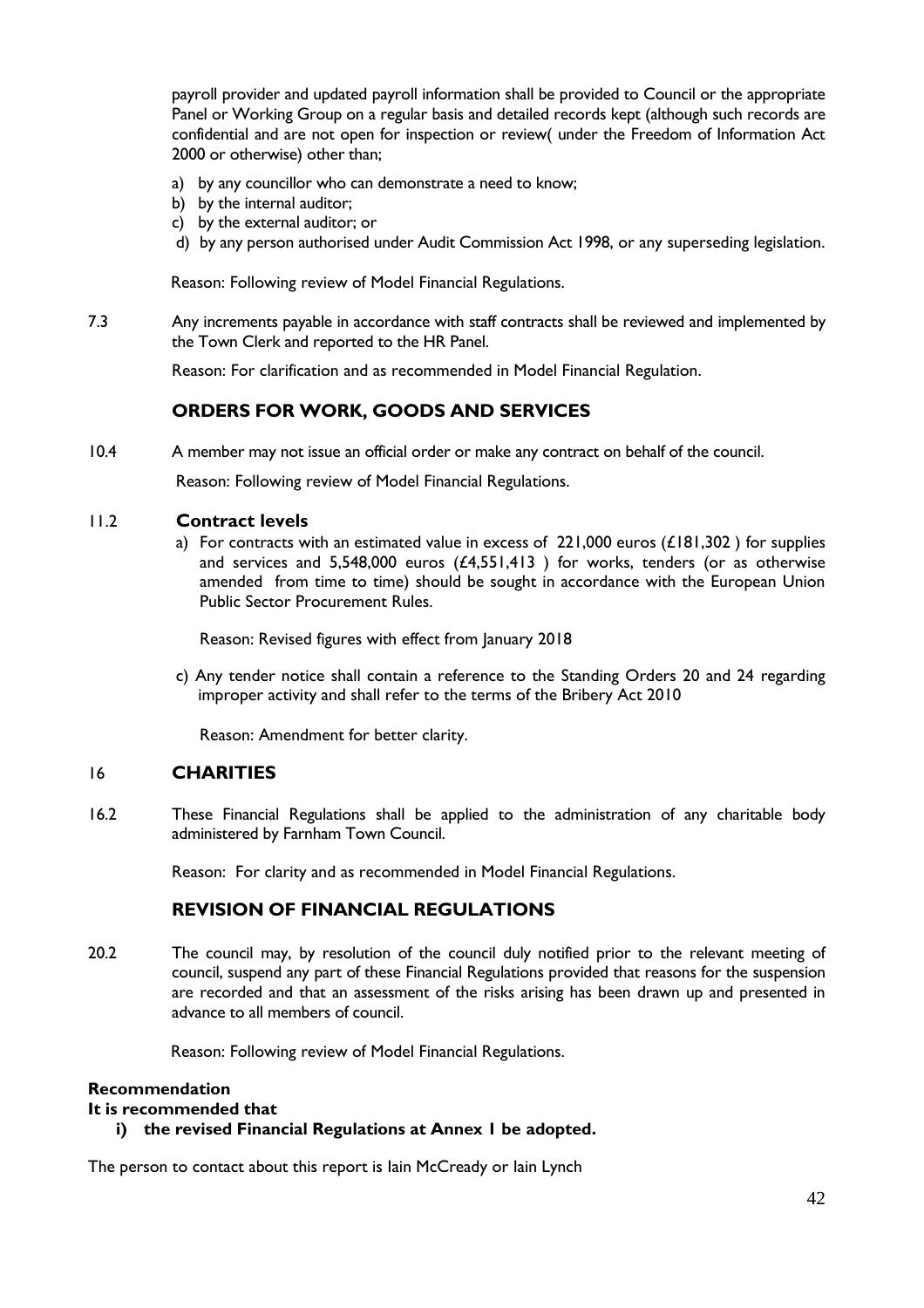# **Annex 1 to H**



# **FARNHAM TOWN COUNCIL**

### **FINANCIAL REGULATIONS 2018**

These Revised Financial Regulations were adopted by the Council at its Meeting in April 2018

#### **GENERAL**

- 1.1 These financial regulations govern the conduct of financial management by the Council and may only be amended or varied by resolution of the Council. The Council is responsible in law for ensuring that its financial management is adequate and effective and that the Council has a sound system of financial control which facilitates the effective exercise of the Council's functions, including arrangements for the management of risk and for the prevention and detection of fraud and corruption. These financial regulations are designed to demonstrate how the Council meets these responsibilities, and be read in conjunction with the Council's standing orders.
- 1.2 The Responsible Financial Officer (RFO) is a statutory office and shall be appointed by the Council. The Town Clerk has been appointed as RFO for this Council and these regulations will apply accordingly. The RFO, acting under the policy direction of the Council, shall administer the Council's financial affairs in accordance with proper practices. The RFO shall determine on behalf of the Council its accounting records, and accounting control systems. The RFO shall ensure that the accounting control systems are observed and that the accounting records of the Council are maintained and kept up to date in accordance with proper practices.
- 1.3 The RFO shall produce financial management information as required by legislation and/or the Council
- 1.4 At least once a year, prior to approving the annual return, the Council shall conduct a review of the effectiveness of its system of internal control which shall be in accordance with proper practices.
- 1.5 In these financial regulations, references to the Accounts and Audit Regulations shall mean the Regulations issued under the provisions of section 27 of the Audit Commission Act 1998 as amended and then in force.
- 1.6 In these financial regulations the term 'proper practice' or 'proper practices' shall refer to guidance issued in Governance and Accountability for smaller authorities in England - a Practitioners' *Guide* which is published jointly by JPAG ( Joint Panel on accountability and governance including NALC and SLCC) and updated from time to time (latest edition March 2018).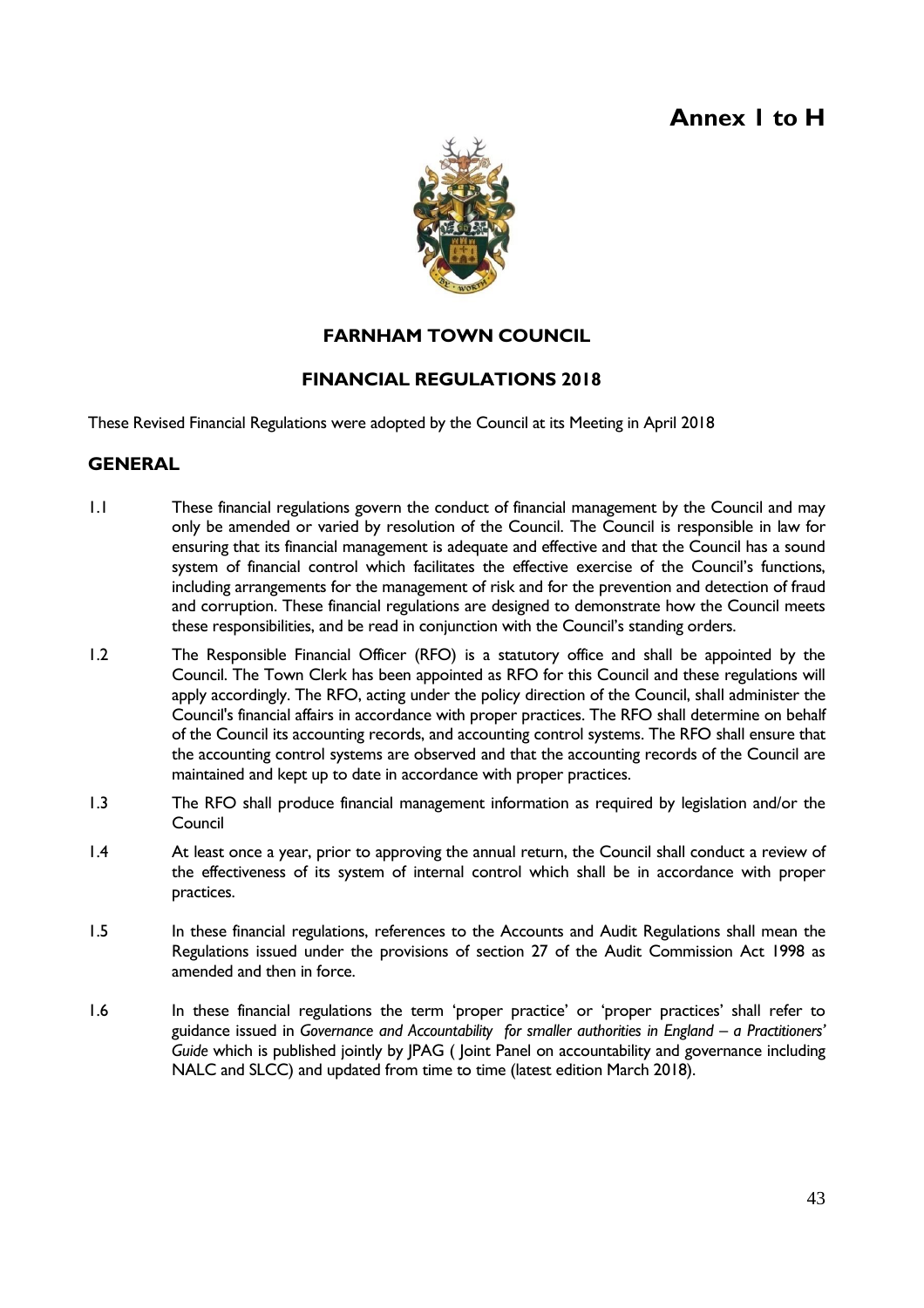### 2 **ANNUAL ESTIMATES**

- 2.1 Each Committee/Working Group shall formulate and submit proposals to the Council in respect of revenue and capital including the use of reserves and sources of funding for the following financial year not later than the end of November each year.
- 2.2 Detailed estimates of all receipts and payments including the use of reserves and all sources of funding for the year shall be prepared each year by the RFO in the form of a budget to be considered by the Council.
- 2.3 The Council shall review the budget not later than the end of January each year and shall fix the Precept to be levied for the ensuing financial year. The RFO shall issue the precept to the billing authority and shall supply each member with a copy of the approved budget.
- 2.4 The annual budgets shall form the basis of financial control for the ensuing year.
- 2.5 The Council shall consider the need for and shall have regard to a three year forecast of Revenue and Capital Receipts and Payments which may be prepared at the same time as the annual Budget.

#### 3 **BUDGETARY CONTROL**

- 3.1 Expenditure on revenue items may be incurred up to the amounts included for that class of expenditure in the approved budget.
- 3.2 The Town Clerk is authorised to vire money between budget heads in association with the Lead Member of Strategy and Finance and the Lead Member of the relevant Working Group in order to reflect changing requirements throughout the year. Any such virement is to be reported to the Council.
- 3.3 The RFO shall regularly provide the Council with a statement of income and expenditure, based on receipts and payments to date, under each head of the budgets, comparing actual expenditure to the appropriate date against that planned as shown in the budget. These statements are to be prepared at least at the end of each financial quarter for consideration by the Strategy and Finance Working Group.
- 3.4 The Town Clerk may incur expenditure on behalf of the Council which is necessary to carry out any repair replacement or other work which is of such urgency that it must be done at once, whether or not there is any budgetary provision for the expenditure, subject to a limit of £7,500. The Town Clerk shall report the action to the Council as soon as practicable thereafter.
- 3.5 Unspent provisions in the revenue budget shall not be carried forward to a subsequent year unless specifically agreed by resolution of the Council.
- 3.6 Changes in earmarked reserves shall be approved by Council as part of the budgetary control process.
- 3.6 No expenditure shall be incurred in relation to any capital project and no contract entered into or tender accepted involving capital expenditure unless the Council is satisfied that the necessary funds are available, or the requisite borrowing approval has been obtained.
- 3.7 All capital works shall be administered in accordance with the Council's standing orders and financial regulations relating to contracts.

#### 4 **ACCOUNTING AND AUDIT**

4.1 All accounting procedures and financial records of the Council shall be determined by the RFO in accordance with the Accounts and Audit Regulations.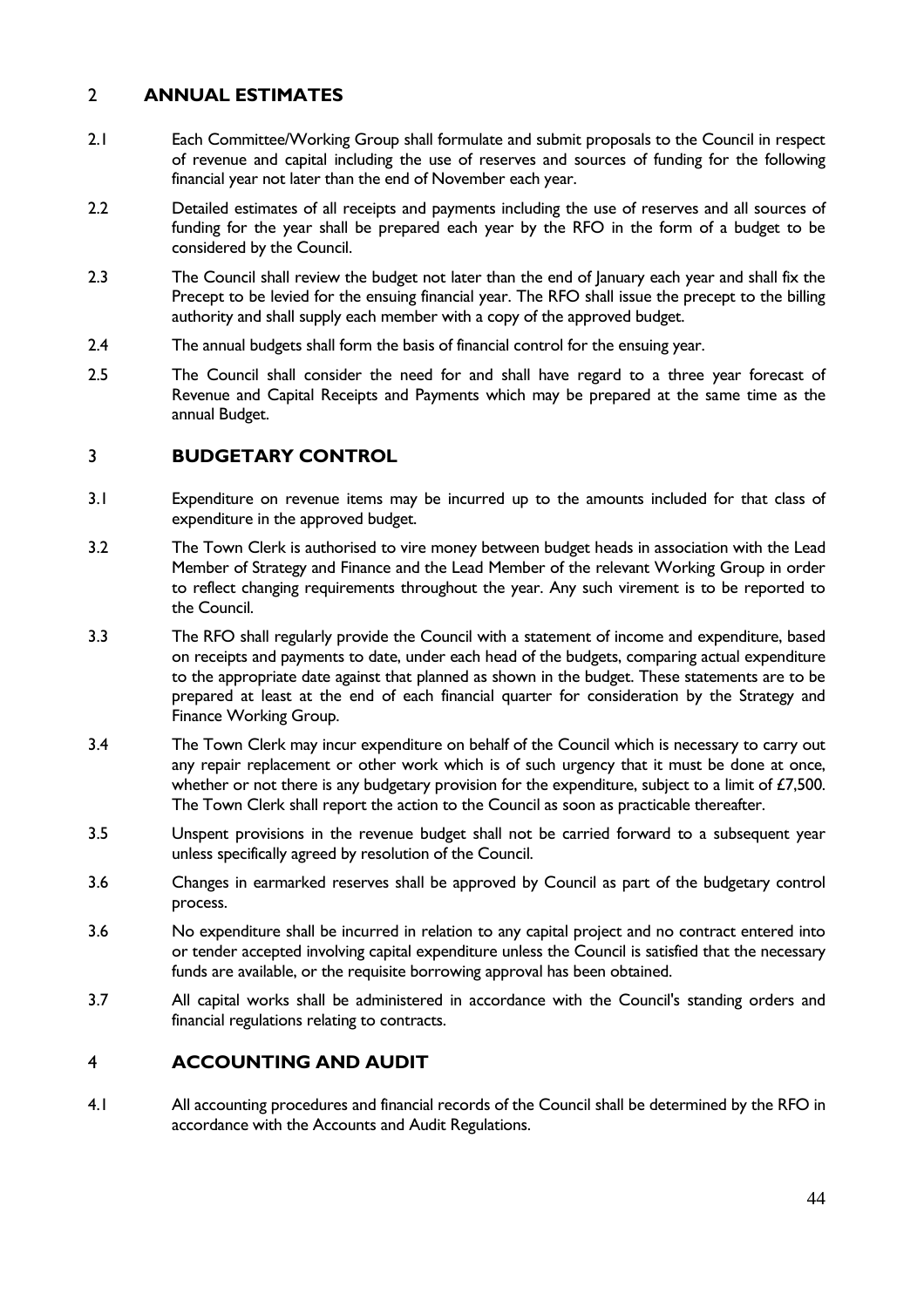- 4.2 The RFO shall complete the annual financial statements of the Council, including the Council's Annual Return, as soon as practicable after the end of the financial year and shall submit them and report thereon to the Council.
- 4.3 The RFO shall complete the Accounts of the Council contained in the Annual Return (as supplied by the Auditor appointed from time to time by the Audit Commission) and shall submit the Annual Return for approval and authorisation by the Council within the timescales set by the Accounts and Audit Regulations.
- 4.4 The RFO shall ensure that there is an adequate and effective system of internal audit of the Council's accounting, financial and other operations in accordance with proper practices. Any officer or member of the Council shall, if the RFO or Internal Auditor requires, make available such documents of the Council which appear to the RFO or Internal Auditor to be necessary for the purpose of the internal audit and shall supply the RFO or Internal Auditor with such information and explanation as the RFO or Internal Auditor considers necessary for that purpose.
- 4.5 The Internal Auditor shall be appointed by and shall carry out the work required by the Council in accordance with proper practices. The Internal Auditor, who shall be competent and independent of the operations of the Council, shall report to Council in writing, or in person, on a regular basis with a minimum of one annual written report in respect of each financial year. In order to demonstrate objectivity and independence, the internal auditor shall be free from any conflicts of interest and have no involvement in the financial decision making, management or control of the Council.
- 4.6 The RFO shall make arrangements for the opportunity for inspection of the accounts, books, and vouchers and for the display or publication of any Notices and statements of account required by Audit Commission Act 1998 and the Accounts and Audit Regulations.
- 4.7 The RFO shall, as soon as practicable, bring to the attention of all Councillors any correspondence or report from the Internal or External Auditor, unless the correspondence is of a purely administrative matter.

# 5 **BANKING ARRANGEMENTS AND CHEQUES**

- 5.1 The Council's banking arrangements, including the Bank Mandate, shall be made by the RFO and approved by the Council. They shall be regularly reviewed for efficiency.
- 5.2 Cheques drawn on the bank account shall be signed by two members of Council. In the case of cheques of £10,000 or more, three members of the Council will be required to sign.
- 5.3 To indicate agreement of the details shown on the cheque or order for payment with the counterfoil and the invoice or similar documentation, the signatories shall each also initial the cheque counterfoil.
- 5.4 Electronic payments may be made (e.g. by BACS transfer) provided that payment authorisation is given by the required number of Councillors set out in Regulations 5.2. Electronic payments will be the primary method of payment.
- 5.5 No employee or councillor shall disclose any PIN or password, relevant to the working of the council or its bank accounts, to any person not authorised in writing by the council or a duly delegated committee
- 5.6 The council, and any members using computers for the council's financial business, shall ensure that anti-virus, anti-spyware and firewall, software with automatic updates, together with a high level of security, is used.
- 5.7 Where internet banking arrangements are made with any bank, the Clerk [RFO] shall be appointed as the Service Administrator. The bank mandate approved by the council shall identify a number of councillors who will be authorised to approve transactions on those accounts. The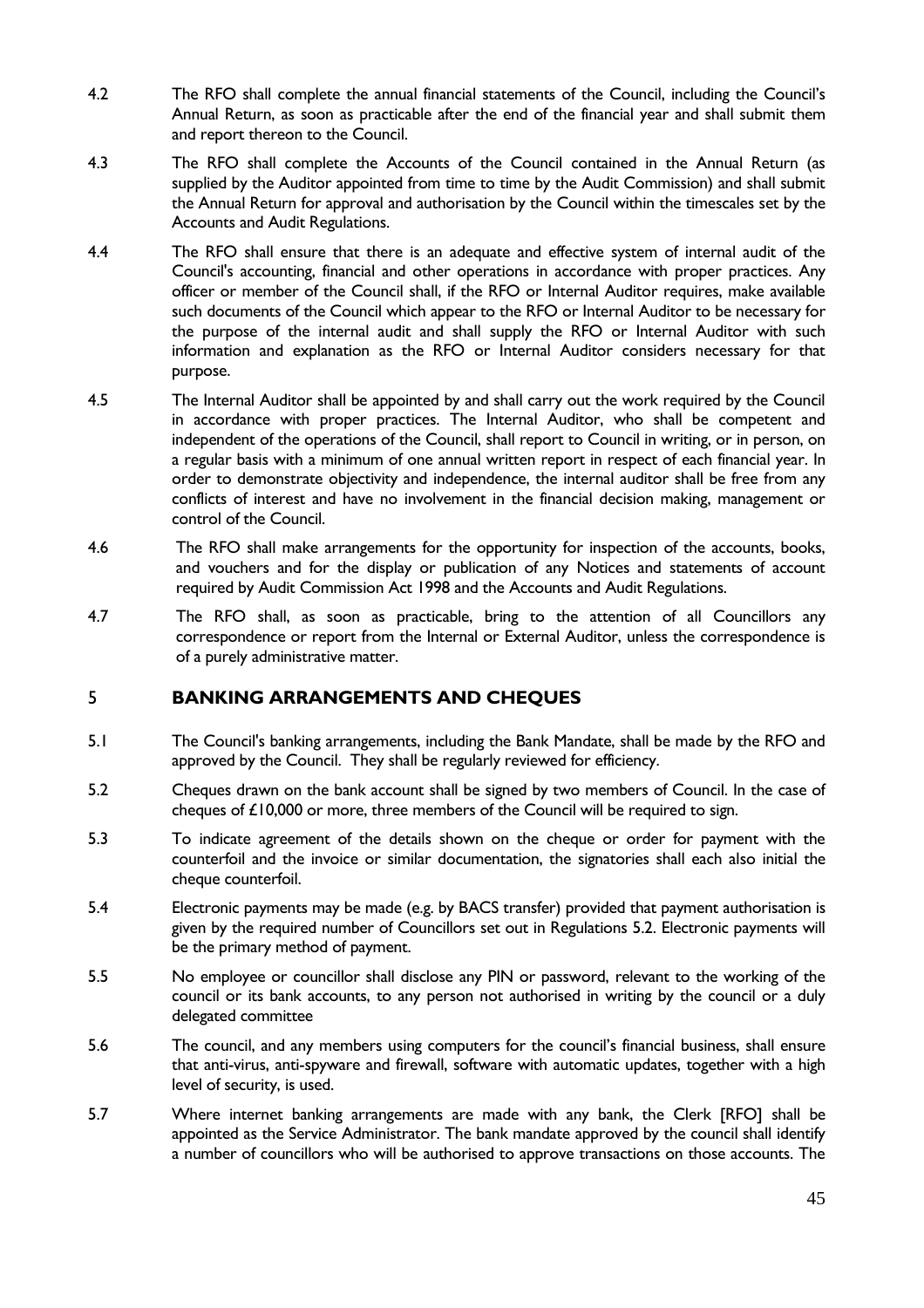bank mandate will state clearly the amounts of payments that can be instructed by the use of the Service Administrator alone, or by the Service Administrator with a stated number of approvals.

- 5.8 Access to any internet banking accounts will be directly to the access page (which may be saved under "favourites"), and not through a search engine or e-mail link. Remembered or saved passwords facilities must not be used on any computer used for council banking work. Breach of this Regulation will be treated as a very serious matter under these regulations.
- 5.9 Changes to account details for suppliers, which are used for internet banking may only be changed on written hard copy notification by the supplier and supported by hard copy authority for change signed by two of the Clerk/RFO/ bookkeeper/accountant/a member. A programme of ad hoc checks of standing data with suppliers will be followed.

#### 6 **PAYMENT OF ACCOUNTS**

- 6.1 All payments shall be made by electronic transfer, cheque or other order drawn on the Council's bankers.
- 6.2 All invoices for payment shall be examined, verified and certified by the Town Clerk. The Town Clerk shall satisfy him/herself that the work, goods or services to which the invoice relates shall have been received, carried out, examined and approved.
- 6.3 The RFO shall examine invoices in relation to arithmetic accuracy and shall analyse them to the appropriate expenditure heading. All invoices submitted, which are in order, should be paid promptly and reported in accordance with these Financial Regulations.
- 6.4 If a payment is necessary to avoid a charge to interest under the Late Payment of Commercial Debts (Interest) Act 1998, where the Town Clerk and RFO certify that there is no dispute or other reason to delay payment, the Town Clerk may (notwithstanding para 6.3) take all steps necessary to settle such invoices provided that a list of such payments shall be submitted to the next appropriate meeting of the Strategy and Finance Working Group.
- 6.5 The RFO may provide petty cash to officers for the purpose of defraying operational and other expenses. Vouchers for payments made shall be forwarded to the RFO with a claim for reimbursement:
	- a) The RFO shall maintain a petty cash float of up to  $\pounds$ 500 for the purpose of defraying operational and other expenses. Vouchers for payments made from petty cash shall be kept to substantiate the payment.
	- b) Income received must not be paid into the petty cash float but must be separately accounted for as provided elsewhere in these regulations.
	- c) Payments to maintain the petty cash float shall be shown separately on the schedule of payments presented to the Council.
- 6.6 If thought appropriate by the Council (e.g. for business rates, utility supplies, postage and telephones) payments may be made by variable Direct Debit provided that the instructions are reviewed by two members and any payments are reported to Council as made. The approval of the use of a variable Direct Debit shall be reviewed by the Council at least every two years.
- 6.7 Contracts may be paid by instalments by standing order or direct debit provided that budgetary provision has been obtained.
- 6.8 Designated Officers may make official purchases on commercial cards or procurement cards, subject to agreed limits and each statement being reviewed by the required number of Councillors set out in Regulation 5.2.
- 6.9 A schedule of the payments made, and authorised by the requisite number of councillors is set out in Financial Regulation 5 shall be prepared by the RFO and, together with the relevant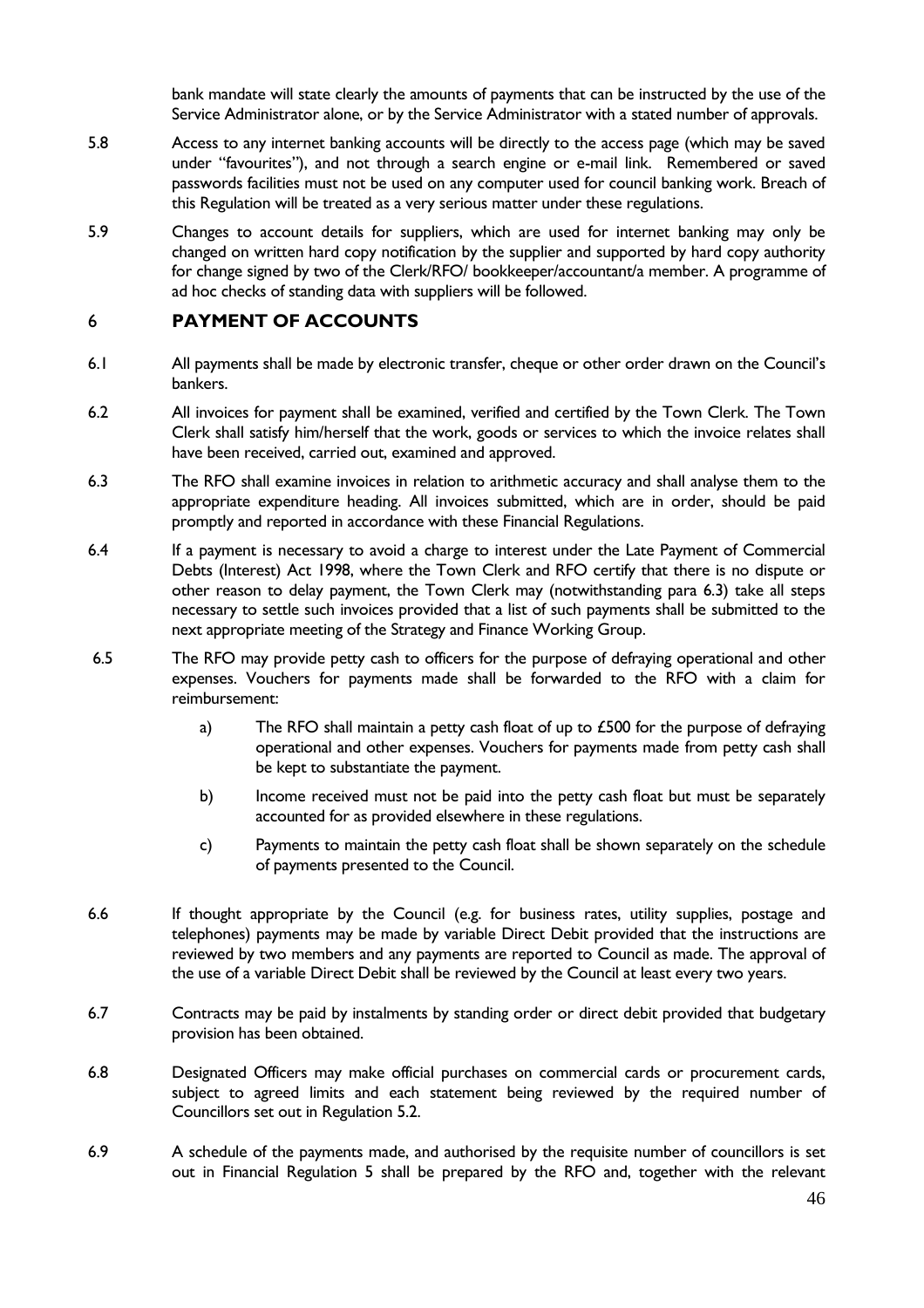invoices, be available for inspection at each meeting of the Strategy and Finance Working Group. The detail may be shown in the Minutes of the Meeting.

### 7 **PAYMENT OF SALARIES**

- 7.1 As an employer, the Council shall make arrangements to meet fully the statutory requirements placed on all employers by PAYE and National Insurance legislation. The payment of all salaries shall be made in accordance with payroll records and the rules of PAYE and National Insurance currently operating, and salaries shall be as agreed by Council.
- 7.2 Payment of salaries and payment of deductions from salary such as may be made for tax, national insurance and pension contributions, may be made in accordance with the payroll records and on the appropriate dates stipulated in employment contracts. The Council may use an external payroll provider and updated payroll information shall be provided to Council or the appropriate Committee or Working Group on a regular basis and detailed records kept (although such records are confidential and are not open for inspection or review under the Freedom of Information Act 2000 or otherwise) other than;
	- e) by any councillor who can demonstrate a need to know;
	- f) by the internal auditor;
	- g) by the external auditor; or
	- h) by any person authorised under Audit Commission Act 1998, or any superseding legislation.
- 7.3 Any increments payable in accordance with staff contracts shall be reviewed and implemented by the Town Clerk and reported to the HR Panel.

#### 8 **LOANS AND INVESTMENTS**

- 8.1 All loans and investments shall be negotiated in the name of the Council and shall be for a set period in accordance with Council policy.
- 8.2 The Council shall consider the need for an Investment Policy which, if drawn up, shall be in accordance with relevant regulations, proper practices and guidance. Any Policy shall be reviewed at least annually.
- 8.3 All investments of money under the control of the Council shall be in the name of the Council.
- 8.4 All borrowings shall be effected in the name of the Council, after obtaining any necessary borrowing approval. Any application for borrowing approval shall be approved by Council as to terms and purpose. The terms and conditions of borrowings shall be reviewed at least annually.
- 8.5 All investment certificates and other documents relating thereto shall be retained in the custody of the RFO.

#### 9 **INCOME**

- 9.1 The collection of all sums due to the Council shall be the responsibility of and under the supervision of the RFO.
- 9.2 Particulars of all charges to be made for work done, services rendered or goods supplied shall be agreed annually by the Council, notified to the RFO and the RFO shall be responsible for the collection of all accounts due to the Council.
- 9.3 The Council will review all fees and charges annually, following a report of the Town Clerk.
- 9.4 Any sums found to be irrecoverable and any bad debts shall be reported to the Council and shall normally be written off in the year. Authorisation of bad debt write-offs of up to £500 shall be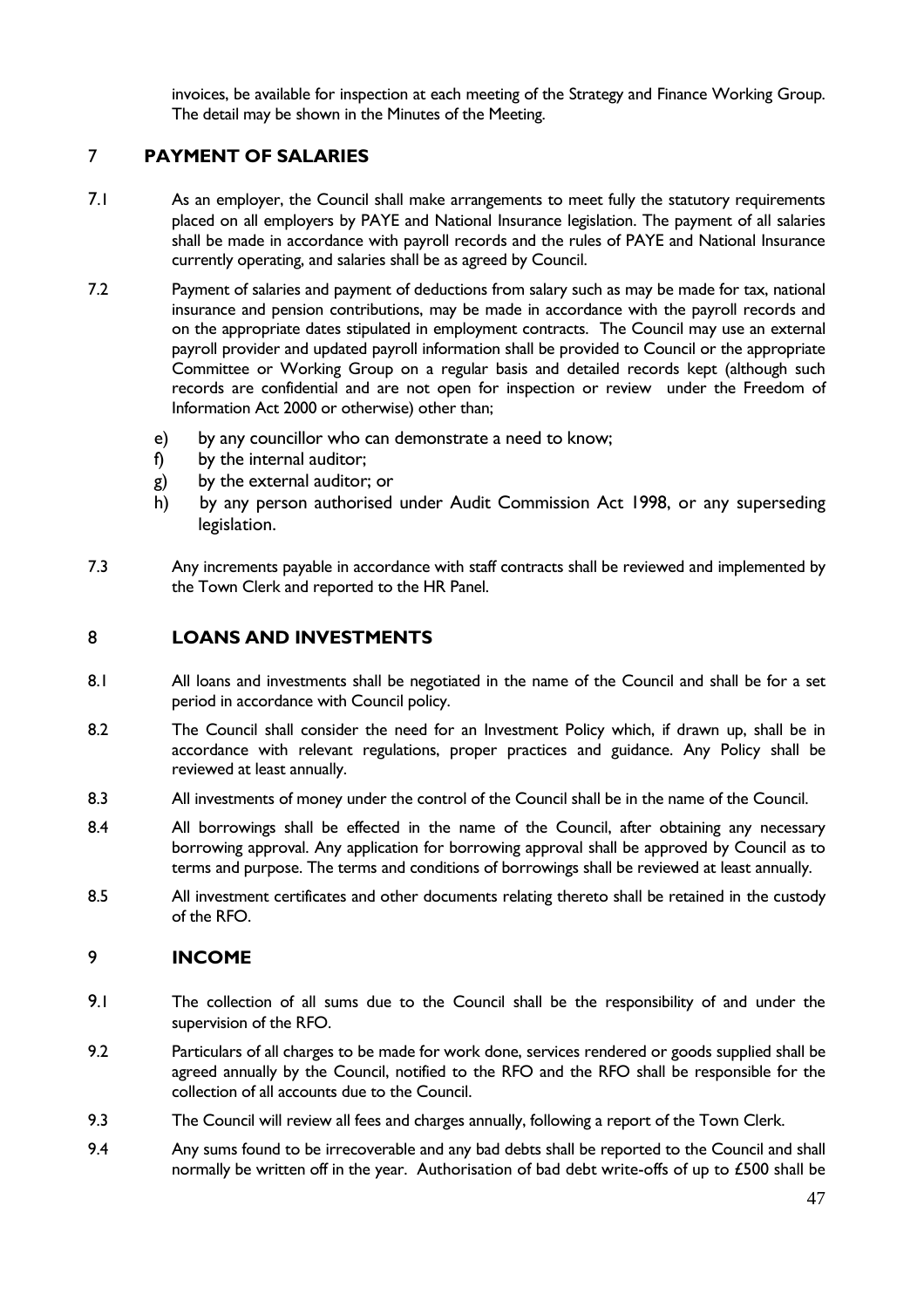delegated to the Town Clerk in consultation with the Strategy and Finance Working Group, and recorded in the minutes of the Working Group.

- 9.5 All sums received on behalf of the Council shall be banked intact as directed by the RFO. In all cases, all receipts shall be deposited with the Council's bankers with such frequency as the RFO considers necessary.
- 9.6 i) The origin of each receipt shall be entered on the receipt/paying-in slip. ii) Receipt books shall be controlled by the RFO and kept securely
- 9.7 Personal cheques shall not be cashed out of money held on behalf of the Council.
- 9.8 The RFO shall promptly complete any VAT Return that is required. Any repayment claim due in accordance with VAT Act 1994 section 33 shall be made at least annually coinciding with the financial year end.
- 9.9 Where any significant sums of cash are regularly received by the Council, the RFO shall take such steps as are agreed by the Council to ensure that more than one person is present when the cash is counted in the first instance, that there is a reconciliation to some form of control such as ticket issues, and that appropriate care is taken in the security and safety of individuals banking such cash.

#### 10 **ORDERS FOR WORK, GOODS AND SERVICES**

- 10.1 An official order or letter shall be issued for all work, goods and services unless a formal contract is to be prepared or an official order would be inappropriate. Copies of orders shall be retained.
- 10.2 Order books shall be controlled by the RFO and kept securely.
- 10.3 All members and Officers are responsible for obtaining value for money at all times. An officer issuing an official order shall ensure as far as reasonable and practicable that the best available terms are obtained in respect of each transaction, in accordance with Regulation 11.
- 10.4 A member may not issue an official order or make any contract on behalf of the council.
- 10.5 The RFO shall verify the lawful nature of any proposed purchase before the issue of any order.

#### 11 **CONTRACTS**

#### 11.1 **General**

a) Every contract shall comply with these financial regulations. The following, however, are exceptions to the regulations set out in 11.2 Contract Levels

- i) in an emergency (see also  $3.4$ );
- ii) for the supply of gas, electricity, water, sewerage and telephone services;
- iii) for specialist services such as are provided by solicitors, accountants, surveyors and planning consultants;
- iv) for work to be executed or goods or materials to be supplied which consist of repairs to or parts for existing machinery, equipment or plant;
- v) for work to be executed or goods or materials to be supplied which constitute an extension of an existing contract by the Council (see also 12.2);
- vi) for goods or materials which are proprietary articles and/or sold at a fixed price.
- vii) where the Council accepts a proposal from the Town Clerk, to waive Financial Regulations.
- vii) where the supply of goods or services is called off from a Framework Agreement as defined by the Office of Government Commerce (OGC).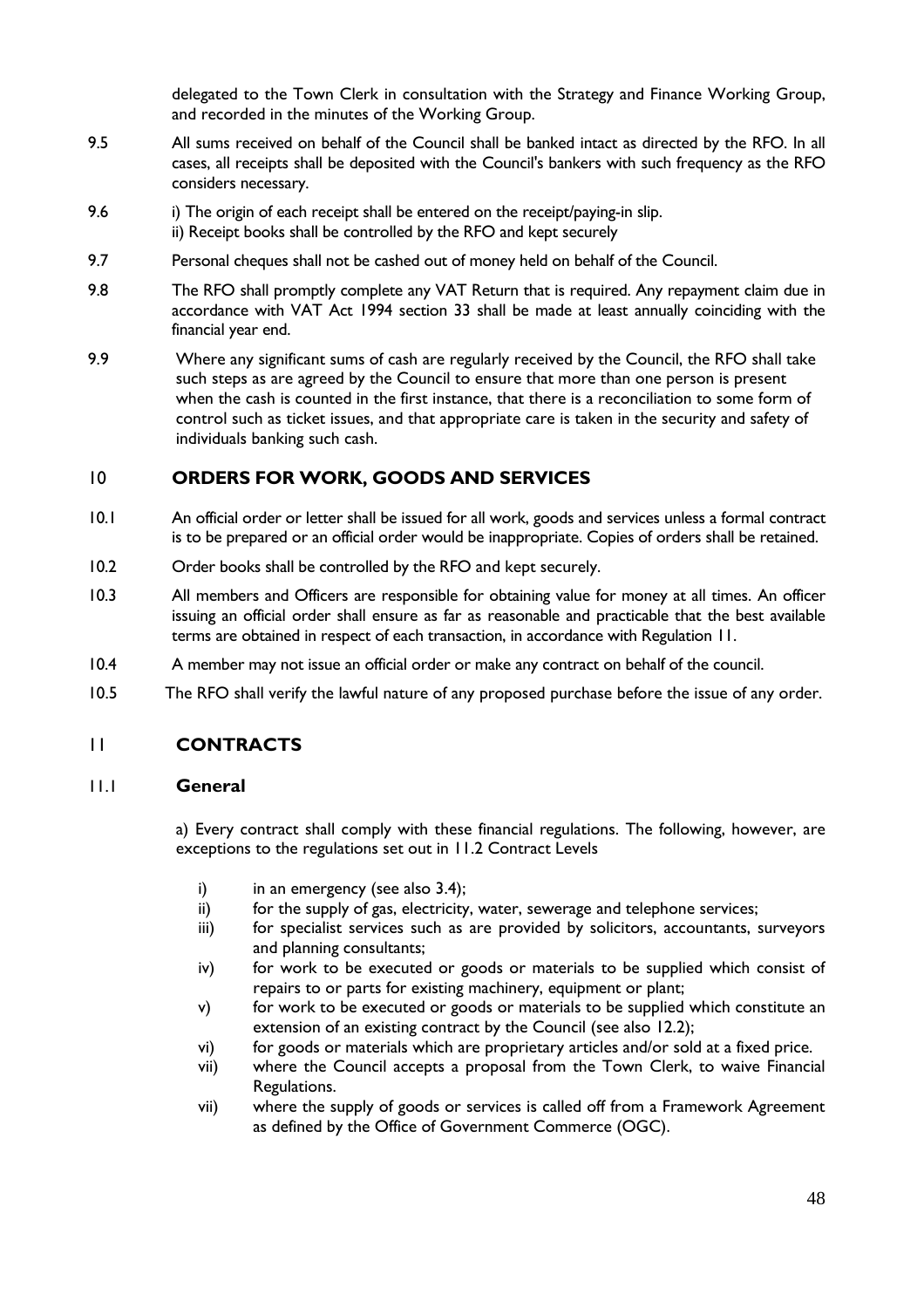b) The Council shall not be obliged to accept the lowest or any tender, quotation or estimate.

#### 11.2 **Contract levels**

- a) For contracts with an estimated value in excess of  $221,000$  euros (£181,302) for supplies and services and 5,548,000 euros (£4,551,413 ) for works, tenders (or as otherwise amended from time to time) should be sought in accordance with the European Union Public Sector Procurement Rules .
- b) Any proposed contract for the supply of goods, materials, services and the execution of works with an estimated value in excess of  $£50,000$  shall be procured on the basis of a formal tender as follows:
	- i) a specification of the goods, materials, services and the execution of works shall be drawn up;
	- ii) a public notice of the intention to place a contract shall be made;
	- iii) tenders are to be sent, in a sealed marked envelope, to the Town Clerk by a stated date and time;
	- iii) tenders submitted are to be opened, after the stated closing date and time, by the Town Clerk in the presence of at least one member of Council;
	- iv) tenders are then to be assessed and reported to the appropriate meeting of the Council or Committee, Working/Task Group
- c) Any tender notice shall contain a reference to the Standing Orders 20 and 24 regarding improper activity and shall refer to the terms of the Bribery Act 2010
- d) For any proposed contract for the supply of goods, materials, services and the execution of works with an estimated value between £7,500 and £50,000
	- i) at least three quotations should be sought.
	- ii) quotations are then to be assessed and reported to the appropriate meeting of Council, Committee or Working/Task Group
	- iii) in compliance with the Public Contracts Regulations 2015, the Council shall advertise all contracts with an estimated value over £25,000 on the Contract Finder website [\(www.gov.uk/contracts-finder\)](https://www.gov.uk/contracts-finder) and in other relevant places.
- e) For any proposed contract for the supply of goods, materials, services and the execution of works with an estimated value between £2,000 and £7,500
	- i) at least two quotations or estimates should be sought.
	- ii) The Town Clerk shall have the discretion to determine the successful contractor.
- f) For individual purchases under  $£2,000$ , The Town Clerk shall have discretion to achieve the best value for goods or services.
- g) Due regard should be given to "Fair Trade" alternatives and the promotion of sustainable development in the purchase of goods and drawing up of specifications.
- h) Where possible, opportunities should be afforded to local businesses to quote for the provision of goods and services.

#### 12 **PAYMENTS UNDER CONTRACTS FOR BUILDING OR OTHER CONSTRUCTION WORKS**

12.1 Payments on account of the contract sum shall be made within the time specified in the contract by the RFO upon authorised certificates of the architect or other consultants engaged to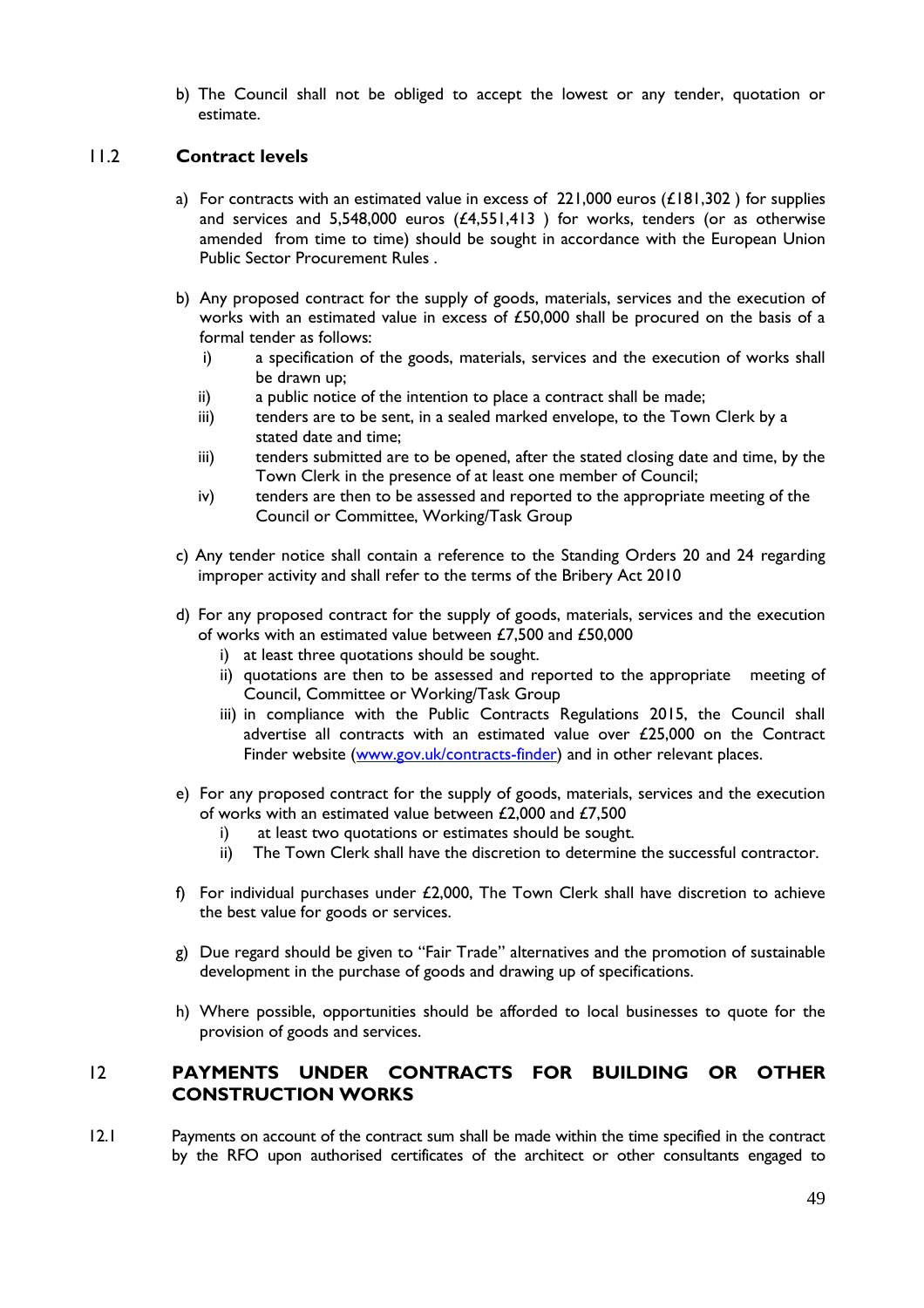supervise the contract (subject to any percentage withholding as may be agreed in the particular contract).

- 12.2 Where contracts provide for payment by instalments the RFO shall maintain a record of all such payments. In any case where it is estimated that the total cost of work carried out under a contract, excluding agreed variations, will exceed the contract sum of 5% or more a report shall be submitted to the Council.
- 12.3 Any variation to a contract or addition to or omission from a contract must be approved by the Town Clerk to the Contractor in writing, the Council being informed where the final cost is likely to exceed the financial provision.

#### 13 **STORES AND EQUIPMENT**

- 13.1 The officer in charge of each section/team shall be responsible for the care and custody of stores and equipment in that section.
- 13.2 Delivery Notes shall be obtained in respect of all goods received into store or otherwise delivered and goods must be checked as to order and quality at the time delivery is made.
- 13.3 Stocks shall be kept at the minimum levels consistent with operational requirements.
- 13.4 The RFO shall be responsible for periodic checks of stocks and stores at least annually.

#### 14 **ASSETS, PROPERTIES AND ESTATES**

- 14.1 The Town Clerk shall make appropriate arrangements for the custody of all title deeds of properties owned by the Council. The RFO shall ensure a record is maintained of all properties owned by the Council, recording the location, extent, plan, reference, purchase details, nature of the interest, tenancies granted, rents payable and purpose for which held in accordance with Accounts and Audit Regulations.
- 14.2 No property shall be sold, leased or otherwise disposed of without the authority of the Council, together with any other consents required by law, save where the estimated value of any one item of tangible movable property does not exceed £750.
- 14.3 The RFO shall ensure that an appropriate and accurate Register of Assets and Investments is kept up to date. The continued existence of tangible assets shown in the Register shall be verified at least annually.
- 14.4 Any acquisition valued at over £250 should be included on the Asset Register
- 14.5 An inventory of other valuable items shall be maintained.

#### 15 **INSURANCE**

- 15.1 Following the annual risk assessment (per Financial Regulation 17), the RFO shall effect all insurances and negotiate all claims on the Council's insurers.
- 15.2 The Town Clerk shall review all new risks, properties or vehicles which require to be insured and of any alterations affecting existing insurances.
- 15.3 The RFO shall keep a record of all insurances affected by the Council and the property and risks covered thereby and annually review it.
- 15.4 The RFO shall be notified of any loss liability or damage or of any event likely to lead to a claim, and shall report these to Council at the next available meeting.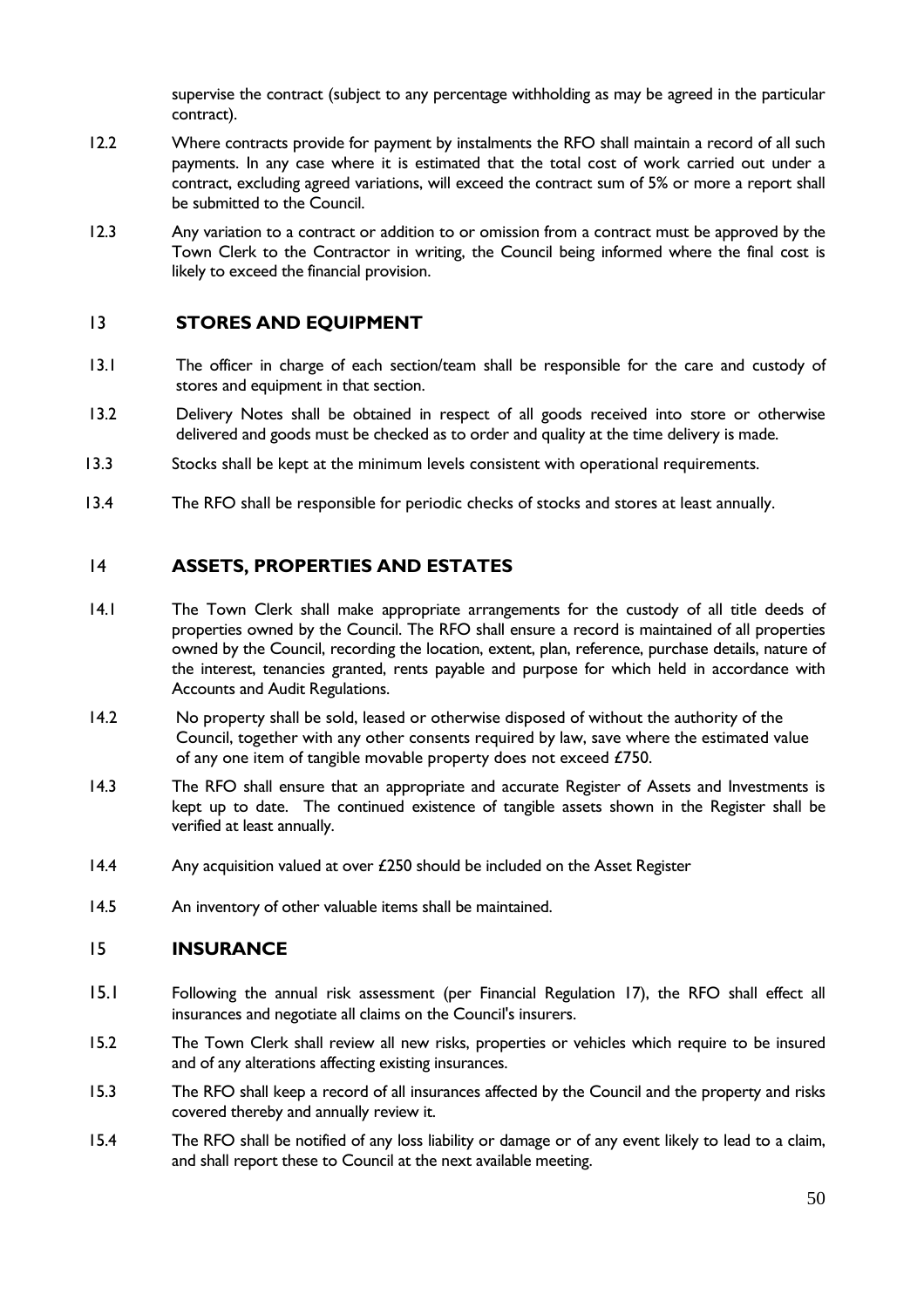15.5 All appropriate employees of the Council shall be included in a suitable fidelity guarantee insurance which shall cover the maximum risk exposure as determined by the Council.

#### 17 **CHARITIES**

- 17.1 Where the Council is sole trustee of a Charitable body the Town Clerk /RFO shall ensure that separate accounts are kept of the funds held on charitable trusts and separate financial reports made in such form as shall be appropriate, in accordance with Charity Law and legislation, or as determined by the Charity Commission. The Town Clerk /RFO shall arrange for any Audit or Independent Examination as may be required by Charity Law or any Governing Document.
- 17.2 These Financial Regulations shall be applied to the administration of the charitable body.

#### 17 **RISK MANAGEMENT**

- 17.1 The Council is responsible for putting in place arrangements for the management of risk. The Town Clerk /RFO shall prepare, for approval by the Council, risk management policy statements in respect of all activities of the Council. Risk policy statements and consequential risk management arrangements shall be reviewed by the Council at least annually.
- 17.2 When considering any new activity, the Town Clerk /RFO shall prepare a draft risk assessment including risk management proposals for consideration and adoption by the Council.

#### 18 **FINANCIAL TRANSPARENCY**

The council will comply with the requirements of the Local Government Transparency Code 2014 (or any subsequently amended version).

#### 19 **MATERIALITY**

In defining 'materiality' for decisions that have been delegated (Part 3 of the Openness of Local Government Bodies Regulations 2014) and need to be recorded in accordance with the Regulations, a sum above £7,500 is considered material.

#### **REVISION OF FINANCIAL REGULATIONS**

- 20.1 It shall be the duty of the Council to review the Financial Regulations of the Council from time to time. The Town Clerk shall make arrangements to monitor changes in legislation or proper practices and shall advise the Council of any requirement for a consequential amendment to these financial regulations.
- 20.2 The council may, by resolution of the council duly notified prior to the relevant meeting of council, suspend any part of these Financial Regulations provided that reasons for the suspension are recorded and that an assessment of the risks arising has been drawn up and presented in advance to all members of council.

\* \* \* \*

Revision adopted April 2018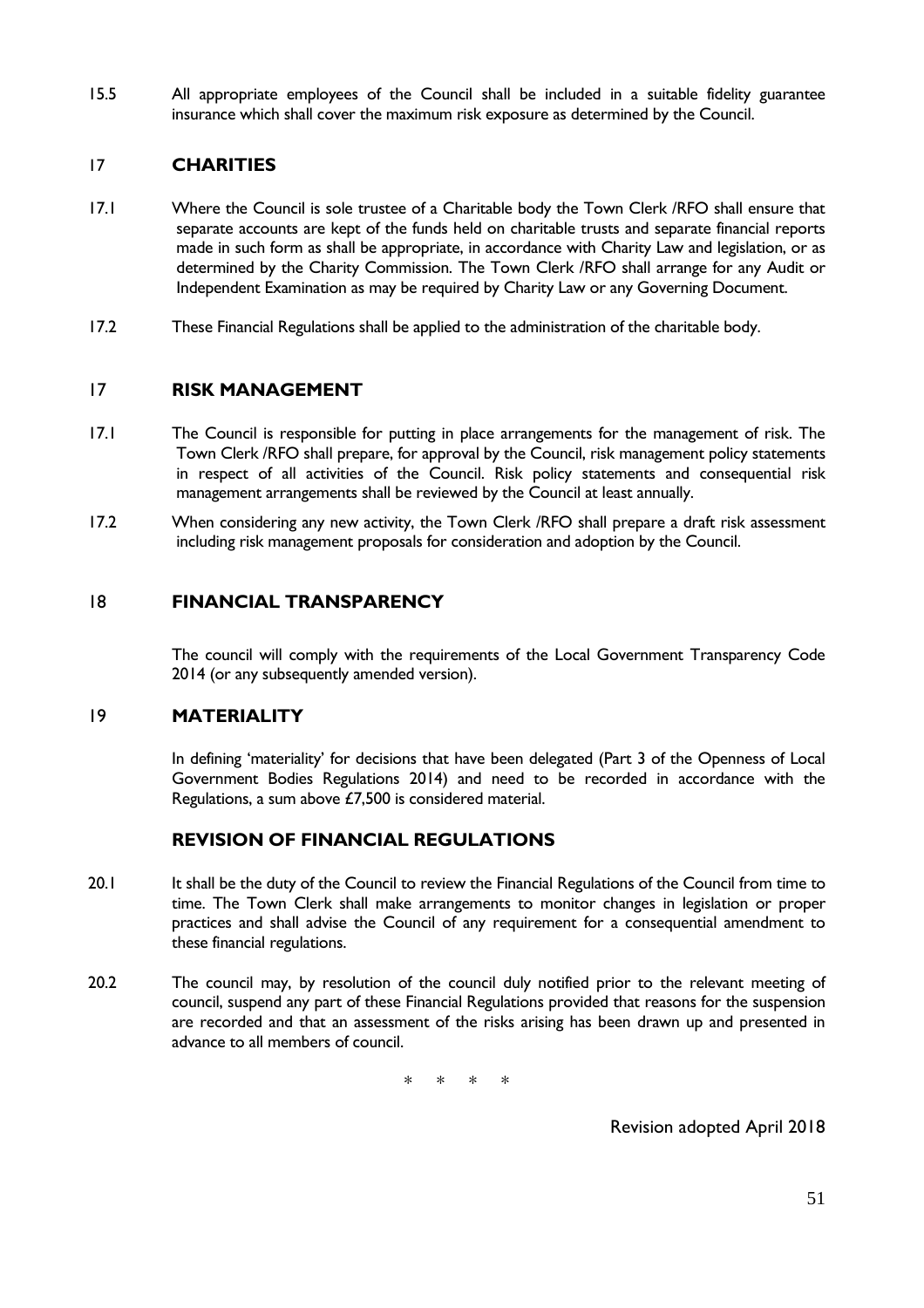



**I**

#### **13th April 2018**

# **Election of Working Groups 2018/19**

- 1 Councillors have identified preferences for the Working Groups for 2018/19 in accordance with Standing Order 15. These are attached at Annex 1, in order of preference for each Working Group as indicated by each councillor. Some councillors expressed a preference for only the Working Groups for which they were interested whilst others have given a priority listing for all the Working Groups. This does not mean they are expected to serve on every Working Group and may wish not to take up a provisional allocation as the workload would be high. Standing Order 15 (e) states that the overall membership of the Working Groups will reflect as closely as possible the political makeup of the Council with the intention that as broad a range of councillors as possible is represented. By convention the Mayor is not appointed to Working Groups, and can attend any Group ex-officio.
- 2 There are four Working Groups plus two Standing Task Groups (HR Panel) and the Planning and Licensing Consultative Group. Standing Order 15 f suggests (not mandatory) how places are to be allocated to ensure that those who are not members of the majority group are fairly represented. As such, with currently 7 out of 18 councillors (the current vacancy is excluded for these purposes), the 'minority' representatives should have two places on Strategy and Finance out of a total allocation of 10 places overall between the Working Groups. With six places available on each Working Group two of these places would currently be available to councillors who were not part of the majority group for three of the workings groups, and three on one other. In practice, the Council has normally chosen councillors willing to serve rather than managing places proportionately.
- 3 As a result of the preference exercise, Six councillors expressed an interest in the Strategy & Finance Working Group. As such all would be deemed to be elected. As a reminder, Lead Members of Working Group are also Members of Strategy & Finance ex officio.
- 4 In relation to the remaining Working Groups the following expressions of interest were received.
	- **Community Enhancement Working Group** Six preferences for six places: As such, the six councillors would be deemed to be appointed.
	- **Planning & Licensing Consultative Group** Six councillors have expressed a preference for the nine places available. The aim is, if possible, to have one councillor from each ward. Council may wish to appoint the six councillors who have expressed a preference to be on the Working Group or elect one councillor per ward. The three words not currently represented are Firgrove, Shortheath and Boundstone and Weybourne & Badshot Lea.
	- **Cemeteries and Appeals Working Group** Four preferences for six places. As such all four councillors would be deemed to be appointed, with two places available.
	- **Tourism and Events Working Group** Six preferences for six places and as such all would be deemed to be appointed.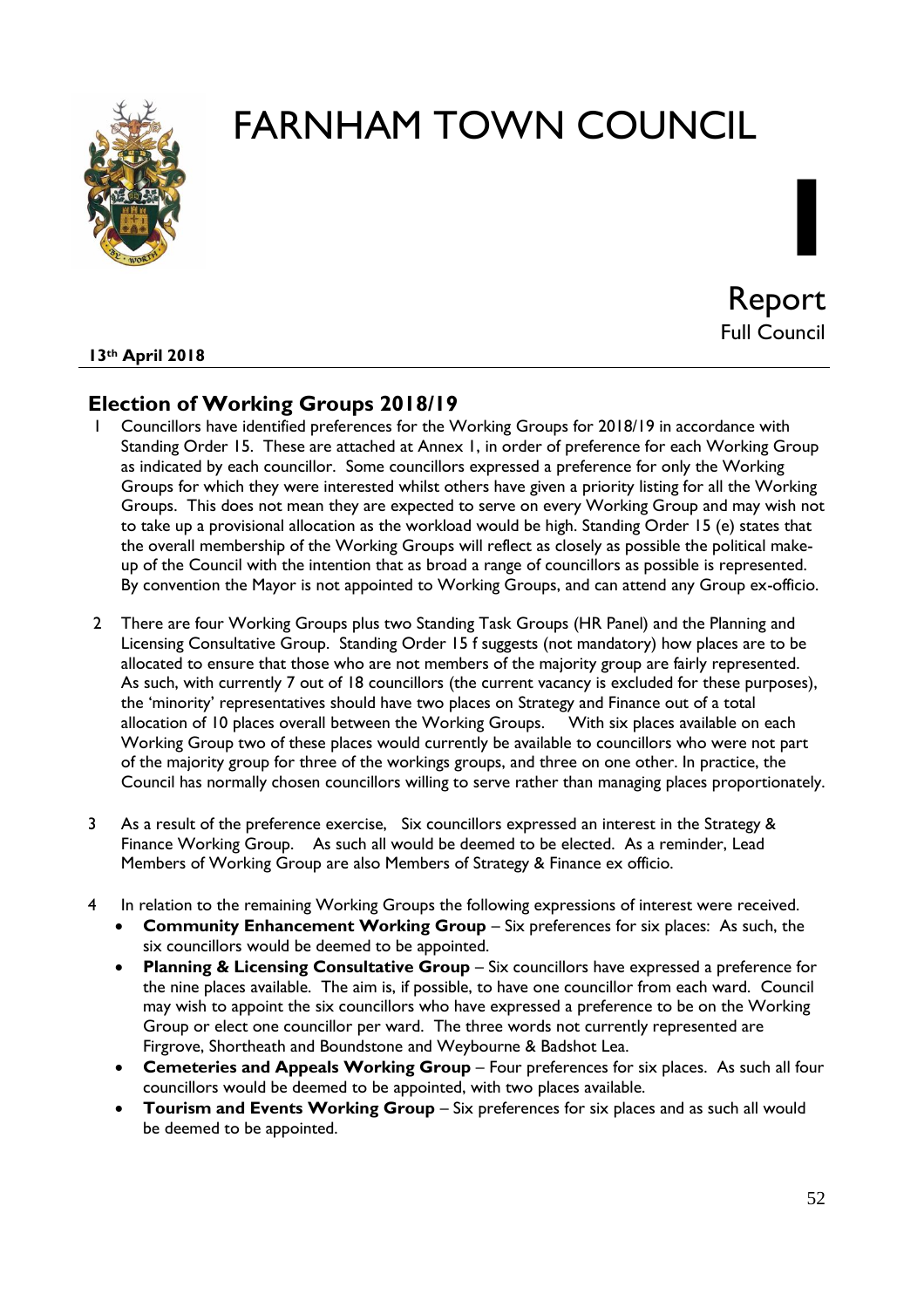- **HR Panel** Six preferences for six places (including the deputy Mayor and current chairman who would be a member ex officio on election to Mayor). The HR Panel has previously requested that the panel (as far as possible) retains consistency during the life of the Council.
- **Services to Farnham Awards Panel**. The Panel meets to agree awards and (from 2016) to review nominations to external Trusts (such as the Dempster Trust, the Isabella Schroder Trust, the Hale Chapels Trust and the Farnham Parochial Charity) as and when vacancies occur for which the Council is to make appointments. The Mayor and Deputy Mayor are ex-officio members and there are places for two (normally) other councillors. One preferences has been received. Council should decide if an additional member should be appointed. Mrs Wendy Craig is on the panel representing the Tindle News Group, and there is also provision for an additional independent representative.

The Candidates for each of the above Working Groups are deemed to be elected as set out above. Councillors are invited to opt or nominate for the remaining places, or withdraw if this is of interest where there are more places than candidates. If there are more candidates than places available an election will take place for the vacant places only.

- 5 As in previous years, it is proposed that Council is adjourned briefly so that each Working Group can elect its Lead Member to confirm the composition of the Strategy & Finance Working Group. In view of the need to consider the appointment of a Leader or Spokesperson of the Council at the Annual Meeting in May, the appointment of the Lead Member of the Strategy & Finance Working Group will not take place at this Council meeting but at the first meeting of the Strategy & Finance Working Group in the new Council year.
- 6 Council needs to confirm whether its Task Groups are to be reconvened. The HR Panel (technically a Task Group of Strategy and Finance) and the Services To Farnham Awards Panel are expected to continue whilst the remaining Task Groups need formal agreement to be reestablished. The Trees and Hedgerows Task Group did not complete its work in 2017/18 and should be reviewed.
- 7 Subject to Council's decision on Task Groups, the appointment to Task Groups will need to be agreed. In accordance with Standing Order 15 (f) membership of task groups does not need to conform to the political make-up of the council.
- 8 Subject to the decision on paragraph 7, the Wellbeing Task Group has six preferences; the Infrastructure Planning Group has three councillors offering to fill five places, and the Assets Task Group has five members for the three places. Council could amend the size of Task Groups if it wished to.

#### **Recommendation**

#### **It is recommended that**

- **1) the candidates for the Cemeteries and Appeals, Community Enhancement and Tourism and Events working Groups be appointed as set out in Annex 1 along with any additional councillors to fill the remaining vacancies as set out in paragraph 4 above;**
- **2) the councillors wishing to be on the Planning and Licensing Consultative Group be appointed with nominations sought for the remaining places;**
- **3) the Working Groups elect their Lead Members (in order to do which the meeting be adjourned briefly) in order to confirm the complement of Strategy and Finance Working Group Members**
- **4) Council determines which Task Groups be reappointed and the size and membership of each Task Group.**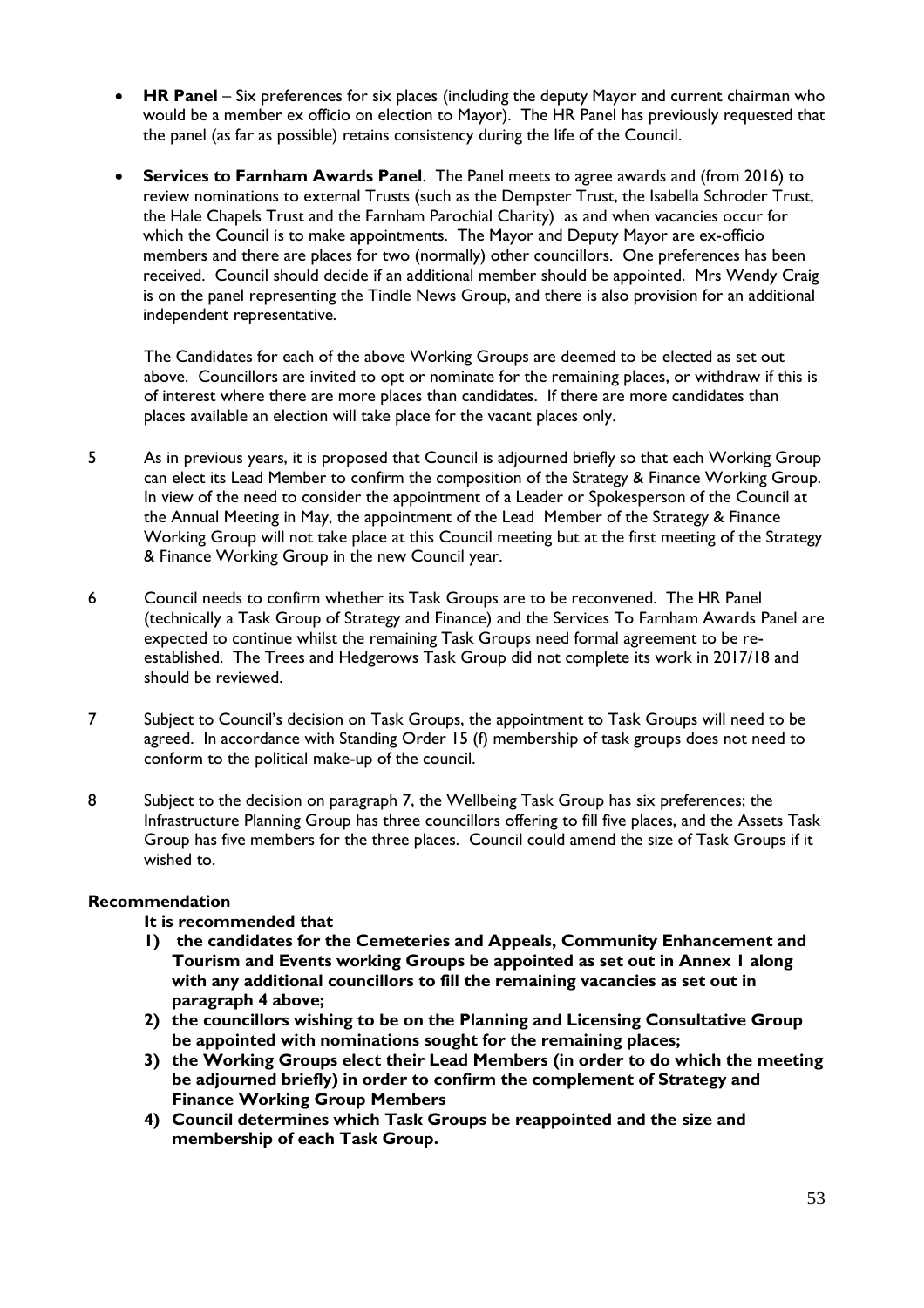

# **WORKING GROUPS 2018/19 Member Preferences**

| <b>Working Group</b>                                                                                                                                                                                                                                                       | <b>2017/18 Members</b>                                                                                                                                                                                                                     | Preferences for 2018/19                                                                                                                          |
|----------------------------------------------------------------------------------------------------------------------------------------------------------------------------------------------------------------------------------------------------------------------------|--------------------------------------------------------------------------------------------------------------------------------------------------------------------------------------------------------------------------------------------|--------------------------------------------------------------------------------------------------------------------------------------------------|
| <b>Strategy</b><br>&<br><b>Finance</b><br><b>Working Group</b><br>(6 members plus Lead<br>Members (LM) from<br>working<br>groups<br>not<br>already appointed to<br>this Working Group)<br>Meeting dates in 2017/18<br>Tuesday mornings at 9.30am.<br>9-10 meetings a year. | <b>Cllr David Attfield</b><br>Cllr Carole Cockburn<br><b>Cllr Pat Frost</b><br>Cllr Jill Hargreaves<br><b>Cllr Jeremy Ricketts</b><br>Cllr John Williamson<br>Plus<br>Cllr<br>Stephen<br>Hill (Lead<br>Member<br>Community<br>Enhancement) | Cllr David Beaman I<br>Cllr Carole Cockburn I<br>Cllr Pat Frost 1<br>Cllr Jill Hargreaves I<br>Cllr Jeremy Ricketts I<br>Cllr John Ward 1        |
| <b>Community</b><br><b>Enhancement</b><br><b>Working Group</b><br>(6 members)<br>Meeting dates in 2017/18.<br>Wednesday<br>mornings<br>9.30am.                                                                                                                             | <b>Cllr Stephen Hill **</b><br>Cllr Mike Hyman<br><b>Cllr Sue Redfern</b><br><b>Cllr Jeremy Ricketts</b><br>Cllr John Williamson<br>Cllr Carole Cockburn                                                                                   | Cllr Stephen Hill I<br>Cllr Sue Redfern I<br>Cllr Mike Hyman I<br><b>Cllr Jeremy Ricketts 2</b><br>Cllr David Beaman 3<br>Cllr Carole Cockburn 3 |
| Tourism<br>&<br><b>Events</b><br><b>Working Group</b><br>(6 members)<br>Meeting dates in 2017/18.<br>Tuesday mornings at 9.30am<br>or 10<br>4-5 meetings a year.                                                                                                           | <b>Cllr Jill Hargreaves **</b><br><b>Cllr David Beaman</b><br>Cllr Carole Cockburn<br>Cllr Stephen Hill<br><b>Cllr Andy Macleod</b><br>Cllr Kika Mirylees                                                                                  | Cllr Mike Hodge I<br>Cllr Andy McLeod I<br>Cllr David Beaman 2<br>Cllr Jill Hargreaves 2<br>Cllr Stephen Hill 2<br>Cllr Carole Cockburn 4        |
| <b>Cemeteries &amp; Appeals</b><br><b>Working Group</b><br>(6 members)<br>Meeting dates in 2017/18<br>Thursday morning at 9.30<br>4-5 meetings a year                                                                                                                      | <b>Cllr Carole Cockburn*</b><br><b>Cllr David Attfield</b><br>Cllr Jill Hargreaves<br><b>Cllr Sue Redfern</b><br>Cllr John Ward<br>Cllr John Williamson                                                                                    | Cllr Sue Redfern I<br>Cllr Carole Cockburn 2<br>Cllr John Ward 2<br>Cllr Jill Hargreaves 3                                                       |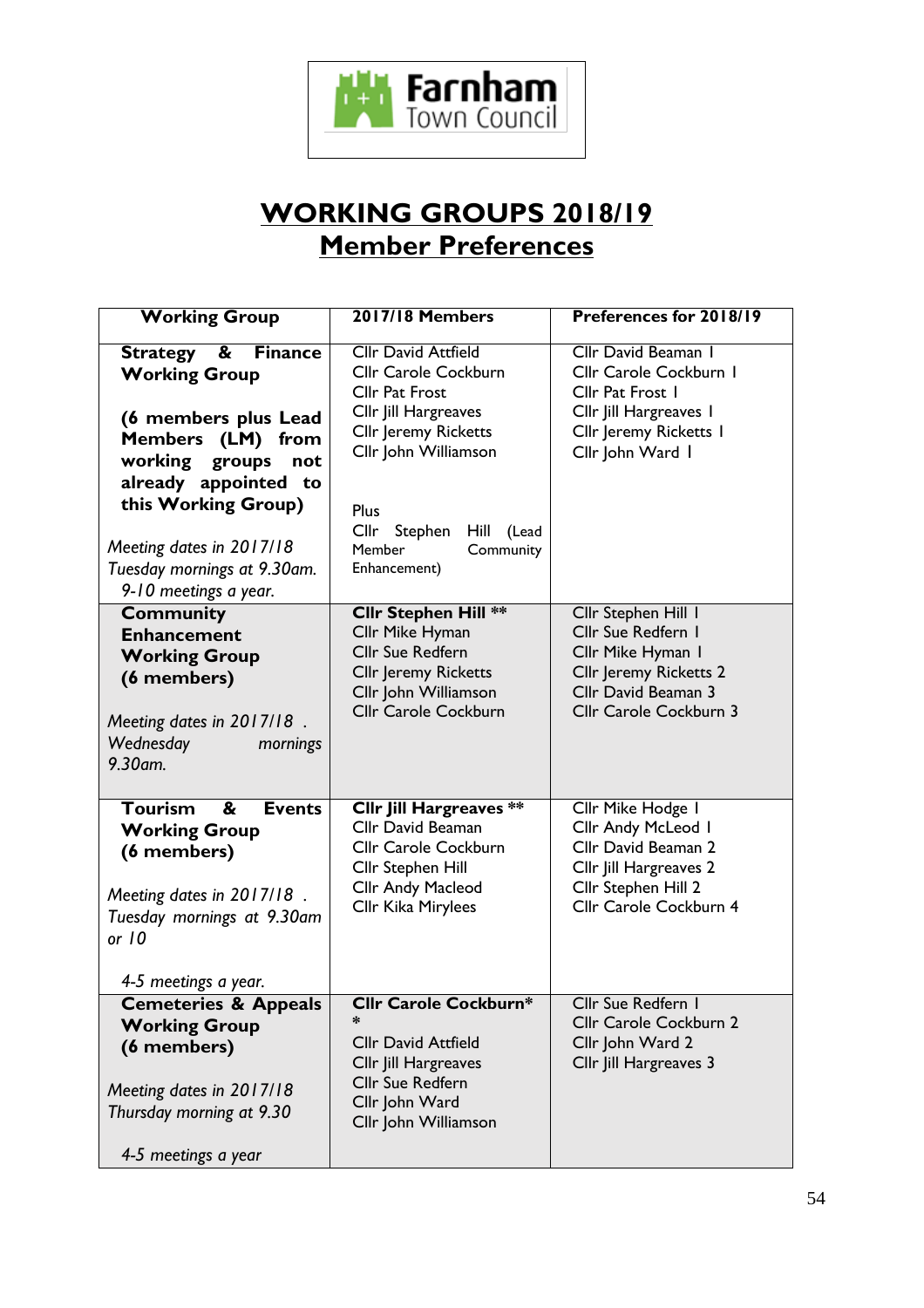| Planning & Licensing                                                                                                                             | <b>Cllr John Williamson</b>                                                                                                                                                                                                                                                                                         | Cllr David Beaman (Castle)                                                                                                                                                                                                                                                                         |
|--------------------------------------------------------------------------------------------------------------------------------------------------|---------------------------------------------------------------------------------------------------------------------------------------------------------------------------------------------------------------------------------------------------------------------------------------------------------------------|----------------------------------------------------------------------------------------------------------------------------------------------------------------------------------------------------------------------------------------------------------------------------------------------------|
| <b>Consultative Group</b>                                                                                                                        | $(Castle)$ **                                                                                                                                                                                                                                                                                                       | <b>Cllr Carole Cockburn</b>                                                                                                                                                                                                                                                                        |
| members<br>(9<br>including one<br>from<br>each ward)<br>Meetings in 2017/18 Monday<br>mornings at 9.30am<br>Approximately 20 meetings<br>a year. | Cllr David Beaman (Castle)<br><b>Cllr Carole Cockburn</b><br>(Bourne)<br>Cllr Paula Dunsmore<br>(Wrecclesham & Rowledge)<br>Cllr   Scotty Fraser (Upper<br>Hale)<br><b>Clir Mike Hyman (Hale</b><br>& Heath End) **<br>Cllr Andy Macleod (Moor<br>Park)<br><b>Cllr Jeremy Ricketts</b><br>(Weybourne & Badshot Lea) | (Bourne)<br><b>Cllr Paula Dunsmore</b><br>(Wrecclesham & Rowledge)<br>Cllr   Scotty Fraser (Upper<br>Hale)<br>Cllr Mike Hyman (Hale &<br>Heath End)<br>Cllr Andy Macleod (Moor<br>Park)<br>No representation yet for<br>Firgrove<br>Shortheath and<br><b>Boundstone</b><br>Weybourne & Badshot Lea |

\*\* Lead Member of Working Group

# **Standing Panels**

| <b>HR Panel (Task Group of</b> | Cllr David Attfield **   | Cllr David Attfield (1) -If no |
|--------------------------------|--------------------------|--------------------------------|
| <b>Strategy and Finance)</b>   | Cllr Jill Hargreaves     | conflict                       |
|                                | Cllr Stephen Hill        | Cllr David Beaman (1)          |
| (6 Members)                    | Cllr Sam Hollins-Owen    | Cllr Pat Frost (1)             |
| Meets twice a year or as       | Cllr Mike Hyman          | Cllr Jill Hargreaves (1)       |
|                                | <b>Cllr Andy MacLeod</b> | Cllr Mike Hyman (1)            |
| required for specific purposes |                          | Cllr Andy MacLeod (1)          |
|                                |                          |                                |

| <b>Services</b><br>Farnham<br>to        | Mayor                                              | Mayor           |
|-----------------------------------------|----------------------------------------------------|-----------------|
| <b>Awards Panel</b>                     | Deputy Mayor                                       | Deputy Mayor    |
| (Task Group of Council)                 | <b>Cllr David Attfield</b><br>Cllr Jill Hargreaves | Jill Hargreaves |
| Meets twice a year<br>or as<br>required | Mrs Wendy Craig                                    | Mrs Wendy Craig |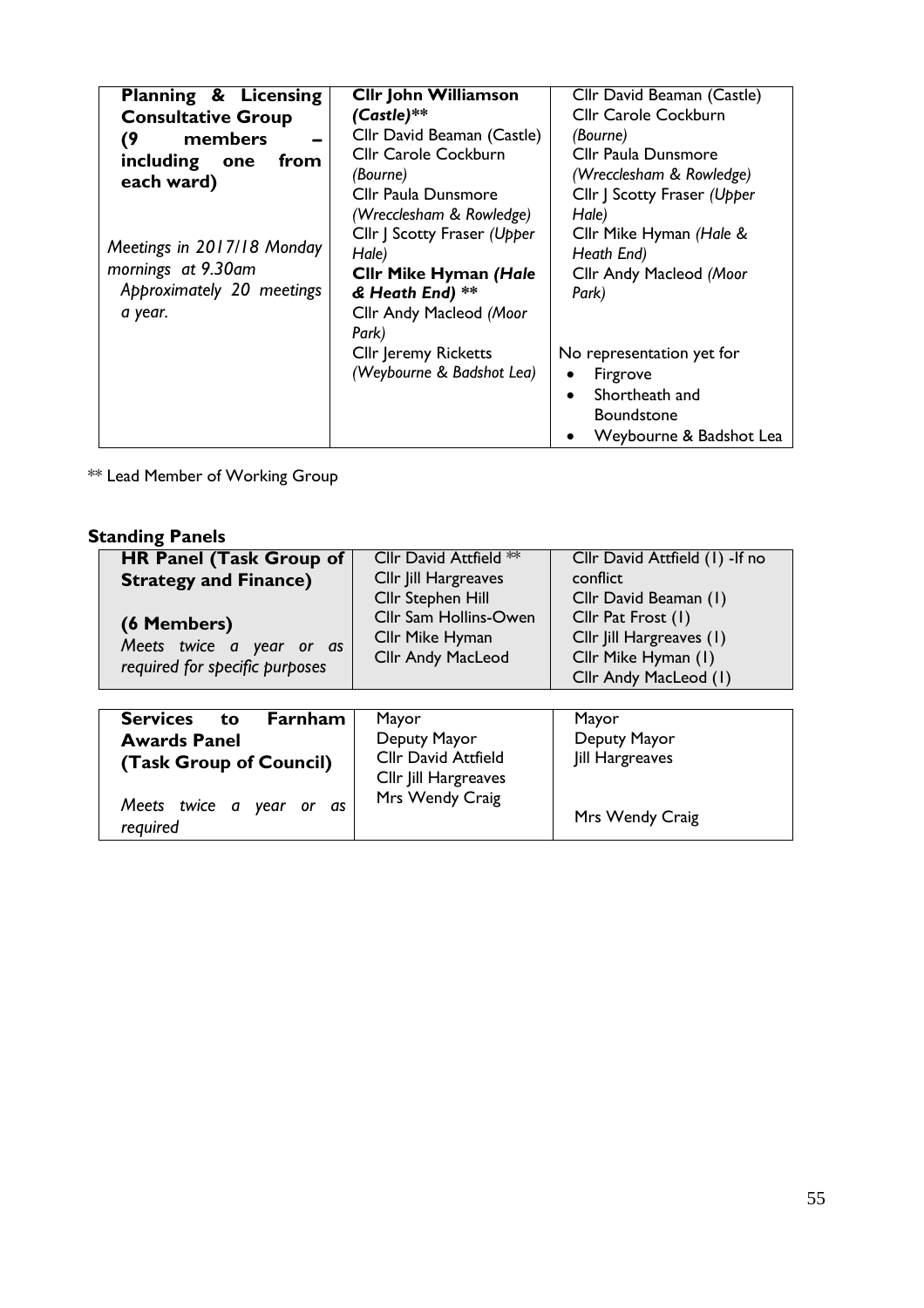| <b>Task Groups</b><br>(Reappointed on an annual<br>basis as required)                                                                                        | 2017/18 Members                                                                 | Preferences for 2018/19                                                      |
|--------------------------------------------------------------------------------------------------------------------------------------------------------------|---------------------------------------------------------------------------------|------------------------------------------------------------------------------|
| <b>Planning</b><br><b>Infrastructure</b><br>Group<br>(Task Group of Strategy<br>and Finance)<br>(5 Members)<br>Normally meets on a Friday<br>morning at 10am | <b>Cllr Carole Cockburn</b><br><b>Cllr Andy MacLeod</b><br>Cllr John Williamson | <b>Cllr Carole Cockburn</b><br>Cllr David Beaman<br><b>Cllr Andy MacLeod</b> |
| (5 Members)                                                                                                                                                  |                                                                                 |                                                                              |

| <b>Assets Task Group</b> | <b>Cllr David Attfield</b> | Cllr Paula Dunsmore        |
|--------------------------|----------------------------|----------------------------|
| (Task Group of Strategy  | Cllr Jill Hargreaves       | <b>Cllr Pat Frost</b>      |
| and Finance)             | Cllr Sam Hollins-Owen      | Cllr Jill Hargreaves       |
| (3 members)              | Cllr Paula Dunsmore        | <b>Cllr David Attfield</b> |
|                          |                            | Cllr Sam Hollins-Owen      |

| <b>Wellbeing Task Group</b>             | <b>Cllr Paula Dunsmore</b>  | <b>Cllr David Beaman</b>                                                         |
|-----------------------------------------|-----------------------------|----------------------------------------------------------------------------------|
| (Task Group of Strategy                 | <b>Cllr Scotty Fraser</b>   | <b>Cllr Paula Dunsmore</b>                                                       |
| and Finance)                            | <b>Cllr Andy MacLeod</b>    | Cllr J Scotty Fraser                                                             |
| Normally meets at 6pm on a<br>Wednesday | <b>Cllr Jeremy Ricketts</b> | Cllr Sam Hollins-Owen<br><b>Cllr Andy MacLeod</b><br><b>Cllr Jeremy Ricketts</b> |

### **Trees & Hedgerows**

With representatives of the Community Enhancement Working Group and Planning & Licensing Consultative Group and reporting to Strategy & Finance after it has drafted a Strategy.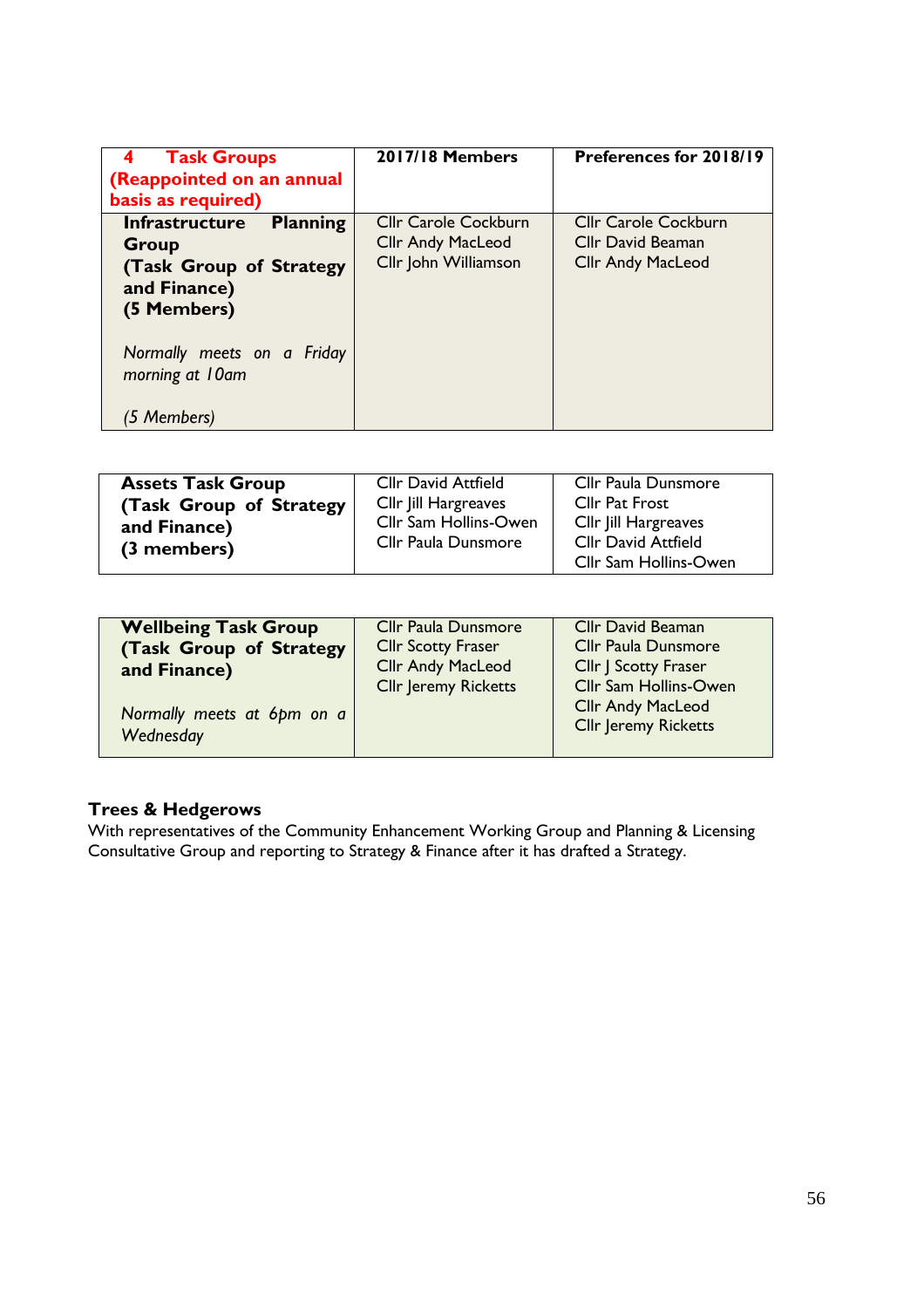



#### **13th April 2017**

# **Appointment of Representatives to external bodies 2018/19**

- 1 Councillors have identified preferences for being the Council's representative on External Bodies for 2018/19 in accordance with Standing Order 15. These are attached at Annex 1. In some cases councillors have expressed preferences for being the main representative or a reserve representative, and these are noted against each organisation where applicable.
- 2 Councillors were asked to comment on whether it was appropriate to continue sending representatives to each organisation or whether there were new organisations to which the Council should appoint representatives.
- 3 No suggestions were made for withdrawing membership from any group–.

#### **Recommendation**

It is recommended that:

- **1) the councillors at Part 1 be appointed as listed;**
- **2) councillors appoint a representative from the list at Part 2 by show of hands and whether a reserve is also appointed;**
- **3) nominations be agreed for the Outside bodies listed at Part 3**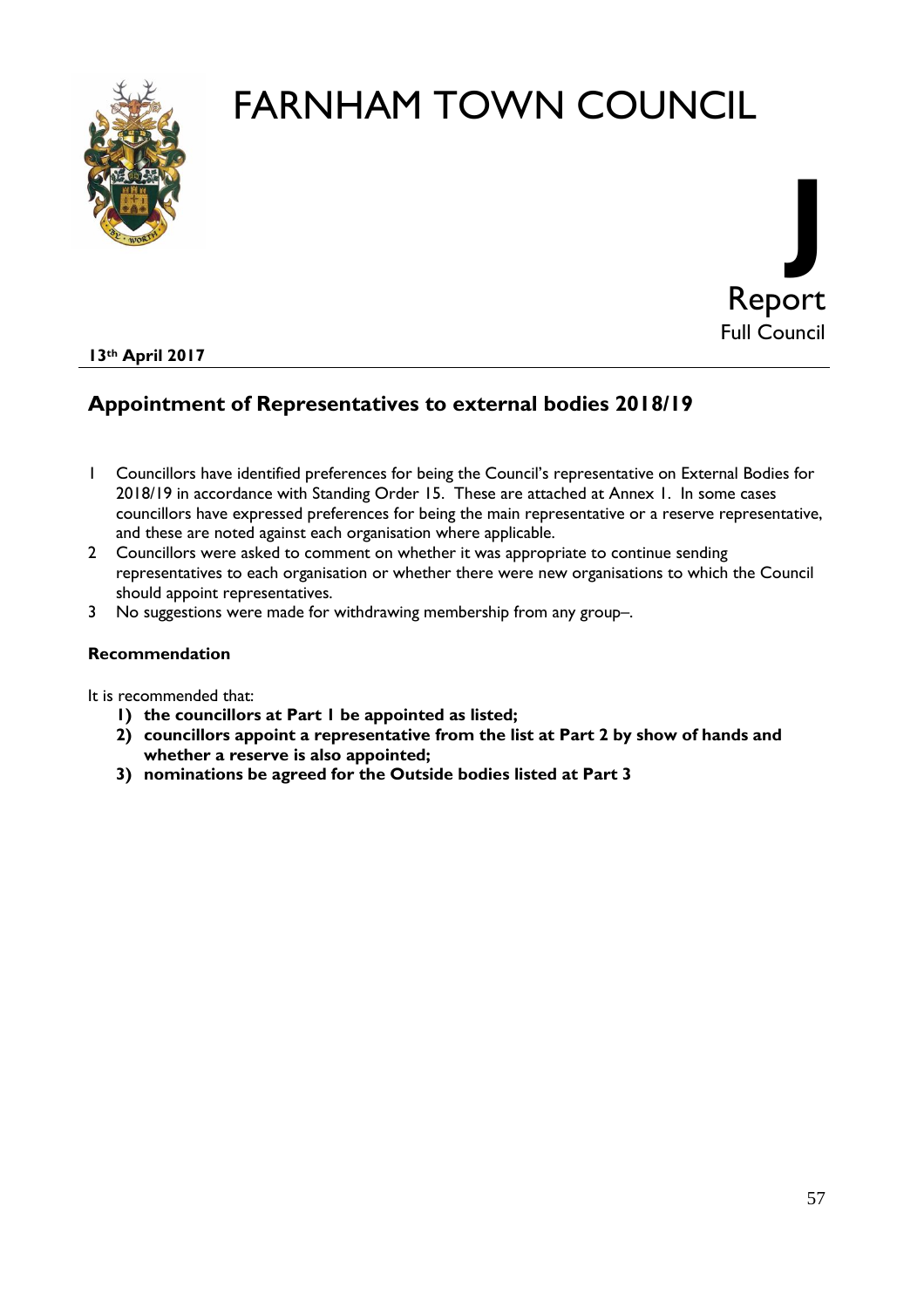

# **Representatives on Outside Bodies 2018/19**

### **PART 1**

| Organisation                                                           | <b>Councillors</b><br>representing<br>the<br>Council in 2017/18 | Councillors offering to<br>represent the Council in<br>2018/19 |
|------------------------------------------------------------------------|-----------------------------------------------------------------|----------------------------------------------------------------|
| 40 Degreez                                                             | <b>Cllr Carole Cockburn</b>                                     | Carole Cockburn                                                |
| <b>Allotments Liaison</b><br>Group                                     | <b>Cllr Stephen Hill</b>                                        | Stephen Hill                                                   |
| <b>Bourne Recreation</b><br>Ground                                     | Cllr Sam Hollins-Owen                                           | Sam Hollins-Owen                                               |
| Farnham/Andernach<br><b>Friendship Association</b>                     | <b>Cllr Pat Frost</b>                                           | Pat Frost                                                      |
| <b>Farnham Conservation</b><br>Area Management Plan                    | Cllr J Scotty Fraser<br>Cllr Carole Cockburn                    | Carole Cockburn                                                |
| <b>Farnham Crime</b><br><b>Prevention Panel</b>                        | Cllr Jeremy Ricketts                                            | Jeremy Ricketts                                                |
| Farnham Dementia<br><b>Action Alliance</b>                             | <b>Cllr Andy MacLeod</b>                                        | <b>Andy MacLeod</b>                                            |
| Farnham Maltings<br><b>Association Council of</b><br>Management        | <b>Cllr Pat Frost</b>                                           | Pat Frost                                                      |
| Farnham Public Art<br>Trust                                            | Cllr John Ward                                                  | John Ward                                                      |
| <b>Farnham Rivers</b><br>Management<br>Committee                       | Cllr Mike Hodge                                                 | Mike Hodge                                                     |
| <b>Farnham River Watch</b>                                             | <b>Cllr Mike Hodge</b>                                          | <b>Mike Hodge</b>                                              |
| Farnham Sports Council                                                 | <b>Cllr Carole Cockburn</b>                                     | Carole Cockburn                                                |
| <b>Farnham Visitors</b><br>Forum                                       | Cllr Jill Hargreaves                                            | Jill Hargreaves                                                |
| North East Hants &<br>Farnham Clinical<br><b>Commissioning Group</b>   | <b>Cllr</b> Jeremy Ricketts                                     | Jeremy Ricketts                                                |
| <b>Runfold Quarry</b><br><b>Community Liaison</b><br>Group (Suez/Sita) | Cllr Andy MacLeod                                               | Andy MacLeod                                                   |
| Surrey Association of<br>Local Councils (2<br>representatives)         | Mayor and Leader                                                | Mayor and Leader                                               |
| <b>Waverley Towns and</b><br>Parishes Meetings                         | Mayor (or Deputy) plus Leader                                   | Mayor (or Deputy) plus<br>Leader                               |
| Wrecclesham<br><b>Community Centre</b>                                 | Pat Frost                                                       | Pat Frost                                                      |
| Wrecclesham<br><b>Recreation Ground</b><br>Committee                   | Paula Dunsmore                                                  | Paula Dunsmore                                                 |